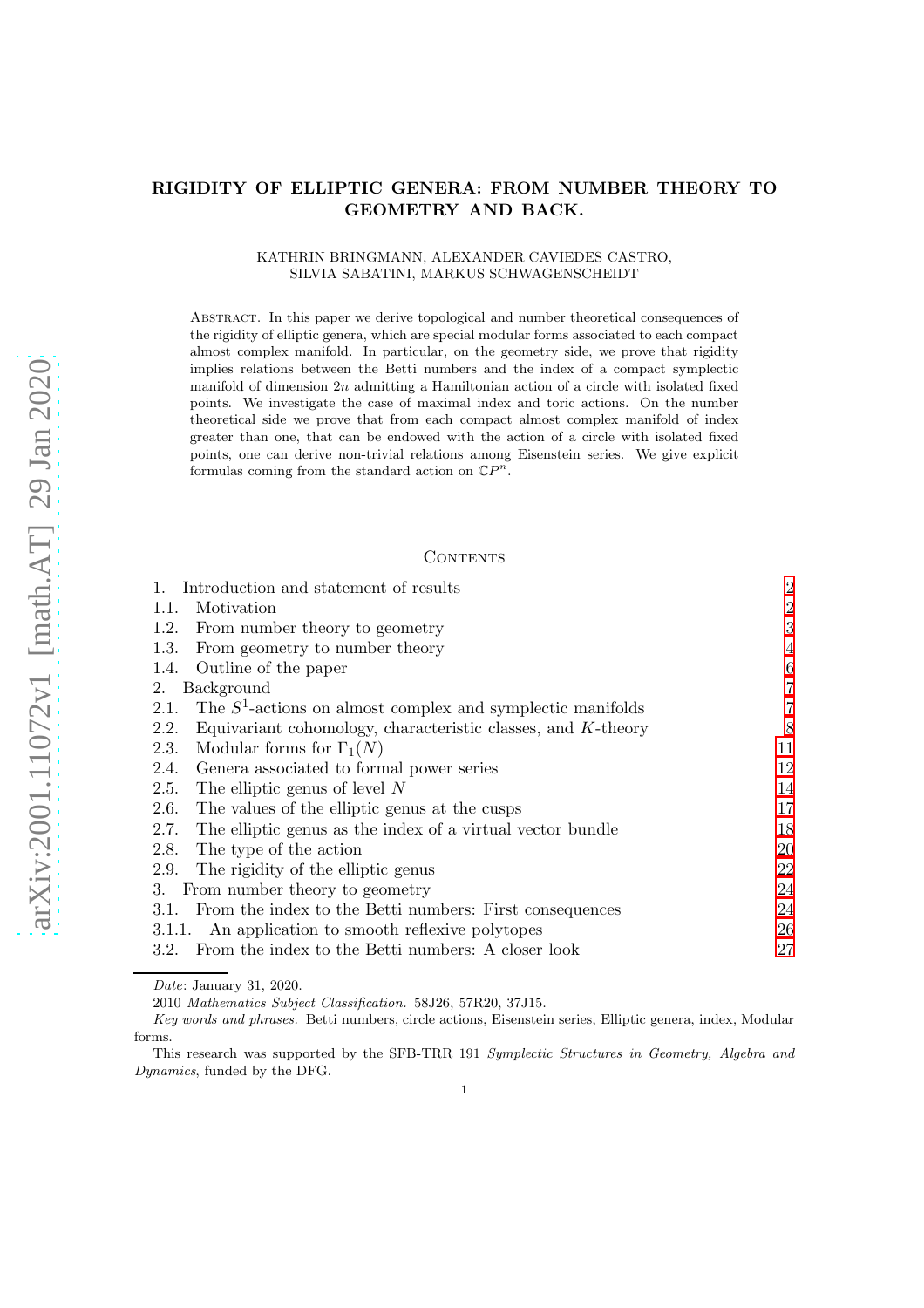| K. BRINGMANN, A. CAVIEDES CASTRO, S. SABATINI, M. SCHWAGENSCHEIDT       |    |  |  |
|-------------------------------------------------------------------------|----|--|--|
| 4. From geometry to number theory: Relations of Eisenstein series       | 35 |  |  |
| Formulas to compute the coefficients $q_I$ for coadjoint orbits<br>4.1. | 36 |  |  |
| 4.2. Explicit computation of relations among Eisenstein series          | 39 |  |  |
| References                                                              | 40 |  |  |

#### 1. Introduction and statement of results

<span id="page-1-1"></span><span id="page-1-0"></span>1.1. Motivation. The goal of this paper is to derive topological and number theoretical consequences of the rigidity of elliptic genera on almost complex manifolds acted on by a circle.

Let  $(M, J)$  be a compact almost complex manifold of dimension  $2n$ . The elliptic genus of level N, denoted by  $\varphi_N(M)$ , is a certain modular form (for the group  $\Gamma_1(N)$ ) of weight n associated to M. Although its formal definition may seem convoluted (see Section [2.5\)](#page-13-0), its original inspiration comes from an intuition of Witten [\[36\]](#page-40-0) who heuristically defined the Dirac operator on the free loop space  $\mathcal{L}M$  of M. In a similar fashion, Hirzebruch justified the definition of the elliptic genus of level N as the so-called  $\chi_y$ -genus of  $\mathcal{L}M$  [\[22,](#page-40-1) Section 7.4] (see also Section [2.7\)](#page-17-0).

One of the surprising features of this genus is that it is rigid in the following sense. If we assume the first Chern class of M to be divisible by N, then the Fourier expansion of  $\varphi_N(M)$ at a certain cusp has coefficients given by the topological Atiyah–Singer index of certain bundles associated to M, namely tensor products of exterior and symmetric powers of TM and T<sup>\*</sup>M and of the line bundle  $L = (\wedge^n T^*M)^{\frac{1}{N}}$  [\[22,](#page-40-1) Appendix III, Section 4] (see also equation [\(2.22\)](#page-18-0) and Section [2.9\)](#page-21-0). If (M, J) is acted on by a circle that preserves the almost complex structure, then each of the above bundles inherits a circle action and one could consider the equivariant elliptic genus of level N, where the indices above are replaced by the equivariant indices of the bundles, which are therefore Laurent polynomials, namely elements of  $\mathbb{Z}[t, t^{-1}]$ . The celebrated rigidity theorem for elliptic genera [\[22,](#page-40-1) Theorem on page 181] asserts that if the first Chern class is divisible by  $N$ , then the equivariant elliptic genus of level  $N$  is rigid, namely the equivariant indices of the bundles above are indeed constant. Moreover, for certain types of actions, even more is true, as the elliptic genus vanishes identically.

The proof of the rigidity theorem has a long history, dating back to results of Landweber and Ochanine (for a detailed account see [\[25\]](#page-40-2) and the references therein), as well as Taubes [\[33\]](#page-40-3) and Bott–Taubes [\[9\]](#page-39-1). Also, prior to elliptic genera, rigidity phenomena of some special bundles had already been observed by, for instance, Atiyah–Hirzebruch [\[4\]](#page-39-2) and Hattori [\[19\]](#page-40-4). However for the bundles appearing in the expansion of the elliptic genus, the unified framework offered by the latter is necessary for the proof of their rigidity.

Using these deep theorems we are able to deduce two types of results. On the geometric side we observe relations between the index (or minimal Chern number) and the Betti numbers of a compact symplectic manifold admitting a Hamiltonian action of a circle. In particular, the toric case, as well as that of maximal index, are analyzed, as described in Section [1.2.](#page-2-0) An important feature of our approach is that the use of elliptic genera frees us from the usual positivity assumptions on the first Chern class (e.g. monotonicity or Fano hypotheses).

On the number theoretical side we use rigidity to obtain relations among products of Eisenstein series which are dictated by the weights of the action on an almost complex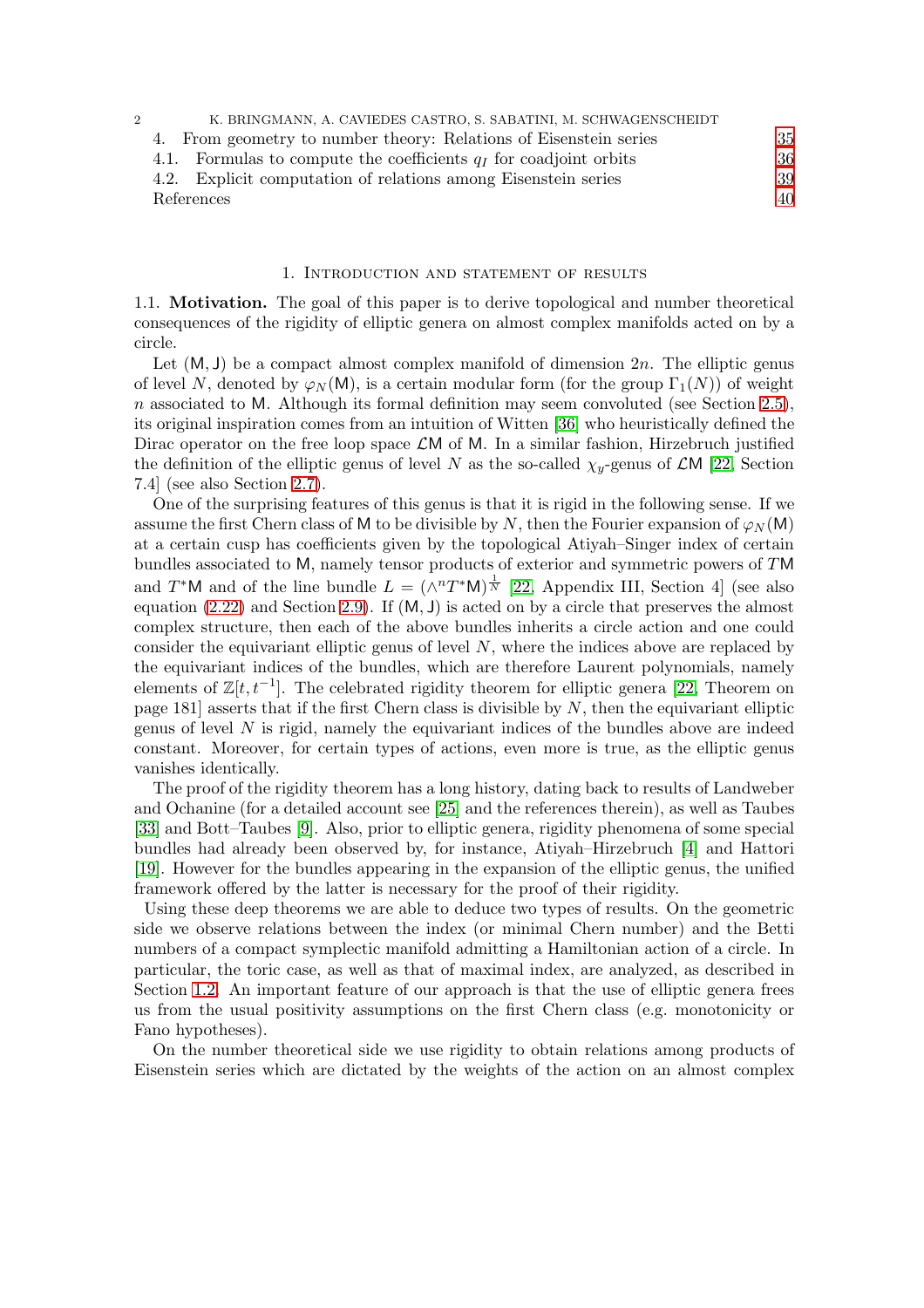manifold; these relations are, to the best of our knowledge, new (see Section [1.3\)](#page-3-0). Observe that, on the one hand, finding algebraic relations among modular forms is a non-trivial task. On the other hand, knowing which sets of integers can arise as the weights of a circle action is the content of the yet unresolved Smith problem. Yet somehow the rigidity of elliptic genera forms a bridge between these two mysterious phenomena.

<span id="page-2-0"></span>1.2. From number theory to geometry. Let  $(M, J)$  be a compact almost complex manifold of dimension 2n with first Chern class given by  $c_1$ . We recall that the *index* of  $(M, J)$  is the largest integer  $k_0$  such that, modulo torsion,  $c_1 = k_0 \eta$  for some non-zero  $\eta \in H^2(\mathsf{M}; \mathbb{Z})$ . For symplectic manifolds, namely manifolds that can be endowed with a closed, non-degenerate two form  $\omega$ , the set of almost complex structures compatible with  $\omega$  is contractible, and hence one can define Chern classes of the tangent bundle. We can then consider the first Chern class and the index of a compact symplectic manifold  $(M, \omega)$ .

In analogy with algebraic geometry, it is natural to ask if there is a relation between the index and the Betti numbers of  $(M, \omega)$ . If we restrict to symplectic manifolds admitting a Hamiltonian circle action with isolated fixed points, then there has already been some progress in this direction. Indeed, in [\[30\]](#page-40-5) the third author showed that for such manifolds the index, which coincides with the minimal Chern number, is bounded above by  $n + 1$ . In [\[12\]](#page-39-3) the authors proved that under the monotonicity assumption, namely  $c_1 = [\omega]$ , and two additional technical hypotheses, there are several relations between the index and the Betti numbers which mirror results obtained in algebraic geometry for Fano varieties; see also [\[10\]](#page-39-4) for recent developments.

In this paper we employ elliptic genera to derive relations between the index and the Betti numbers of a compact symplectic manifold admitting a Hamiltonian circle action with isolated fixed points. The use of elliptic genera of level N is motivated by a result of Hirzebruch (see Theorem [2.11\)](#page-17-1) which asserts that the value of the elliptic genus at some special points recovers information about the  $\chi_y$ -genus, which in turns depends on the Betti numbers of M, and about the indices of some tensor powers of the line bundle  $L = (\wedge^n T^* M)^{\frac{1}{k_0}}$  (see [\[30\]](#page-40-5)).

The first result that we obtain concerns compact symplectic manifolds admitting a larger action, namely that of a compact torus whose dimension equals half the dimension of the manifold; these spaces are also known as symplectic toric manifolds and the action as a toric action.

<span id="page-2-2"></span>**Corollary 1.1.** Let  $(M, \omega)$  be a compact symplectic manifold of dimension 2n that can be endowed with a toric action. Let  $k_0$  be the index of  $(M, \omega)$ ,  $b_i(M)$  the j-th Betti numbers of M and **b** the vector  $(b_0(M), b_2(M), \ldots, b_{2n-2}(M), b_{2n}(M))$ . Then

<span id="page-2-1"></span>
$$
\sum_{j=0}^{\mathbf{k_0}-1} y^j \quad divides \quad \sum_{j=0}^n b_{2j}(\mathsf{M}) y^j. \tag{1.1}
$$

In particular we have  $\mathbf{k_0} \leq n+1$  and the following holds:

- (1) If  $\mathbf{k_0} = n + 1$ , then  $(M, \omega)$  is symplectomorphic to  $\mathbb{C}P^n$  with Fubini-Studi form suitably rescaled, and the symplectomorphism intertwines the torus action on M with the standard toric action on  $\mathbb{C}P^n$ .
- (2) If  $\mathbf{k_0} = n$ , then  $\mathbf{b} = (1, 2, 2, \dots, 2, 2, 1)$ .
- (3) If  $\mathbf{k_0} = n 1$ , then we have for some non-negative integer m

$$
\mathbf{b} = (1, 1 + m, 2 + m, 2 + m, \dots, 2 + m, 2 + m, 1 + m, 1).
$$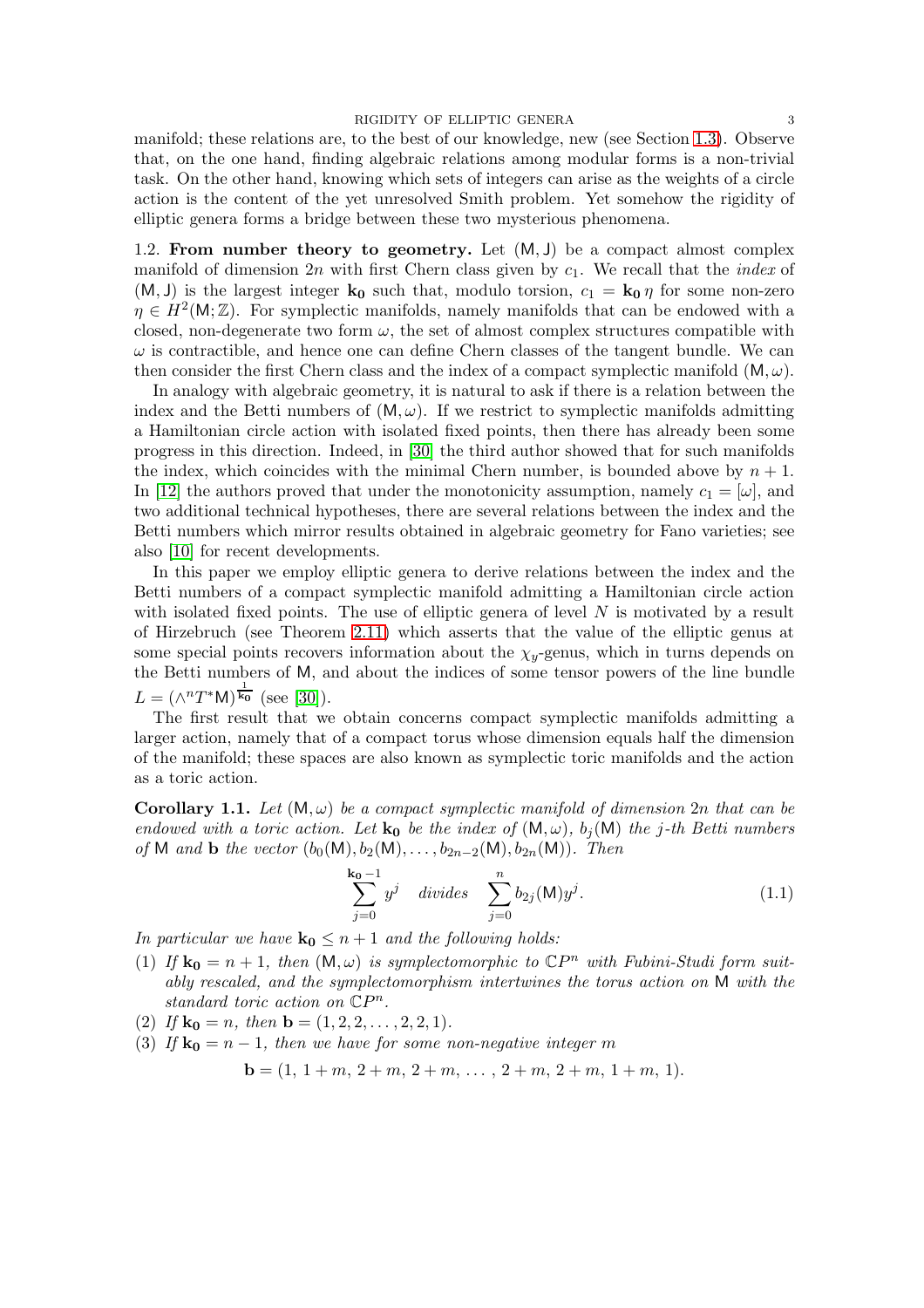4 K. BRINGMANN, A. CAVIEDES CASTRO, S. SABATINI, M. SCHWAGENSCHEIDT

(4) If  $\mathbf{k_0} = n - 2$ , then we have for some non-negative integer m

 $\mathbf{b} = (1, 1 + m, 1 + 2m, 2 + 2m, 2 + 2m, \dots, 2 + 2m, 1 + 2m, 1 + m, 1).$ 

Hence  $\mathbb{C}P^n$  is the only symplectic toric manifold of index  $n + 1$ , regardless of the monotone assumption. As for  $\mathbf{k_0} = n$ , it is known that if the symplectic toric manifold  $(M, \omega)$  is monotone, then  $n = 2$  and M is  $\mathbb{C}P^1 \times \mathbb{C}P^1$  (see [\[12,](#page-39-3) Corollary 5.12]).

In Corollary [3.5](#page-26-1) we derive a straightforward translation of Corollary [1.1](#page-2-1) for a smooth reflexive polytope  $\Delta$ , where the vector of even Betti numbers is replaced by the h-vector of  $\Delta$ , and the index by the great common divisor of the affine lengths of its edges.

Next, we specialize to the case in which the index is maximal. First of all observe that  $\mathbb{C}P^n$ , endowed with the Fubini-Studi symplectic form, is an example of a compact symplectic manifold with a Hamiltonian action of a circle and isolated fixed points: this can be obtained from the standard toric action by restricting to a generic subcircle. Moreover its index is exactly  $n + 1$  and its elliptic genus of level  $n + 1$  vanishes (see [\[22\]](#page-40-1) and also Proposition [3.1](#page-23-2) for an alternative proof). In the following we prove that – up to homotopy equivalence and complex cobordism – the converse is also true.

<span id="page-3-1"></span>**Theorem 1.2.** Let  $(M, \omega)$  be a compact, connected symplectic manifold of dimension  $2n$ which can be endowed with a Hamiltonian action of a circle with isolated fixed points. Assume that the index is maximal, i.e.,  $\mathbf{k}_0 = n + 1$ . Then M is complex cobordant to  $\mathbb{C}P^n$ if and only if its elliptic genus of level  $n + 1$  vanishes. Moreover, if the elliptic genus of level  $n+1$  vanishes, then M is homotopy equivalent to  $\mathbb{C}P^n$ .

We would like to remark that, even if the hypothesis of the vanishing of the elliptic genus of level  $n + 1$  seems strong, it is automatically satisfied if the type of the circle action is not zero modulo  $n+1$  (see Definition [2.4](#page-19-1) and Theorem [2.17\)](#page-22-0); for instance this is the case for all symplectic toric manifolds (Proposition [3.1\)](#page-23-2).

<span id="page-3-0"></span>1.3. From geometry to number theory. We now discuss an application of the elliptic genus to number theory. Namely, we show, using the rigidity of the elliptic genus, that manifolds with circle actions yield many non-trivial relations between modular forms.

Let k and N be positive integers with  $N \geq 2$ . We consider the Eisenstein series  $G_{k,N}(\tau)$ defined for  $\tau \in \mathbb{H} := {\tau \in \mathbb{C} : \text{Im}(\tau) > 0}$  by the Fourier expansion

$$
G_{k,N}(\tau) := -\sum_{n=1}^{\infty} \left( \sum_{d|n} \left( \frac{n}{d} \right)^{k-1} \frac{\zeta_N^{-d} + (-1)^k \zeta_N^d}{(k-1)!} \right) e^{2\pi i n \tau} + \begin{cases} \frac{1+\zeta_N}{2(1-\zeta_N)} & \text{if } k=1, \\ \frac{B_k}{k!} & \text{if } k>1, \end{cases}
$$
(1.2)

where  $\zeta_N := e^{\frac{2\pi i}{N}}$  is a primitive N-th root of unity and  $B_k$  denotes the k-th Bernoulli number. The Eisenstein series  $G_{k,N}$  is a modular form of weight k for the subgroup

$$
\Gamma_1(N) := \left\{ \begin{pmatrix} a & b \\ c & d \end{pmatrix} \in SL_2(\mathbb{Z}) : c \equiv 0 \pmod{N}, a \equiv d \equiv 1 \pmod{N} \right\}
$$

of  $SL_2(\mathbb{Z})$ . This means that  $G_{k,N}$  is holomorphic on H and at the cusps and satisfies the transformation law

<span id="page-3-2"></span>
$$
G_{k,N}\left(\frac{a\tau+b}{c\tau+d}\right)=(c\tau+d)^k G_{k,N}(\tau)
$$

for all  $\binom{a}{c} b \in \Gamma_1(N)$  and  $\tau \in \mathbb{H}$  (compare Section [2.3\)](#page-10-0). It is a fundamental fact that the vector space of all modular forms of fixed weight k for  $\Gamma_1(N)$  is finite-dimensional. This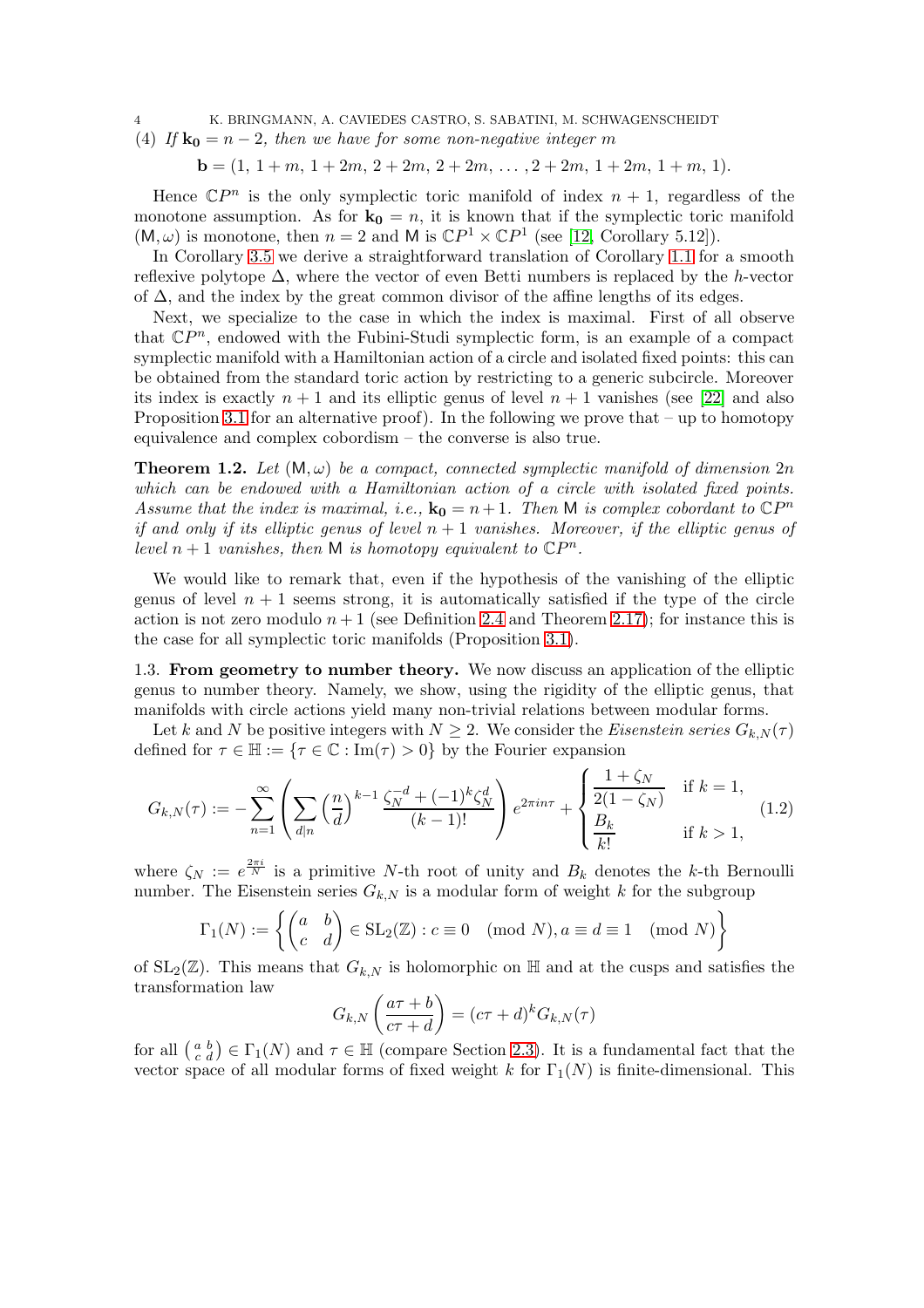can be exploited to obtain relations between modular forms, for example. The following theorem roughly states that manifolds with circle actions yield relations for products of Eisenstein series.

<span id="page-4-1"></span>**Theorem 1.3.** Let  $(M, J)$  be a compact, connected, almost complex manifold of dimension 2n which is acted on effectively by a circle with a non-empty set of isolated fixed points. For a fixed point  $P \in \mathsf{M}^{S^1}$  we let  $w_1(P), \ldots, w_n(P) \in \mathbb{Z} \setminus \{0\}$  denote the weights of the circle action at P. Let  $\mathbf{k}_0$  be the index of  $(M, J)$  and suppose that N divides  $\mathbf{k}_0$ . Then, for  $k > n$  we have the following relations of products of Eisenstein series

<span id="page-4-2"></span>
$$
\sum_{I \in P_n(k)} \left( \sum_{P \in \mathbb{M}^{S^1}} \frac{m_I(w_1(P), \dots, w_n(P))}{w_1(P) \cdots w_n(P)} \right) G_{I,N}(\tau) = 0, \tag{1.3}
$$

where  $P_n(k)$  is the set of all partitions of k with at most n parts,  $m_1(x_1, \ldots, x_n)$  de-notes the monomial symmetric polynomial<sup>[1](#page-4-0)</sup>, and  $G_{I,N}(\tau) = G_{j_1,N}(\tau) \cdots G_{j_n,N}(\tau)$  for  $I = [j_1, \ldots, j_n].$ 

The crucial idea of the proof of Theorem [1.3](#page-4-1) is as follows: Since M is endowed with a circle action, we can consider the equivariant elliptic genus  $\varphi_N(M, t)$  of level N associated to M, which depends on an additional parameter  $t \in S^1$ . The rigidity theorem (see Theorem [2.17](#page-22-0) below) states that if N divides the index  $\mathbf{k_0}$ , then  $\varphi_N(\mathsf{M},t)$  is actually independent of t. In particular, if we consider the Laurent expansion of  $\varphi_N(\mathsf{M}, t)$  around  $t = 1$ , then all coefficients apart from the constant term vanish identically. On the other hand, the Laurent coefficients are essentially given by the linear combinations of products of Eisenstein series from Theorem [1.3.](#page-4-1) We refer the reader to Section [4](#page-34-0) for the details of the proof.

**Remark 1.4** If it is known that the elliptic genus  $\varphi_N(M, t)$  vanishes identically (see Theorem [2.17](#page-22-0) and Proposition [3.1](#page-23-2) for cases in which this automatically happens), then in the above theorem k can be taken to be at least n. For  $k < n$  equation [\(1.3\)](#page-4-2) does not give meaningful relations, as a short argument involving the localization formula in equivariant cohomology shows that the coefficient of  $G_{LN}(\tau)$  is zero for every partition  $I \in P_n(k)$ .

We finish this section with an example illustrating the kinds of relations obtained from Theorem [1.3.](#page-4-1)

**Example 1.5** Let  $M = \mathbb{C}P^2$  and  $N = 3$ . Then M is endowed with an  $S^1$ -action having three fixed points  $P, Q, R$  with weights

$$
w_1(P) = x, w_2(P) = y, \qquad w_1(Q) = -x, w_2(Q) = y - x, \qquad w_1(R) = -y, w_2(R) = x - y.
$$

Here  $x, y \in \mathbb{Z}$  can be chosen arbitrarily as long as no weight equals zero. We obtain from Theorem [1.3](#page-4-1) the relations

$$
\sum_{I \in P_2(k)} \left( \frac{m_I(x, y)}{xy} + \frac{m_I(-x, y - x)}{(-x)(y - x)} + \frac{m_I(-y, x - y)}{(-y)(x - y)} \right) G_{I,3}(\tau) = 0
$$

<span id="page-4-0"></span><sup>&</sup>lt;sup>1</sup>We recall that given indeterminates  $x_1, \ldots, x_n$  and a sequence of non-negative integers  $I = (r_1, \ldots, r_n)$ , the monomial symmetric polynomial  $m_I(x_1, \ldots, x_n)$  is defined as the sum of all monomials  $x^J$ , where  $J = (j_1, \ldots, j_n)$  ranges over all distinct permutations of I, and  $x^I := x_1^{r_1} \cdots x_n^{r_n}$ .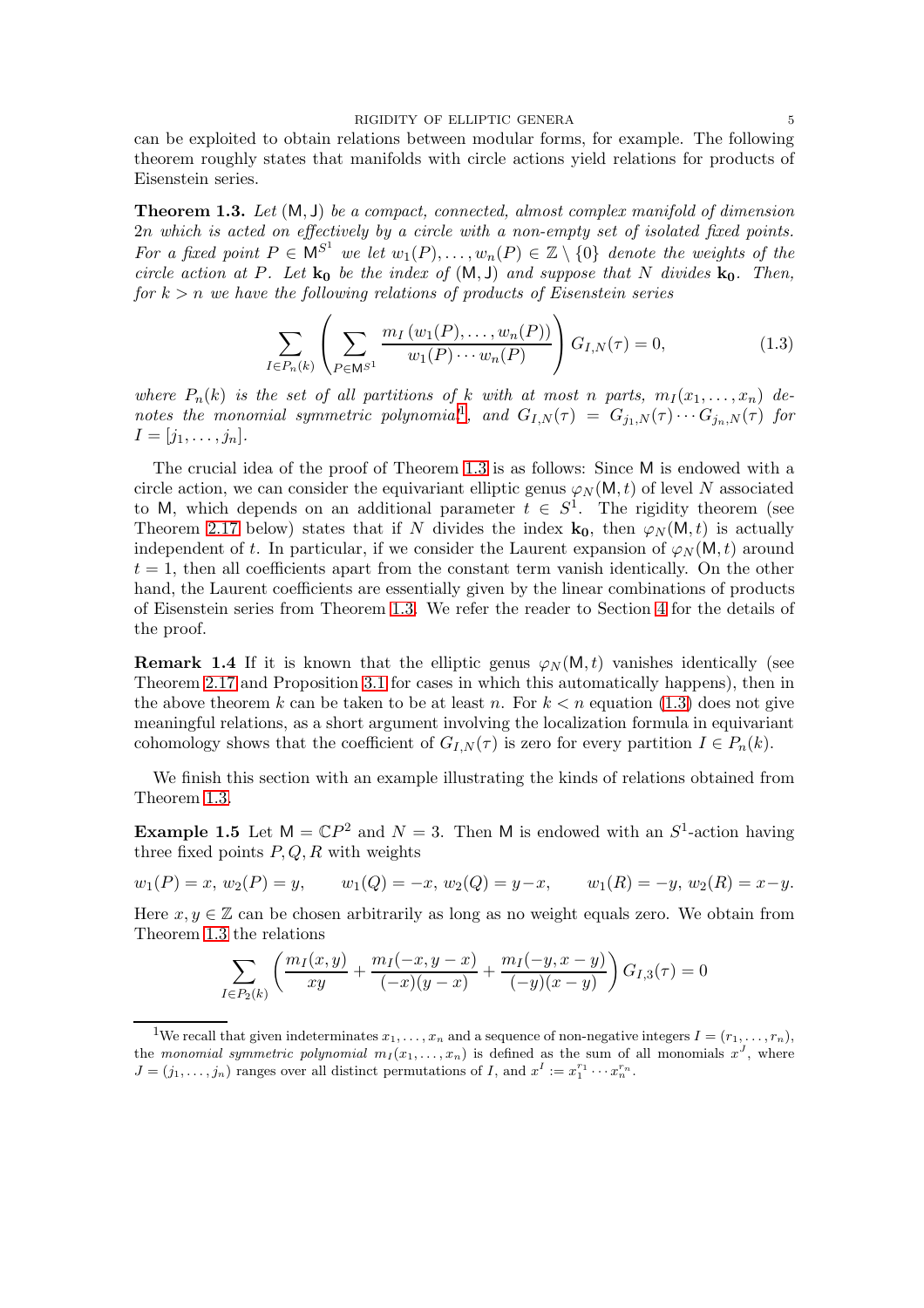6 K. BRINGMANN, A. CAVIEDES CASTRO, S. SABATINI, M. SCHWAGENSCHEIDT for all  $k > 2$ . The expression in the big brackets can be evaluated using a computer algebra system. Explicitly, we get the following relations:

$$
4G_{1,3}G_{3,3} + G_{2,3}^2 + 5G_{4,3} = 0,
$$
  
\n
$$
-G_{2,3}G_{3,3} + G_{5,3} = 0,
$$
  
\n
$$
4G_{1,3}G_{5,3} + 2G_{2,3}G_{4,3} + G_{3,3}^2 + 7G_{6,3} = 0,
$$
  
\n
$$
-G_{2,3}G_{5,3} - G_{3,3}G_{4,3} + 2G_{7,3} = 0.
$$

We have checked these identities using the Fourier expansions of the Eisenstein series  $G_{k,3}$ . We also refer the reader to Proposition [4.4](#page-38-1) for more general relations between products of Eisenstein series coming from the rigidity of the elliptic genus of  $\mathbb{C}P^n$ .

<span id="page-5-0"></span>1.4. Outline of the paper. As this paper is aimed to be for a general audience, in Section [2](#page-6-0) we write an extensive introduction to the subject and recall all of the necessary concepts. In particular, in Subsection [2.1](#page-6-1) some generalities about  $S^1$ -actions on almost complex and symplectic manifolds are recalled; in Subsection [2.2](#page-7-0) some facts about the equivariant cohomology and K-theory ring are given, especially the so-called localization formulas in both settings. Subsection [2.3](#page-10-0) contains a short introduction to modular forms and the definition of Eisenstein series. In Subsection [2.4](#page-11-0) we recall what genera associated to a power series are, and finally in Subsection [2.5](#page-13-0) we define what the elliptic genus of level N is. In Subsection [2.6](#page-16-0) we recall how the elliptic genus recovers important information about the  $\chi_y$ -genus and the indices of some tensor powers of the line bundle  $(\wedge^n T^*M)^{\frac{1}{N}}$ . The interpretation of the elliptic genus as the topological index of an infinite tensor product is in Subsection [2.7.](#page-17-0) We define the type of the action, as well as what it means for an action to be N-balanced, in Subsection [2.8.](#page-19-0) We also give an alternative proof of Proposition [2.14,](#page-20-0) already known in the literature, which identifies for which integers  $N$  an action is N-balanced. Section [2.9](#page-21-0) is devoted to describing what rigidity of the elliptic genus means, and the rigidity theorem is recalled here.

In Section [3](#page-23-0) we use the rigidity of the elliptic genus to derive topological results about compact symplectic manifolds endowed with a Hamiltonian circle action with isolated fixed points. In particular, in Subsection [3.1](#page-23-1) we first specialize to toric actions and prove Proposition [3.1](#page-23-2) which asserts that, for every positive integer N dividing the index of the manifold, the elliptic genus of level  $N$  vanishes identically. Proposition [3.2](#page-23-3) gives a divisibility criterion for the  $\chi_y$ -genus which, together with Proposition [3.1,](#page-23-2) are the key ingredients for the proof of Corollary [1.1,](#page-2-2) which is given on page [25.](#page-23-3) In subsubsection [3.1.1](#page-25-0) we recall some generalities about reflexive polytopes and translate Corollary [1.1](#page-2-2) in this setting: this is the content of Corollary [3.5.](#page-26-1) In Subsection [3.2](#page-26-0) we specialize to the case in which the index is maximal. Before doing so we introduce some polynomials, see equation [\(3.3\)](#page-26-2), which generalize the so-called Hilbert polynomial and play a key role in the proof of Theorem [1.2.](#page-3-1) We prove some of their symmetries (Proposition [3.7\)](#page-27-0) and compute them, as an example, for the complex projective space (see Proposition [3.8\)](#page-28-0). In Proposition [3.10](#page-31-0) we show what the relation between these new polynomials and the number of fixed points is. Theorem [3.12](#page-32-0) is the key ingredient for the proof of Theorem [1.2](#page-3-1) and implies that, for a compact symplectic manifold of dimension 2n acted on by a circle in a Hamiltonian way and with isolated fixed points, having index  $\mathbf{k}_0 = n + 1$  and vanishing elliptic genus of level  $n + 1$  implies the number of fixed points, and hence the Euler characteristic, to be  $n + 1$ . To conclude the proof of Theorem [1.2,](#page-3-1) which is given on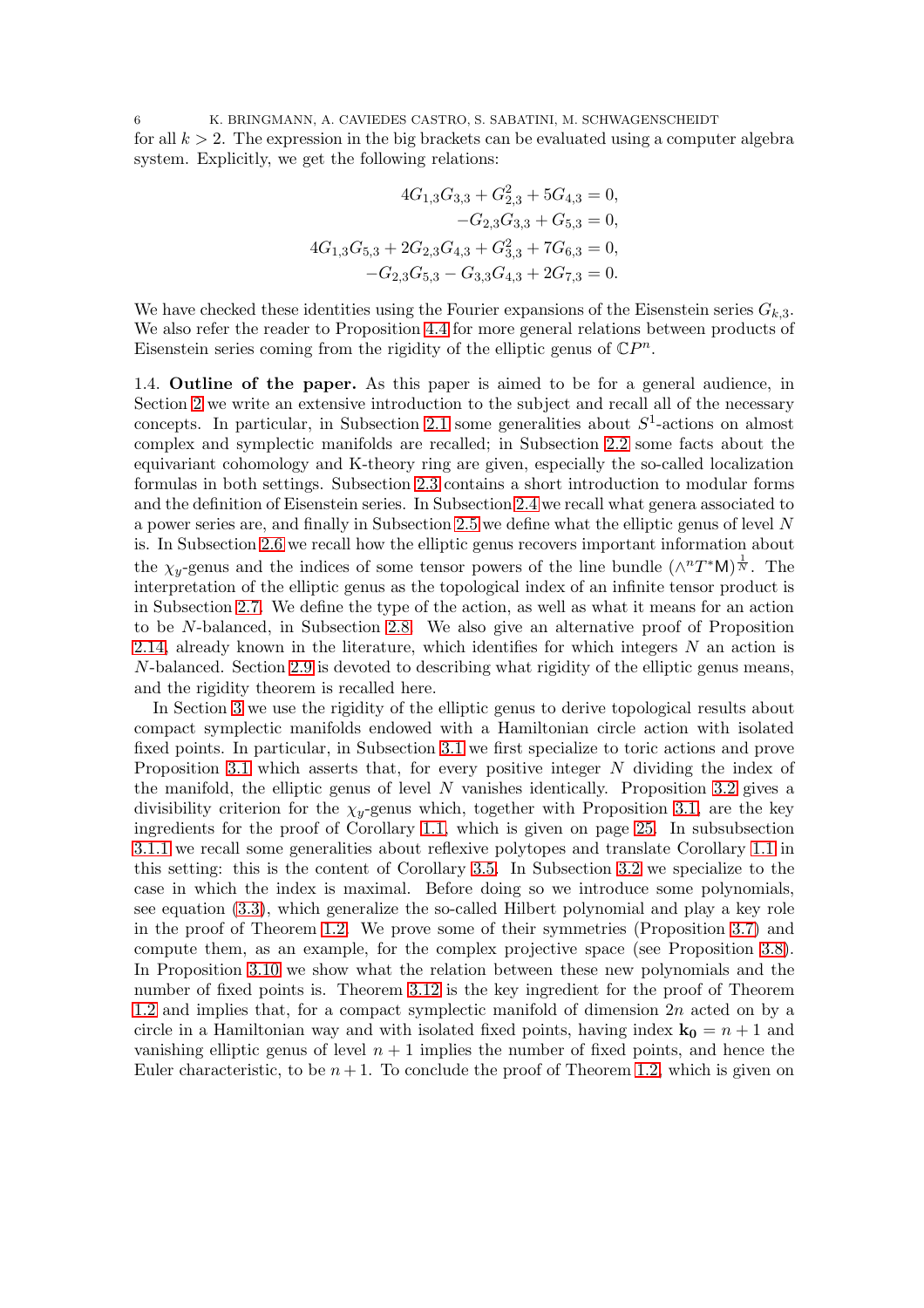page [35,](#page-33-0) we then need Theorem [3.14,](#page-33-0) whose proof combines results of Hattori [\[20\]](#page-40-6), Tolman [\[34\]](#page-40-7) and Charton [\[10\]](#page-39-4).

In Section [4](#page-34-0) we give a proof of Theorem [1.3.](#page-4-1) Then in Subsection [4.1,](#page-35-0) after recalling some standard facts, we give a formula for computing the coefficients appearing in Theorem [1.3](#page-4-1) whenever M is a coadjoint orbit (Proposition [4.2\)](#page-36-0). Finally, in Subsection [4.2,](#page-38-0) we compute the relations among Eisenstein series given by Theorem [1.3](#page-4-1) when M is the complex projective space.

#### 2. Background

<span id="page-6-1"></span><span id="page-6-0"></span>2.1. The  $S^1$ -actions on almost complex and symplectic manifolds. In this subsection we recall some standard facts about circle actions on almost complex and symplectic manifolds.

Let  $(M, J, S^1)$  be an almost complex manifold of dimension 2n endowed with a circle action that preserves J. This means that the endomorphism  $J: TM \rightarrow TM$  is equivariant with respect to the action of  $S^1$  induced on the tangent bundle TM. Henceforth we assume that the  $S^1$ -action on  $(M, J, S^1)$  has fixed points, and denote the set of fixed points by  $M^{S^1}$ . Similarly, for every subgroup  $\mathbb{Z}_k$  of  $S^1$ , we denote the set of points whose stabilizer is  $\mathbb{Z}_k$  by  $\mathsf{M}^{\mathbb{Z}_k}$ . We recall that, given a fixed point  $P \in \mathsf{M}^{S^1}$ , there exist complex coordinates  $z_1, \ldots, z_n$  on  $TM|_P \simeq \mathbb{C}^n$  and integers  $w_1(P), \ldots, w_n(P)$  such that the  $S^1$ -action on  $TM|_P$ is given by

$$
S^1 \ni \lambda \cdot (z_1, \ldots, z_n) = \left(\lambda^{w_1(P)} z_1, \ldots, \lambda^{w_n(P)} z_n\right).
$$

Such integers are called the *weights of the*  $S^1$ -*action* at the fixed point P. Note that  $P \in M^{S^1}$  is an isolated fixed point if and only if none of its weights is zero; this is a consequence of the fact that, after choosing an  $S^1$ -invariant metric on M, in a neighborhood  $U \subset M$  of P the exponential map with respect to this metric intertwines the  $S<sup>T</sup>$ -action on  $T M|_P$  with that on U.

If M carries additional structure, then we require that such structure is preserved by the circle action. For instance, let  $(M, \omega)$  be a symplectic manifold, which in this article is always assumed to be compact and connected. If  $S<sup>1</sup>$  acts on it, then we require the  $S<sup>1</sup>$ -family of diffeomorphisms to be indeed symplectomorphisms. This translates into the following formula: let  $\xi$  be a vector in Lie(S<sup>1</sup>) and  $\xi^{\#}$  the corresponding vector field on M. Then the flow of diffeomorphisms associated to  $\xi^{\#}$  is a flow of symplectomorphisms if and only if

$$
d\left(\iota_{\xi^{\#}}\omega\right)=0\,.
$$

In the case in which the closed form above is exact, namely if there exists  $\psi \colon M \to \mathbb{R}$ such that  $\iota_{\xi^{\#}}\omega = d\psi$ , then the S<sup>1</sup>-action is called *Hamiltonian* and the function  $\psi$  the moment map of the action. If there is a whole compact torus  $\mathbb T$  acting on  $(M, \omega)$  via symplectomorphisms, then the notion of Hamiltonian action generalizes to this case in the following way.

<span id="page-6-3"></span>**Definition 2.1.** Let  $(M, \omega)$  be a symplectic manifold and let  $\mathbb{T}$  be a compact torus acting on it via symplectomorphisms with Lie algebra t. Then the T-action is called Hamiltonian if there exists a map  $\psi: M \to \mathfrak{t}^*$  such that the following conditions hold:

•  $\psi$  is T invariant;

• for every  $\xi \in \mathfrak{t}$  the following identity holds:

<span id="page-6-2"></span>
$$
\iota_{\xi} \# \omega = d\psi^{\xi} \,, \tag{2.1}
$$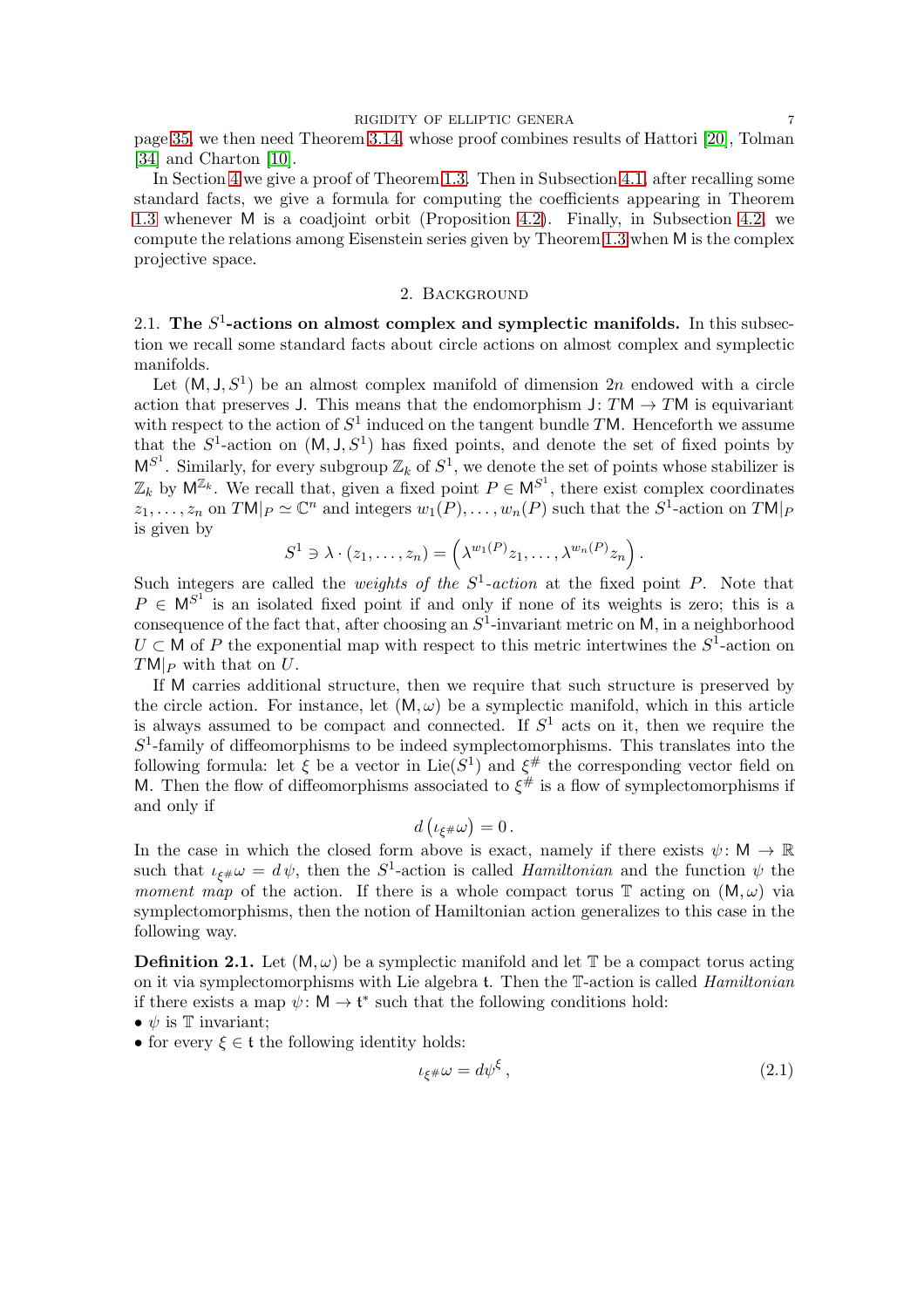where  $\xi^{\#}$  is the vector field corresponding to the Lie algebra element  $\xi$  and the function  $\psi^{\xi}$  is given by  $\psi^{\xi}(P) := \langle \psi(P), \xi \rangle$  (here  $\langle \cdot, \cdot \rangle$  denotes the evaluation between  $\mathfrak{t}^*$  and  $\mathfrak{t}$ ).

Equation  $(2.1)$  implies that, if M is compact, then a Hamiltonian action always has fixed points. A lower bound can be found as follows. Suppose first that the torus is onedimensional. If the fixed points are isolated, then the moment map is a Morse function with only even indices, and a Morse theory argument implies that

$$
b_{2j}(\mathsf{M})=N_j\,,\quad\text{for all}\;\;j\in\{0,\ldots,n\},
$$

where  $b_{2j}(\mathsf{M})$  is the 2j-th Betti number of M and  $N_j$  is the number of fixed points with j negative weights. Since for a compact symplectic manifold  $M$  of dimension  $2n$  the nondegeneracy of the symplectic form implies  $b_{2j}(\mathsf{M})\neq 0$  for all  $j\in\{0,\ldots,n\}$ , we conclude that for a Hamiltonian circle action  $|M^{S^1}| \geq n+1$ . The same conclusion holds for actions of tori of higher dimensions: it suffices to restrict the action to a circle subgroup.

Since the vector space tangent to the torus orbits of a Hamiltonian action is isotropic, the largest dimension of a compact torus that acts on a 2n-dimensional symplectic manifold is exactly n.

Definition 2.2. A *symplectic toric manifold* is a compact symplectic manifold of dimension  $2n$  endowed with the effective, Hamiltonian action of a compact torus  $\mathbb T$  of dimension *n*. We denote this space with the triple  $(M, \omega, \psi)$ , where  $\psi \colon M \to \mathfrak{t}^*$  and  $\mathfrak{t} = \text{Lie}(\mathbb{T})$ .

By the celebrated Convexity Theorem of Atiyah [\[1\]](#page-39-5) and Guillemin-Sternberg [\[17\]](#page-40-8), the image of the moment map is a convex polytope. However, for symplectic toric manifolds this polytope has very special features, and is called a *smooth* (or *Delzant*) polytope. These are defined combinatorially as follows.

<span id="page-7-1"></span>**Definition 2.3.** Let  $\Delta \subset \mathbb{R}^n$  be an *n*-dimensional polytope. Then  $\Delta$  is called *smooth* (or Delzant) if the following three properties are satisfied:

- (D1)  $\Delta$  is *simple*: there are exactly *n* edges meeting at each vertex;
- $(D2)$  every vertex is *rational*: the lines supporting the *n* edges meeting at a vertex *v* are given by  $v + t \cdot w_j$ , with  $t \in \mathbb{R}$  and  $w_j \in \mathbb{Z}^n$  for every  $j \in \{1, \ldots, n\}$ , for every vertex  $v$ ;
- (D3) every vertex is *smooth*: for each vertex v the vectors  $w_1, \ldots, w_n$  above can be chosen to be a  $\mathbb{Z}$ -basis of  $\mathbb{Z}^n$ .

Given the Convexity Theorem, it is not hard to see that the image of the moment map of a  $2n$ -dimensional symplectic toric manifold is a smooth *n*-dimensional polytope. However a celebrated theorem of Delzant [\[11\]](#page-39-6) asserts that the polytope characterizes completely the symplectic toric manifold up to equivariant symplectomorphisms. Moreover for any smooth polytope  $\Delta$  one can find a unique (modulo equivariant symplectomorphism) symplectic toric manifold whose image of the moment map is exactly  $\Delta$ .

<span id="page-7-0"></span>2.2. Equivariant cohomology, characteristic classes, and  $K$ -theory. For a more detailed exposition and for proofs of the following facts see for instance [\[3,](#page-39-7) [8,](#page-39-8) [18\]](#page-40-9) for equivariant cohomology and characteristic classes and  $[2, 5, 6, 7]$  $[2, 5, 6, 7]$  $[2, 5, 6, 7]$  $[2, 5, 6, 7]$  for equivariant K-theory. We recall that, given a manifold M acted on continuously by a circle  $S^1$ , according to the Borel model the *equivariant cohomology ring*  $H_{S^1}^*(M; R)$  of M with coefficients in the ring R is defined to be the ordinary cohomology ring of the orbit space  $M \times_{S^1} ES^1$ , where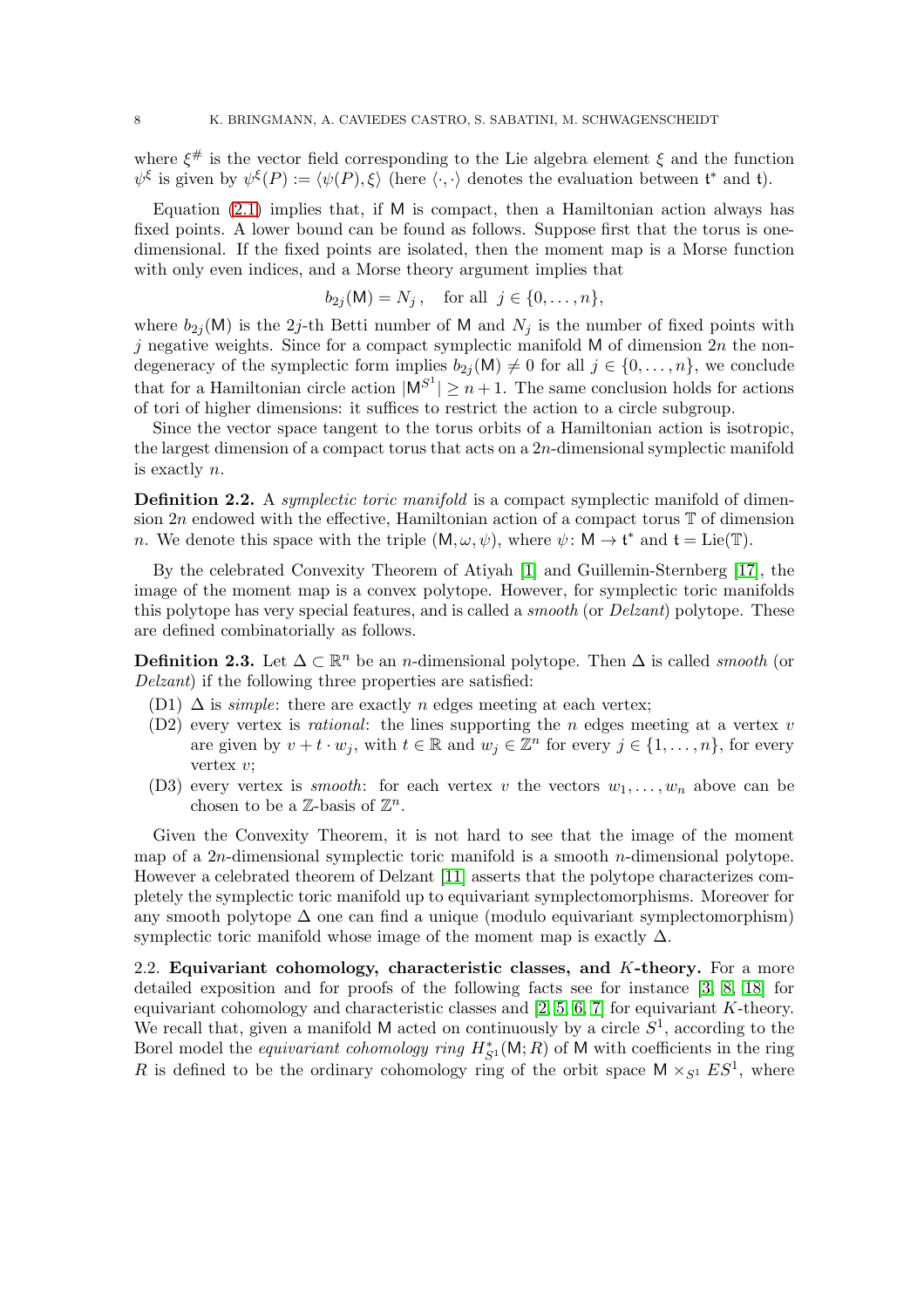RIGIDITY OF ELLIPTIC GENERA

 $ES<sup>1</sup>$  is a contractible space on which  $S<sup>1</sup>$  acts freely, and the  $S<sup>1</sup>$ -action on  $M \times ES<sup>1</sup>$  is the diagonal one. The space  $ES^1$  can, for instance, be chosen to be the unit sphere  $S^{\infty}$  in  $\mathbb{C}^{\infty}$ ; however  $ES^{1}$  is unique up to homotopy equivalence. For instance we have that

<span id="page-8-1"></span>
$$
H_{S^1}^*(pt;R) = H^*\left(S^\infty/S^1;R\right) = H^*\left(\mathbb{C}P^\infty;R\right) = R[x],\tag{2.2}
$$

where  $R$  is the coefficient ring and  $x$  has degree two. Similarly, if we have a compact torus T of dimension m, then  $H^*_{\mathbb{T}}(\mathsf{M};R)$  is defined to be  $H^*(\mathsf{M}\times_{\mathbb{T}} E\mathbb{T})$ , where  $E\mathbb{T}$  can be chosen to be  $(S^{\infty})^m$ . Hence  $H^*_{\mathbb{T}}(p\tilde{t};R) = R[x_1,\ldots,x_m]$ , where each  $x_j$  has degree two. If the ring R is a field, then  $H^*_{\mathbb{T}}(pt;R)$  is identified with the symmetric algebra on  $\mathfrak{t}^*$ , where  $\mathfrak{t}$  is the Lie algebra of  $\mathbb{T}$ , and is denoted by  $\mathbb{S}(\mathfrak{t}^*)$ .

Any  $S<sup>1</sup>$ -equivariant map between two spaces induces a pull-back map in equivariant cohomology. For instance, let  $M^{S^1}$  denote the fixed point set, which we are assuming to be non-empty. Then the  $(S^1$ -equivariant) inclusion  $\iota: \mathsf{M}^{S^1} \hookrightarrow \mathsf{M}$  induces a map  $\iota^*: H^*_{S^1}(\mathsf{M};R) \to H^*_{S^1}(\mathsf{M}^{S^1};R)$  which is well-understood in many cases; for example, if M can be endowed with a Hamiltonian torus action, then Kirwan [\[24\]](#page-40-10) proved that  $\iota^*$  is injective. Note that  $H_{S^1}^*(M^{S^1};R)$  is an easier object to handle, and if in particular the set of fixed points consists of finitely many elements, then  $H_{S^1}^*(M^{S^1}; R) = \bigoplus_{P \in M^{S^1}} R[x]$ . Henceforth the restriction of an equivariant cohomology class  $\alpha$  to a fixed point P is denoted by  $\alpha(P)$ .

The equivariant cohomology ring often recovers properties of the non-equivariant one. Indeed, one can consider the inclusion map  $\{e\} \hookrightarrow S^1$ , where e denotes the identity element in  $S^1$ , observe that  $H^*_{\{e\}}(\mathsf{M};R)$  is just the ordinary cohomology ring, and study the corresponding pull-back

$$
r\colon H^*_{S^1}(\mathsf{M};R)\to H^*(\mathsf{M};R).
$$

Often this map is well-understood too; for instance, in the Hamiltonian case, it is surjective [\[24\]](#page-40-10). Observe that if M is a point, then r is given by evaluation at  $x = 0$ .

Just as for the ordinary cohomology ring, there is a push-forward map in equivariant cohomology, also called an "integration map"

<span id="page-8-0"></span>
$$
\int_{\mathsf{M}} : H_{S^1}^{*}(\mathsf{M}; R) \to H_{S^1}^{*-\dim(\mathsf{M})}(pt; R)
$$
\n(2.3)

which comes from integration along the fibers of the projection onto the second factor  $M \times_{S^1} ES^1 \to \mathbb{C}P^\infty$ . Observe that the integral of an equivariant cohomology class of degree higher than the dimension of M is not necessarily zero. In order to compute [\(2.3\)](#page-8-0) there is a very useful formula due to Atiyah-Bott [\[3\]](#page-39-7) and Berline Vergne [\[8\]](#page-39-8), which is referred to as the localization formula (in equivariant cohomology), and is as follows. For the sake of brevity we only describe it if M is almost complex and the fixed points are isolated; however it holds more generally for oriented manifolds and any type of fixed point set.

**Lemma 2.1.** Let  $(M, J, S^1)$  be a compact almost complex manifold of dimension  $2n$  acted on by a circle with discrete fixed point set  $M^{S^1}$ . Let  $\alpha$  be an equivariant cohomology class. Then we have

<span id="page-8-2"></span>
$$
\int_{\mathsf{M}} \alpha = \sum_{P \in \mathsf{M}^{S^1}} \frac{1}{x^n} \frac{\alpha(P)}{w_1(P) \cdots w_n(P)},\tag{2.4}
$$

where x is as in  $(2.2)$ .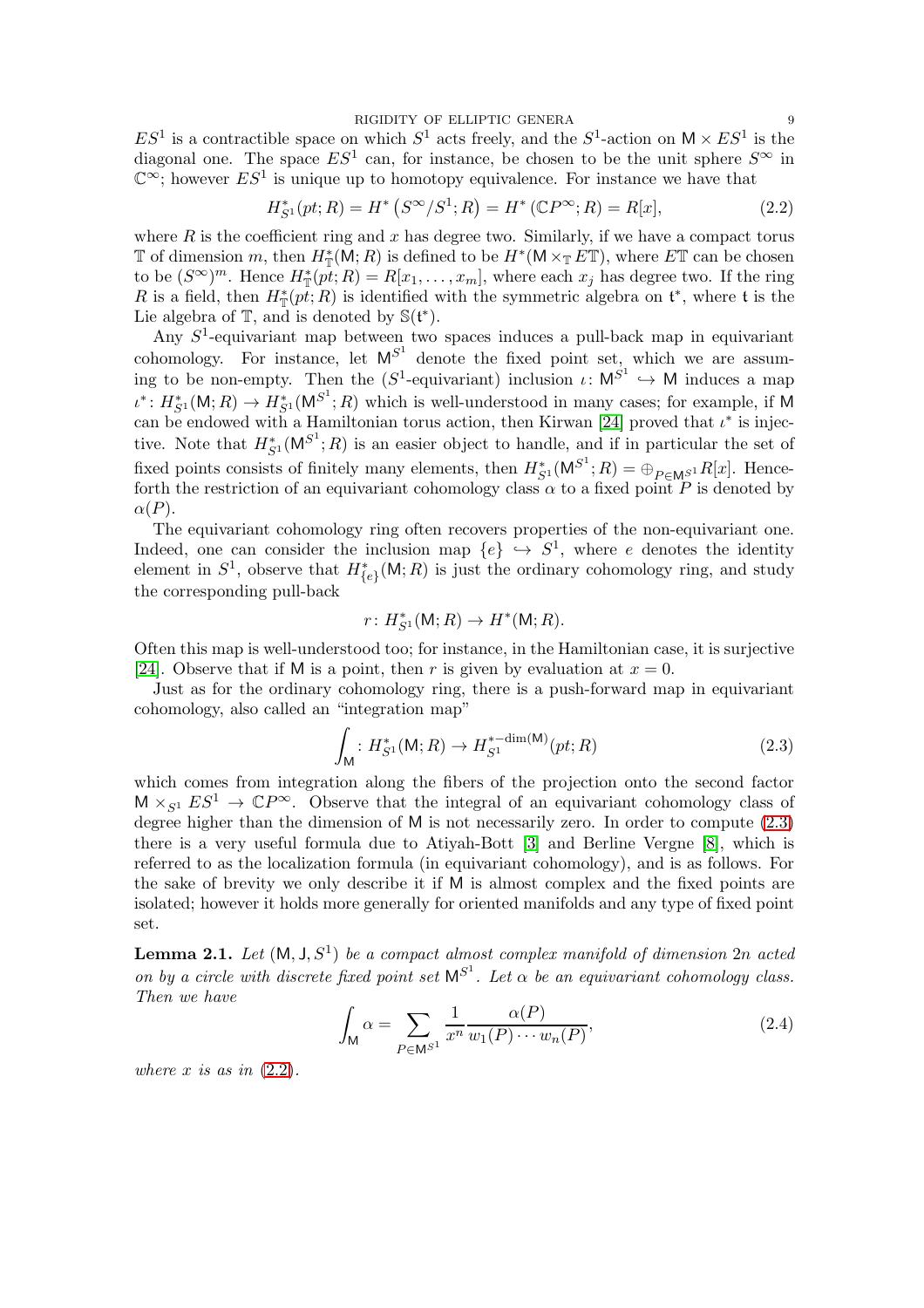10 K. BRINGMANN, A. CAVIEDES CASTRO, S. SABATINI, M. SCHWAGENSCHEIDT

Consider now a complex vector bundle  $V \to M$  which is endowed with a compatible  $S^1$ action, namely an action that makes the projection map equivariant. Then its equivariant *Chern classes* are defined as the ordinary Chern classes, of the associated bundle  $V \times_{S^1}$  $ES^1 \to \mathsf{M} \times_{S^1} ES^1$ . If V is the tangent bundle TM, then, using functoriality of Chern classes it is not hard to prove that, given a fixed point P with weights  $w_1(P), \ldots, w_n(P)$ , the restriction of the *j*-th equivariant Chern class  $c_j^{S^1}$  $S_j^1$  of the tangent bundle TM to P is given by

<span id="page-9-3"></span>
$$
c_j^{S^1}(P) = e_j(w_1(P), \dots, w_n(P))x^j, \qquad (2.5)
$$

where  $e_i(x_1, \ldots, x_n)$  denotes the *j*-th elementary symmetric polynomial in  $x_1, \ldots, x_n$ .

Since the restrictions of equivariant Chern classes to ordinary cohomology are the ordinary Chern classes, formula [\(2.4\)](#page-8-2) can be very useful to compute Chern numbers of M too. Let  $c_1, \ldots, c_n$  denote the Chern classes of the tangent bundle of  $(M, J)$ , where  $c_j \in H^{2j}(\mathsf{M}; \mathbb{Z})$ , and  $P(n)$  the set of partitions  $\lambda = [\lambda_1, \ldots, \lambda_k]$  of  $n, \text{i.e., } \lambda_1 \geq \cdots \geq \lambda_k > 0$ with  $\lambda_1 + \ldots + \lambda_k = n$ . For each  $\lambda \in P(n)$  the *Chern number* of  $(M, J)$  associated to  $\lambda$  is given by

<span id="page-9-1"></span>
$$
C_{\lambda}(\mathsf{M}) = \int_{\mathsf{M}} c_{\lambda_1} \cdots c_{\lambda_k} \in \mathbb{Z}.
$$
 (2.6)

Using formula [\(2.4\)](#page-8-2) it is easy to show that

<span id="page-9-2"></span>
$$
C_{\lambda}(M) = \sum_{P \in M^{S^1}} \frac{e_{\lambda_1}(w_1(P), \dots, w_n(P)) \cdots e_{\lambda_k}(w_1(P), \dots, w_n(P))}{w_1(P) \cdots w_n(P)}.
$$
 (2.7)

The K-theory (resp. equivariant K-theory) ring  $S^1$ , is given a manifold M acted on by a circle, the abelian group associated to the semigroup of isomorphism classes of complex vector bundles (resp. complex vector bundles endowed with a compatible  $S^1$ -action), endowed with the operations of direct sum and tensor product. It is denoted by  $K(M)$ (resp.  $K_{S^1}(\mathsf{M}))$ ; for instance  $K(pt) \simeq \mathbb{Z}$  and  $K_{S^1}(pt) \simeq \mathbb{Z}[t, t^{-1}]$ . The inclusion  $\{e\} \hookrightarrow$  $S^1$  induces a map  $K_{S^1}(M) \to K(M)$  which, in the case in which M is a point, is the evaluation at  $t = 1$ . The topological index (resp. equivariant index) of a bundle V – regarded as an element of  $K(M)$ – is a push forward map Ind:  $K(M) \to K(pt) \simeq \mathbb{Z}$  (resp.  $\text{Ind}_{S^1}: K_{S^1}(\mathsf{M}) \to K_{S^1}(pt) \simeq \mathbb{Z}[t, t^{-1}]),$  as defined in [\[6\]](#page-39-11). Its computation can be carried out using the Atiyah-Singer formula [\[7\]](#page-39-12)

$$
\mathrm{Ind}(V)=\int_{\mathsf{M}}\mathrm{Ch}(V)\mathrm{Todd}(\mathsf{M}),
$$

where Ch:  $K(V) \to H^*(M)$  denotes the Chern character homomorphism and Todd(M) the total Todd class of M. As for the equivariant index there is, in analogy with equivariant cohomology, a localization formula that allows to compute it, as proved by Atiyah and Segal in [\[5\]](#page-39-10). As above, for simplicity we assume here that M is almost complex and the fixed point set is discrete.

**Lemma 2.2.** Let  $(M, J, S^1)$  be a compact almost complex manifold of dimension 2n acted on by a circle with isolated fixed points. Given an equivariant bundle  $V \in K_{S^1}(\mathsf{M})$ , its equivariant index is given by

<span id="page-9-0"></span>
$$
\mathrm{Ind}_{S^{1}}(V) = \sum_{P \in \mathsf{M}^{S^{1}}} \frac{V(P)}{\prod_{j=1}^{n} (1 - t^{-w_{j}(P)})} \in \mathbb{Z}[t, t^{-1}].
$$
 (2.8)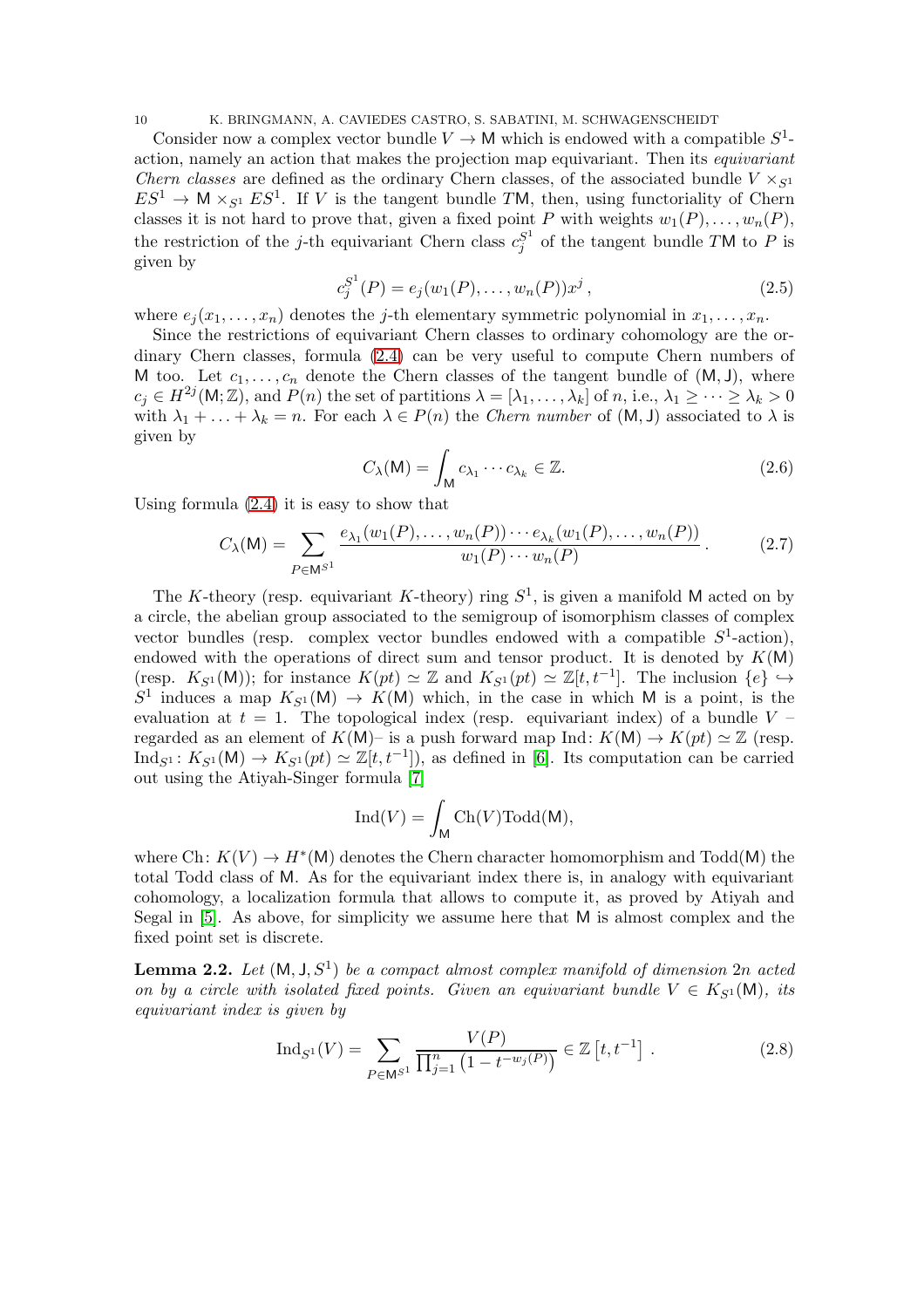Just for equivariant cohomology classes, given a bundle  $V$  over  $M$  endowed with an  $S<sup>1</sup>$ -action compatible with the projection, to compute its non-equivariant index one can use formula [\(2.8\)](#page-9-0), namely

<span id="page-10-3"></span>
$$
\operatorname{Ind}(V) = \lim_{t \to 1} \sum_{P \in \mathbb{M}^{S^1}} \frac{V(P)}{\prod_{j=1}^n (1 - t^{-w_j(P)})}.
$$
 (2.9)

<span id="page-10-0"></span>2.3. Modular forms for  $\Gamma_1(N)$ . We recall some basic facts about modular forms for the congruence subgroup  $\Gamma_1(N)$ , roughly following Appendix I of [\[22\]](#page-40-1). Note that the index of  $\Gamma_1(N)$  in  $SL_2(\mathbb{Z})$  is finite. The group  $SL_2(\mathbb{Z})$  acts on the upper half-plane  $\mathbb H$  by fractional linear transformations

$$
M\tau := \tfrac{a\tau + b}{c\tau + d}
$$

for  $M = \begin{pmatrix} a & b \\ c & d \end{pmatrix} \in SL_2(\mathbb{Z})$ , and this action extends to  $\mathbb{Q} \cup \{\infty\}$  if we set  $M \infty := \frac{a}{c}$  with  $\frac{\pm 1}{0} = \infty$ . The classes  $\Gamma_1(N) \setminus (\mathbb{Q} \cup {\infty})$  are called the *cusps* of  $\Gamma_1(N)$ . Since  $\Gamma_1(N)$  has finite index in  $SL_2(\mathbb{Z})$ , it also has finitely many cusps.

The geometric significance of the cusps is the fact that the quotient  $\Gamma_1(N)\backslash\mathbb{H}$  is a noncompact Riemann surface which can be compactified by adding the finitely many cusps  $\Gamma_1(N)\backslash (\mathbb{Q}\cup\{\infty\}).$ 

A modular form of weight  $k \in \mathbb{Z}$  for  $\Gamma_1(N)$  is a holomorphic function  $f : \mathbb{H} \to \mathbb{C}$  which transforms as

$$
f(M\tau) = (c\tau + d)^k f(\tau)
$$

for all  $M = \begin{pmatrix} a & b \\ c & d \end{pmatrix} \in \Gamma_1(N)$  and which is *holomorphic at the cusps*, which means that for every  $M \in SL_2(\mathbb{Z})$  the function  $f|_kM(\tau) := (c\tau + d)^{-k} f(M\tau)$  has a Fourier expansion of the form

<span id="page-10-1"></span>
$$
f|_k M(\tau) = \sum_{n \in \mathbb{Q}_0^+} c_M(n) q^n \tag{2.10}
$$

with coefficients  $c_M(n) \in \mathbb{C}$  and  $q := e^{2\pi i \tau}$ . If  $M \infty = \frac{a}{c}$  $\frac{a}{c}$ , then we call the constant term  $c_M(0)$  of  $f|_k M$  the value of f at the cusp  $\frac{a}{c}$  and denote it by  $f(\frac{a}{c})$  $\frac{a}{c}$ ). It is independent of the particular choice of M with  $M\infty = \frac{a}{c}$ , and it can be computed as the limit

$$
f\left(\frac{a}{c}\right) = \lim_{\tau \to i\infty} f|_k M(\tau),
$$

or, equivalently, by taking the limit of  $f|_kM$  as  $q \to 0$  in the Fourier expansion [\(2.10\)](#page-10-1).

We let  $M_k(\Gamma_1(N))$  be the complex vector space of all modular forms of weight k for  $\Gamma_1(N)$ . It is well-known that  $M_k(\Gamma_1(N)) = \{0\}$  for  $k \leq 0$ ,  $M_0(\Gamma_1(N)) = \mathbb{C}$ , and that  $M_k(\Gamma_1(N))$  is finite-dimensional for all  $k \in \mathbb{N}$ . Furthermore, we let

<span id="page-10-2"></span>
$$
M(\Gamma_1(N)) := \bigoplus_{k=0}^{\infty} M_k(\Gamma_1(N))
$$

be the graded ring of all modular forms for  $\Gamma_1(N)$ .

There are many ways to construct interesting examples of modular forms for  $\Gamma_1(N)$ . Here we consider the Eisenstein series

$$
G_{k,N}(\tau) := -\frac{1}{(2\pi i)^k} \sum_{(m,n)\in\mathbb{Z}^2\backslash\{(0,0)\}} \frac{\zeta_N^m}{(m\tau+n)^k} \in M_k(\Gamma_1(N))
$$
 (2.11)

for  $N \geq 2$  and  $k \geq 1$ . Actually, the defining series only converge if  $k \geq 3$ , but one can also make sense of the series for  $k \in \{1,2\}$  (using the so-called Hecke trick) to obtain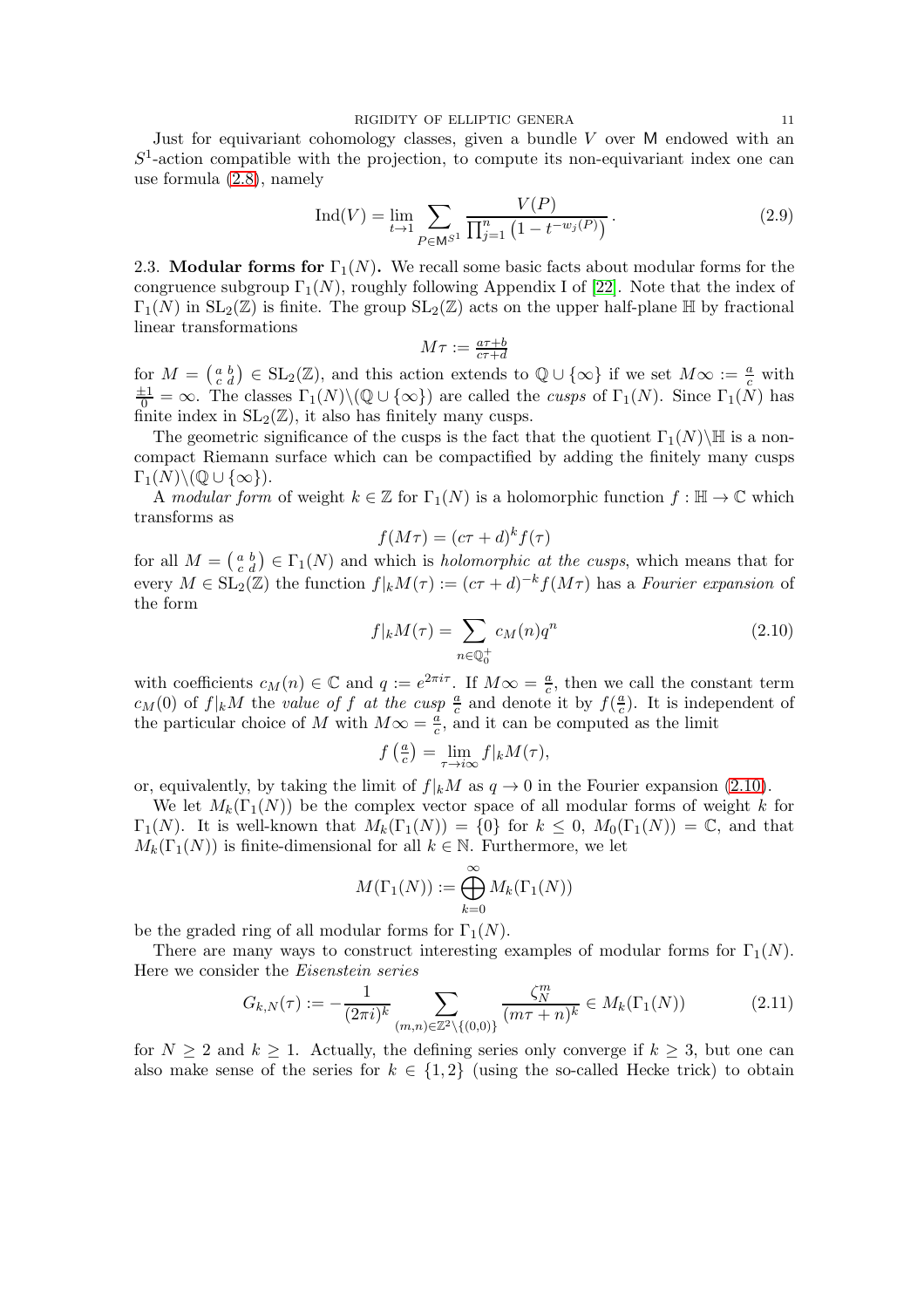12 K. BRINGMANN, A. CAVIEDES CASTRO, S. SABATINI, M. SCHWAGENSCHEIDT Eisenstein series of weight one and two. The Fourier expansion of  $G_{k,N}$  at  $\infty$  is given by  $(1.2).$  $(1.2).$ 

<span id="page-11-0"></span>2.4. Genera associated to formal power series. We first recall that a *stably almost* complex manifold (also known as unitary manifold) is a manifold M together with a complex structure on the stable tangent bundle (namely a complex structure on  $T\mathsf{M}\oplus(\mathsf{M}\times\mathbb{R}^k)$ for some  $k \geq 1$ , where  $M \times \mathbb{R}^k$  denotes the trivial real bundle of rank k). The complex cobordism ring  $\Omega$  is the ring of cobordism classes of stable complex manifolds. A classical result of Milnor [\[28\]](#page-40-11) and Novikov [\[29\]](#page-40-12) (see also Stong [\[32\]](#page-40-13)) that is used below asserts that two almost complex manifolds are stably cobordant if and only if their Chern numbers are the same.

A complex multiplicative genus (or just a genus) is a ring homomorphism  $\varphi : \Omega \otimes \mathbb{Q} \to R$ , where R is a given ring; for example, R could be  $\mathbb Z$  or  $\mathbb Q$ , the polynomial ring  $\mathbb Q[y]$ , or the ring  $M(\Gamma_1(N))$  of modular forms for  $\Gamma_1(N)$ .

One can construct genera from normalized formal power series, as we explain now. Let

$$
Q(x) = 1 + a_1 x + a_2 x^2 + a_3 x^3 + \dots
$$

be a normalized formal power series with coefficients  $a_k \in R$ . Let  $(M, J)$  be an almost complex compact manifold of dimension  $2n$ . The following procedure yields the genus  $\varphi_O(M)$  associated to Q:

Step 1: We introduce variables  $x_1, \ldots, x_n$  to which we assign weight one. Then, for example,  $x_1x_2^2$  has weight three. Consider the product

$$
Q(x_1)Q(x_2)\cdots Q(x_n) = 1 + \sum_{k=1}^{\infty} p_k(x_1,\ldots,x_n),
$$

where the polynomial  $p_k$  consists of all summands of weight k. The first three polynomials  $p_k$  are given by

$$
p_1 = a_1 (x_1 + \dots + x_n),
$$
  
\n
$$
p_2 = a_1^2 (x_1 x_2 + x_1 x_3 + \dots + x_{n-1} x_n) + a_2 (x_1^2 + \dots + x_n^2),
$$
  
\n
$$
p_3 = a_1^3 (x_1 x_2 x_3 + x_1 x_2 x_4 + \dots) + a_1 a_2 (x_1 x_2^2 + x_2 x_1^2 + \dots) + a_3 (x_1^3 + \dots + x_n^3).
$$

Note that  $p_k$  is homogeneous of degree k.

Step 2: Each polynomial  $p_k$  is symmetric, so it can be written as a polynomial in the elementary symmetric polynomials<sup>[2](#page-11-1)</sup>  $\sigma_{\ell}$  with  $\ell \leq k$ , i.e., there is a polynomial  $Q_k$  in k variables such that

$$
p_k(x_1,\ldots,x_n)=Q_k(\sigma_1(x_1,\ldots,x_n),\ldots,\sigma_k(x_1,\ldots,x_n)).
$$

<span id="page-11-1"></span>Procall that the *elementary symmetric polynomials* are defined by  $\sigma_{\ell}(x_1,\ldots,x_n)$ :=  $\sum_{1 \leq j_1 < \dots < j_\ell \leq n} x_{j_1} \cdots x_{j_\ell}$ . For example,  $\sigma_0(x_1 \dots, x_n) = 1, \sigma_1(x_1 \dots, x_n) = x_1 + \dots + x_n$ , and  $\sigma_n = x_1 \cdots x_n.$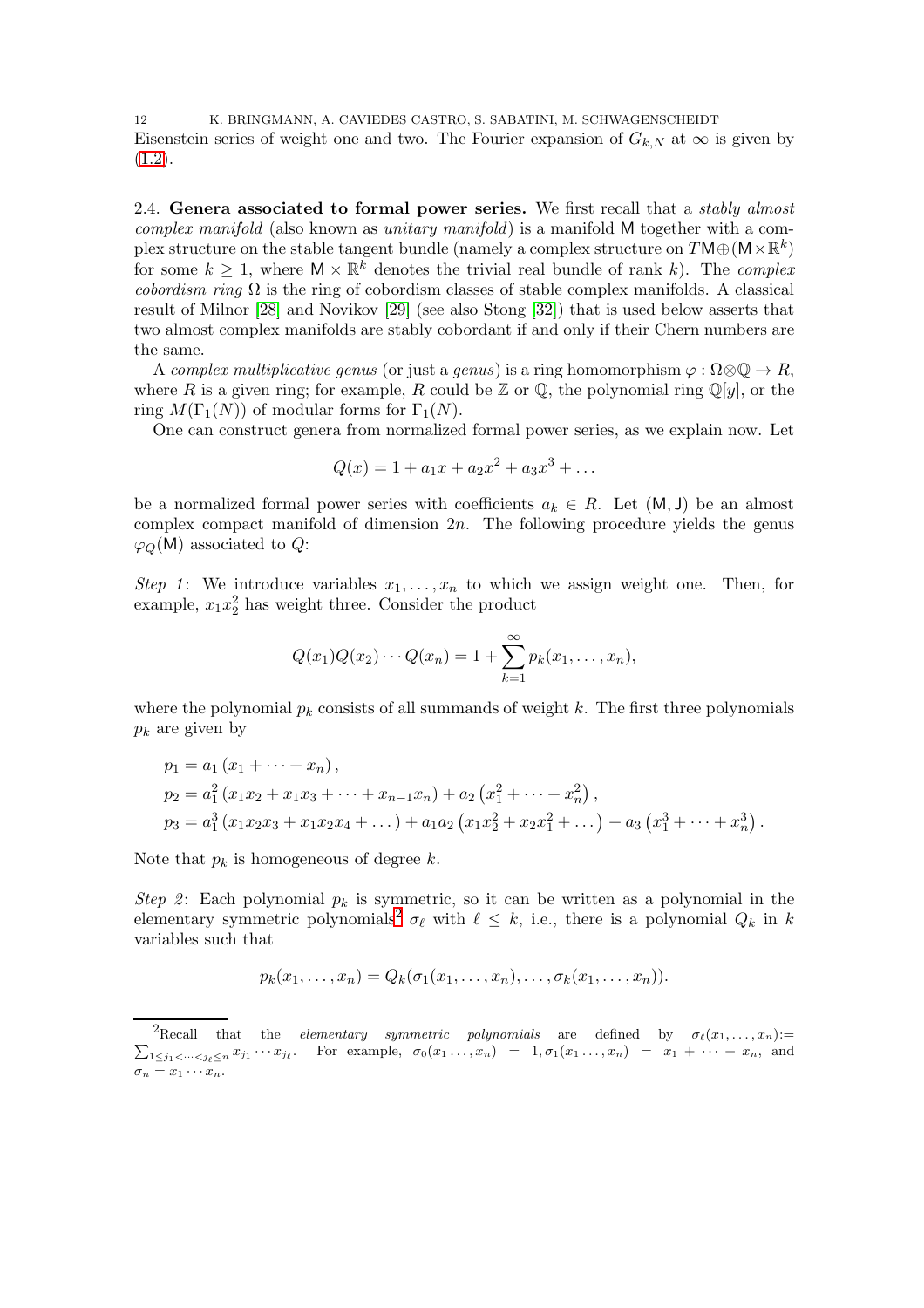RIGIDITY OF ELLIPTIC GENERA 13

Again, we list some explicit formulas for the first few  $q_k$ :

$$
Q_1(y_1) = a_1y_1,
$$
  
\n
$$
Q_2(y_1, y_2) = a_2y_1^2 + (a_1^2 - 2a_2) y_2,
$$
  
\n
$$
Q_3(y_1, y_2, y_3) = a_3y_1^3 + (a_1a_2 - 3a_3)y_1y_2 + (a_1^3 + 3a_3 - 3a_1a_2) y_3.
$$

If we think of  $y_\ell$  as having weight  $\ell$ , then the polynomial  $Q_\ell$  consists only of terms of weight  $\ell$ . This implies that if the coefficients  $a_k$  lie in some graded ring R with  $a_k \in R_k$ , then the coefficients of  $Q_k$  lie in  $R_k$ , as well.

Step 3: Since the manifold M is almost complex, i.e., its tangent bundle has a complex structure, its Chern classes  $c_1(M), \ldots, c_n(M)$  (which are by definition the Chern classes of the tangent bundle of M) are defined. We plug in  $c_{\ell}(\mathsf{M})$  for  $\sigma_{\ell}$  in  $Q_n$  and integrate over M to obtain an element of R (even  $R_n$  if R is graded), which we call the genus  $\varphi_O(M)$ associated to Q, i.e.,

$$
\varphi_Q(\mathsf{M}) = \int_{\mathsf{M}} Q_n(c_1(\mathsf{M}), \ldots, c_n(\mathsf{M})).
$$

The above procedure is tedious to do by hand, but can easily be done by a computer algebra system.

**Remark 2.3** It is sometimes convenient to allow non-normalized power series  $Q(x)$  =  $a_0 + a_1x + a_2x^2 + \dots$  with  $a_0 \neq 0$ . We can go through the same procedure as above and still get a genus associated to Q. If Q is not normalized, then the normalized series  $a_0^{-1}Q(a_0x)$  yields the same genus as Q.

**Remark 2.4** We can write  $\varphi_O(M)$  as a linear combination of Chern numbers (see [\(2.6\)](#page-9-1))

$$
\varphi_Q(\mathsf{M}) = \sum_{\lambda \in P(n)} f_{\lambda} C_{\lambda}(\mathsf{M})
$$

for some  $f_{\lambda} \in R$  (even in  $R_n$  if R is graded). Note that  $f_{\lambda}$  is a polynomial in the  $a_k$ 's, which depends on  $\lambda$  (hence on n), but not on the manifold M. Again, the coefficients  $f_{\lambda}$ can easily be computed by a computer algebra system.

**Example 2.5** Let  $n = 2$ . We write

$$
Q(x_1)Q(x_2) = 1 + P_1(x_1, x_2) + P_2(x_1, x_2) + \dots,
$$

where

$$
P_1(x_1, x_2) := a_1(x_1 + x_2), \quad P_2(x_1, x_2) := a_2(x_1^2 + x_2^2) + a_1^2 x_1 x_2.
$$

In terms of the elementary symmetric polynomials, we have

$$
x_1^2 + x_2^2 = (x_1 + x_2)^2 - 2x_1x_2 = \sigma_1^2 - 2\sigma_2, \qquad x_1x_2 = \sigma_2,
$$

and hence

$$
P_2(x_1, x_2) = a_2 \left(\sigma_1^2 - 2\sigma_2\right) + a_1^2 \sigma_2 = a_2 \sigma_1^2 + \left(a_1^2 - 2a_2\right) \sigma_2 = Q_2(\sigma_1, \sigma_2).
$$

Plugging in the Chern numbers and integrating over M, we obtain

$$
\varphi_Q(\mathsf{M}) = a_2 C_{[1,1]}(\mathsf{M}) + (a_1^2 - 2a_2) C_{[2]}(\mathsf{M}).
$$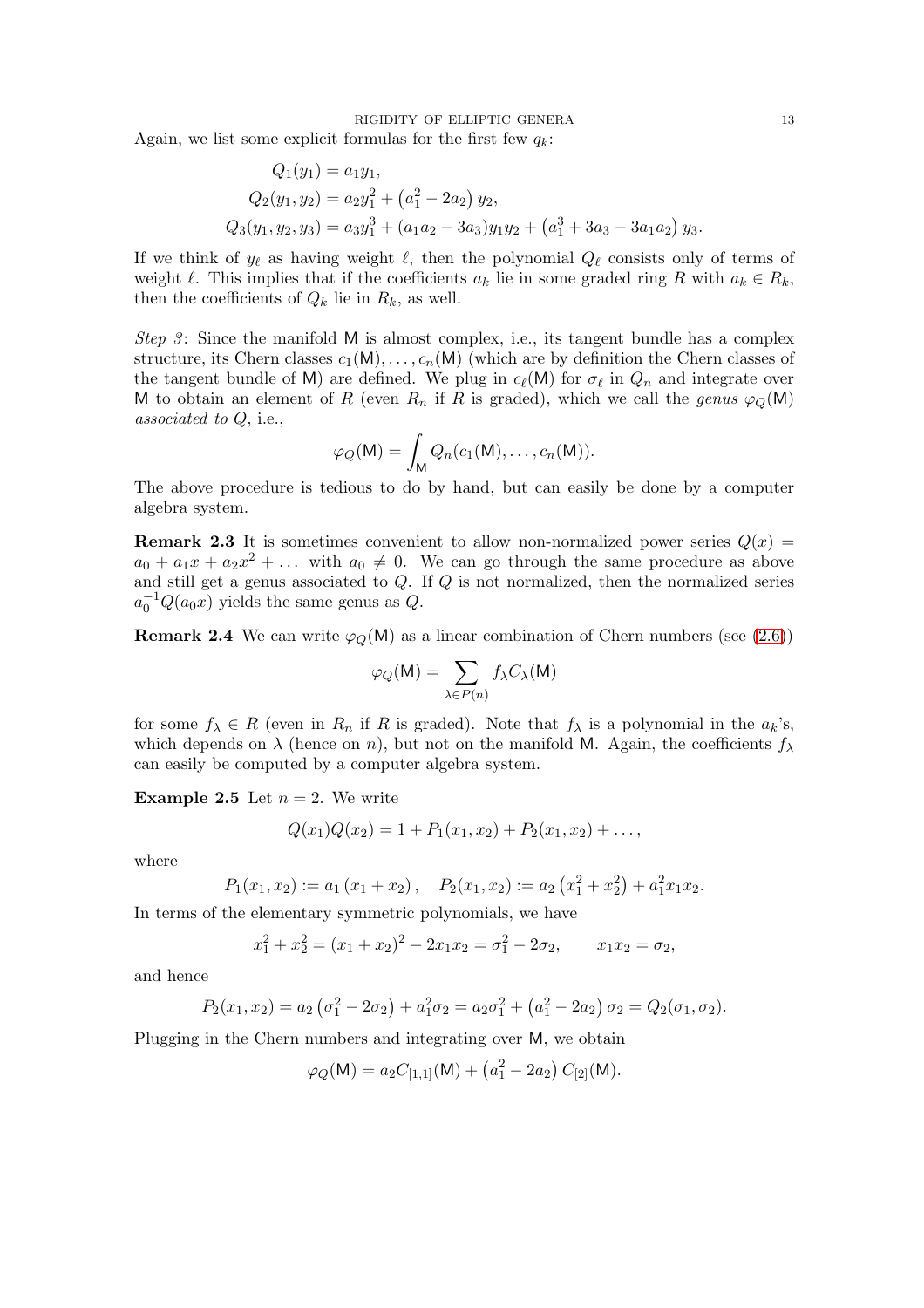14 K. BRINGMANN, A. CAVIEDES CASTRO, S. SABATINI, M. SCHWAGENSCHEIDT **Example 2.6** The Hirzebruch  $\chi_y$ -genus is the Q[y]-valued genus associated to the power series

$$
\frac{x}{1 - e^{-x}}(1 + ye^{-x}).
$$

If we plug in  $\frac{x}{e^x-1} = \sum_{n=0}^{\infty} B_n \frac{x^n}{n!}$  with the Bernoulli numbers  $B_n \in \mathbb{Q}$   $(B_0 = 1, B_1 =$  $-\frac{1}{2}, B_2 = \frac{1}{6}$ , then we find the explicit expansion

$$
\frac{x}{1 - e^{-x}}(1 + ye^{-x}) = a_0(y) + \sum_{k=1}^{\infty} a_k(y)x^k,
$$

where

$$
a_0(y) := (1 + y),
$$
  $a_k(y) := \sum_{n=0}^k \frac{B_n}{n!(k-n)!} + y\frac{B_k}{k!}.$ 

In particular, every coefficient  $a_k$  is a polynomial in y of degree  $\leq 1$  with rational coefficients. Note that the power series is not normalized. The associated genus  $\chi_y(\mathsf{M})$  for a manifold of dimension 2n is a linear combination of products of the form  $a_0^{n-\ell}a_{k_1}\cdots a_{k_\ell}$ . Hence  $\chi_y(\mathsf{M})$  is a polynomial in y of degree n with rational coefficients. Indeed more is true: the coefficient of  $y^p$  is always an integer, for all  $p \in \{0, \ldots, n\}$ , as it is the topological index of the bundle  $\wedge^p T$  (see [\[22,](#page-40-1) page 61]).

Now let  $n = 2$  and consider  $M = \mathbb{C}P^2$ . Its Chern numbers are given by

$$
C_{[1,1]}(\mathbb{C}P^2) = 9,
$$
  $C_{[2]}(\mathbb{C}P^2) = 3.$ 

The relevant polynomials are

$$
a_0(y) = 1 + y, \qquad a_1(y) = B_0 + B_1 + yB_1 = \frac{1}{2} - \frac{y}{2},
$$
  

$$
a_2(y) = \frac{1}{2}B_0 + B_1 + \frac{1}{2}B_2 + y\frac{1}{2}B_2 = \frac{1}{12} + \frac{y}{12}.
$$

A short calculation gives

$$
\chi_y\left(\mathbb{C}P^2\right) = a_0 a_2 C_{[1,1]}\left(\mathbb{C}P^2\right) + \left(a_1^2 - 2a_0 a_2\right) C_{[2]}\left(\mathbb{C}P^2\right) = y^2 - y + 1.
$$

The  $\chi_v$ -genus interpolates several other interesting genera of M. For example,  $\chi_{-1}(M)$ is the Euler characteristic  $\chi(M)$  of M, and  $\chi_1(M)$  is the *signature* sign(M) of M, which in turn is the genus associated to the power series  $\frac{x}{\tanh(x)}$ .

<span id="page-13-0"></span>2.5. The elliptic genus of level N. Let  $N \geq 2$  be an integer. The *elliptic genus*  $\varphi_N$  of level N is the genus associated to a certain power series with coefficients in  $R = M(\Gamma_1(N)),$ the ring of modular forms for  $\Gamma_1(N)$ . It is constructed in such a way that the elliptic genus  $\varphi_N(M)$  of a manifold of dimension  $2n$  is a modular form of weight n for  $\Gamma_1(N)$ .

We require the *Jacobi* theta function

$$
\vartheta(\tau;z) := \sum_{n \in \mathbb{Z}} (-1)^n e^{2\pi i \left(n + \frac{1}{2}\right)z} e^{\pi i \left(n + \frac{1}{2}\right)^2 \tau},
$$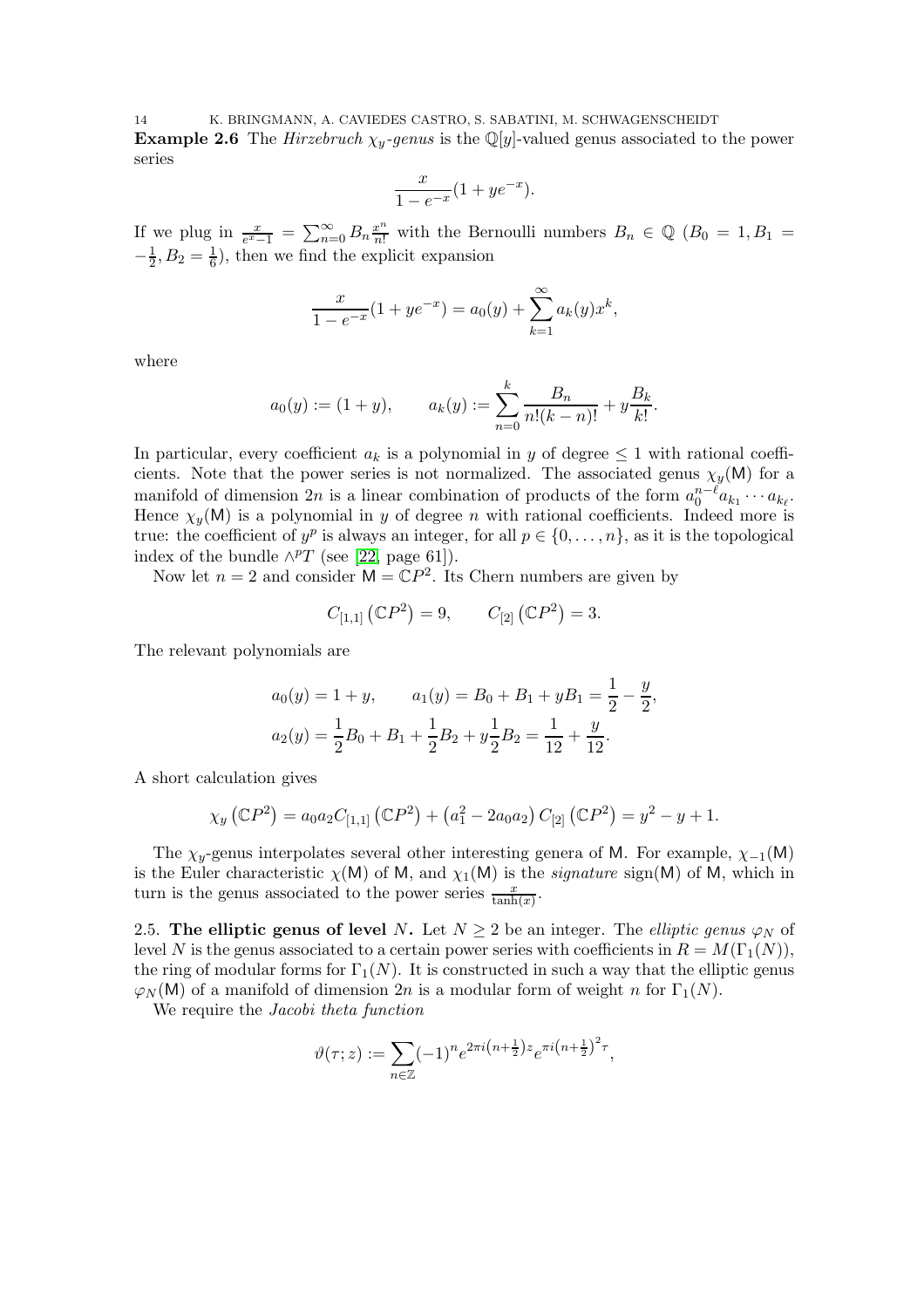RIGIDITY OF ELLIPTIC GENERA 15

with  $\tau \in \mathbb{H}$  and  $z \in \mathbb{C}$ . Using the Poisson summation formula one can show that it satisfies the transformation formulas

$$
\vartheta\left(\frac{a\tau+b}{c\tau+d};\frac{z}{c\tau+d}\right) = \xi(c\tau+d)^{\frac{1}{2}}e^{\frac{\pi icz^2}{c\tau+d}}\vartheta(\tau;z),
$$
\n
$$
\vartheta'\left(\frac{a\tau+b}{c\tau+d};0\right) = \xi(c\tau+d)^{\frac{3}{2}}\vartheta'(\tau;0),
$$
\n(2.12)

for all  $\left(\begin{smallmatrix} a & b \\ c & d \end{smallmatrix}\right) \in SL_2(\mathbb{Z})$ , with some eigth root of unity  $\xi$  which depends on  $a, b, c, d$  but not on  $\tau$  and z. Here we are abbreviating  $\vartheta'(\tau;z) := \frac{d}{dz}\vartheta(\tau;z)$ . Furthermore, the Jacobi theta function satisfies the elliptic shifts

$$
\vartheta(\tau; z+1) = -\vartheta(\tau; z), \qquad \vartheta(\tau; z+\tau) = -e^{\pi i (2z+\tau)} \vartheta(\tau; z). \tag{2.13}
$$

It can also be written as an infinite product using the Jacobi triple product identity

$$
\vartheta(\tau;z) = 2i\sin(\pi z)q^{\frac{1}{8}}\prod_{n=1}^{\infty} (1-q^n)\left(1-e^{2\pi iz}q^n\right)\left(1-e^{-2\pi iz}q^n\right). \tag{2.14}
$$

Note that  $\vartheta'(\tau;0) = 2\pi i \eta^3(\tau)$  with the *Dedekind*  $\eta$ -function

<span id="page-14-4"></span><span id="page-14-0"></span>
$$
\eta(\tau) := q^{\frac{1}{24}} \prod_{n=1}^{\infty} (1 - q^n). \tag{2.15}
$$

We now define the *elliptic genus*  $\varphi_N$  of level N as the genus associated to the normalized power series

$$
\mathcal{Q}_N(x) := \frac{x}{2\pi i} \vartheta'(\tau; 0) \frac{\vartheta\left(\tau; \frac{x}{2\pi i} - \frac{1}{N}\right)}{\vartheta\left(\tau; \frac{x}{2\pi i}\right) \vartheta\left(\tau; -\frac{1}{N}\right)} = 1 + a_1(\tau)x + a_2(\tau)x^2 + \dots
$$
\n(2.16)

Note that the elliptic genus  $\varphi_N$  is only defined for  $N \geq 2$ . Indeed, since  $\vartheta(\tau; z) = 0$  for  $z \in \mathbb{Z}\tau + \mathbb{Z}$  the above definition would not make sense for  $N = 1$ . Keep in mind that  $\mathcal{Q}_N(x)$  and  $\varphi_N$  depend on  $\tau \in \mathbb{H}$ .

There are several other useful representations of the power series  $\mathcal{Q}_N(x)$ . For instance, using the product expansions of  $\eta(\tau)$  and  $\vartheta(\tau;z)$  stated in [\(2.15\)](#page-14-0) and [\(2.14\)](#page-14-1) above, we can write  $\mathcal{Q}_N(x)$  as an infinite product (with  $\zeta_N = e^{2\pi i/N}$ ),

$$
Q_N(x) = x \frac{(1 - e^{-x} \zeta_N)}{(1 - e^{-x})(1 - \zeta_N)} \prod_{n=1}^{\infty} \frac{(1 - e^{-x} \zeta_N q^n) (1 - e^{-x} \zeta_N^{-1} q^n) (1 - q^n)^2}{(1 - e^{-x} q^n)(1 - e^{-x} q^n) (1 - \zeta_N q^n) (1 - \zeta_N^{-1} q^n)},
$$

which is often used as the definition of  $\mathcal{Q}_N(x)$  in the literature, see for example Appen-dix III of [\[22\]](#page-40-1). Many more interesting properties and different representations of  $\mathcal{Q}_N(x)$ can be found in Appendix I of [\[22\]](#page-40-1) and in the theorem in Section 3 of [\[37\]](#page-40-14), where the power series  $Q_N(x)$  was studied in connection with periods of modular forms.

We have the following first basic result about the power series  $\mathcal{Q}_N(x)$ :

**Lemma 2.7.** The coefficients  $a_k(\tau)$  are modular forms of weight k for  $\Gamma_1(N)$ .

The lemma is well-known, and can be proved using the transformation behaviour of  $\vartheta$ and its derivative stated in [\(2.12\)](#page-14-2) above. We give a different proof, by showing that the  $a_k(\tau)$  are Eisenstein series. This explicit representation seems to be less known.

<span id="page-14-5"></span>**Lemma 2.8.** We have  $a_k(\tau) = G_{k,N}(\tau)$ , the Eisenstein series defined in equation [\(2.11\)](#page-10-2).

<span id="page-14-3"></span><span id="page-14-2"></span><span id="page-14-1"></span>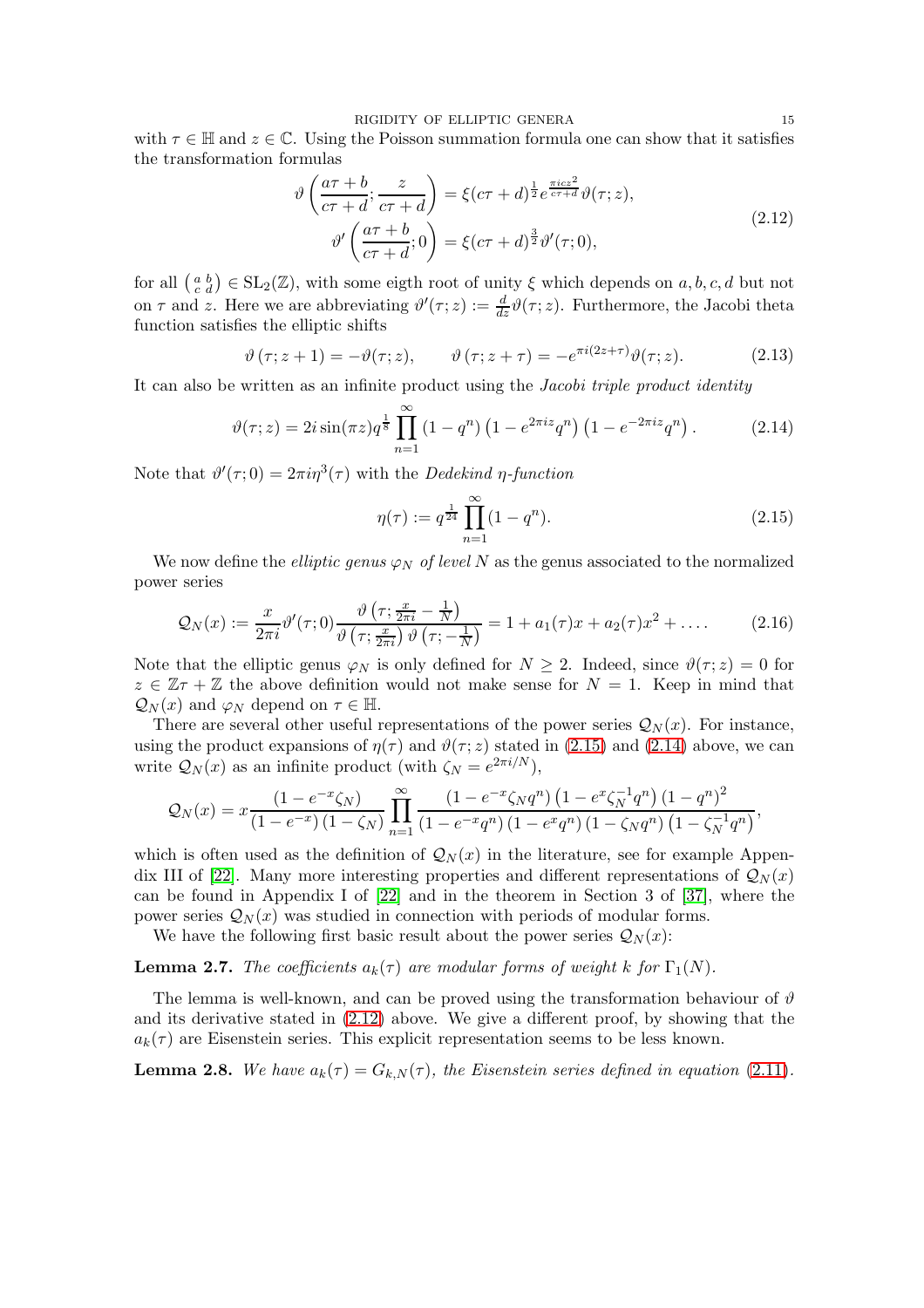16 K. BRINGMANN, A. CAVIEDES CASTRO, S. SABATINI, M. SCHWAGENSCHEIDT Proof. By item (vii) of the theorem in Section 3 of [\[37\]](#page-40-14), we have that

$$
Q_N(x) = xF_\tau \left(\frac{x}{2\pi i}, -\frac{1}{N}\right),\,
$$

with the function

$$
F_{\tau}(z_1, z_2) := \sum_{n=0}^{\infty} \frac{\xi_2^{-n}}{\xi_1 q^{-n} - 1} - \sum_{m=0}^{\infty} \frac{\xi_1^m \xi_2}{q^{-m} - \xi_2} \qquad (\xi_j := e^{2\pi i z_j}).
$$

On the other hand, by item (iv) of the same theorem from [\[37\]](#page-40-14), we have the Taylor expansion

$$
xF_{\tau}\left(\frac{x}{2\pi i}, -\frac{1}{N}\right) = 1 - N\frac{x}{2\pi i} + \sum_{r,s \ge 0} |r-s|! \left(\frac{1}{2\pi i} \frac{d}{d\tau}\right)^{\min(r,s)} G_{|r-s|+1,1}(\tau) \frac{\left(-\frac{2\pi i}{N}\right)^s}{s!} \frac{x^{r+1}}{r!},
$$

where  $G_{k,1}(\tau)$  is defined by the Fourier expansion [\(1.2\)](#page-3-2) if  $k > 0$  is even, and  $G_{k,1}(\tau) = 0$ if k is odd. Note that we use a different normalization of  $G_{k,1}(\tau)$  than [\[37\]](#page-40-14). We plug in the Fourier expansion [\(1.2\)](#page-3-2) of  $G_{k,1}(\tau)$  and compute its derivative coefficient-wise. We first consider the constant term of  $a_k(\tau)$ . For  $k = 1$  it is given by

$$
-\frac{N}{2\pi i} + \sum_{\substack{s\geq 0\\s \text{ odd}}} \frac{B_{s+1}}{(s+1)!} \left(-\frac{2\pi i}{N}\right)^s = \left(-\frac{N}{2\pi i}\right) \sum_{s\geq 0} \frac{B_s}{s!} \left(-\frac{2\pi i}{N}\right)^s + \frac{1}{2}
$$

$$
= \left(-\frac{N}{2\pi i}\right) \frac{\left(-\frac{2\pi i}{N}\right)}{e^{-\frac{2\pi i}{N}} - 1} + \frac{1}{2} = \frac{1 + \zeta_N}{2\left(1 - \zeta_N\right)},
$$

where we use that  $B_0 = 1, B_1 = -\frac{1}{2}$  $\frac{1}{2}$ , and  $B_s = 0$  for odd  $s > 1$  in the first step, and the definition  $\frac{x}{e^x-1} = \sum_{s\geq 0} B_s \frac{x^s}{s!}$  $\frac{v^s}{s!}$  of the Bernoulli numbers in the second step. For  $k > 1$  the constant term of  $a_k(\tau)$  is given by the constant term of  $G_{k,1}(\tau)$ , which is  $\frac{B_k}{k!}$ . In any case, the constant coefficient of  $a_k(\tau)$  equals the constant term of the Eisenstein series  $G_{k,N}(\tau)$ .

Now we compute the *n*-th Fourier coefficient  $(n > 0)$  of  $a_k(\tau)$ . Noting that  $\left(\frac{1}{2\pi}\right)$  $2\pi i$  $\frac{\partial}{\partial \tau}$  $\Big)$ <sup> $\ell$ </sup>  $q^n =$  $n^{\ell}q^n$  for  $\ell \geq 0$  and  $n > 0$ , the *n*-th coefficient of  $a_k(\tau)$  is given by

$$
-\sum_{s\geq 0} n^{\min(k-1,s)} \sum_{d|n} d^{|k-1-s|} \left( 1 + (-1)^{|k-1-s|+1} \right) \frac{\left(-\frac{2\pi i}{N}\right)^s}{s!} \frac{1}{(k-1)!}
$$

$$
= -\frac{1}{(k-1)!} \sum_{d|n} \left(\frac{n}{d}\right)^{k-1} \left( \sum_{s\geq 0} \left( 1 + (-1)^{k-s} \right) \frac{\left(-\frac{2\pi id}{N}\right)^s}{s!} \right)
$$

$$
= -\frac{1}{(k-1)!} \sum_{d|n} \left(\frac{n}{d}\right)^{k-1} \left( \zeta_N^{-d} + (-1)^k \zeta_N^d \right),
$$

where we use the definition  $e^x = \sum_{s\geq 0} \frac{x^s}{s!}$  $\frac{x^3}{s!}$  in the last step. We obtain that the *n*-th coefficient of  $a_k(\tau)$  equals the n-th coefficient of  $G_{k,N}(\tau)$ , which finishes the proof.  $\square$ 

Recall that the genus associated to a power series  $Q$  can be written as

$$
\varphi_Q(\mathsf{M})=\sum_{\lambda\in P(n)}f_{\lambda}C_{\lambda}(\mathsf{M})
$$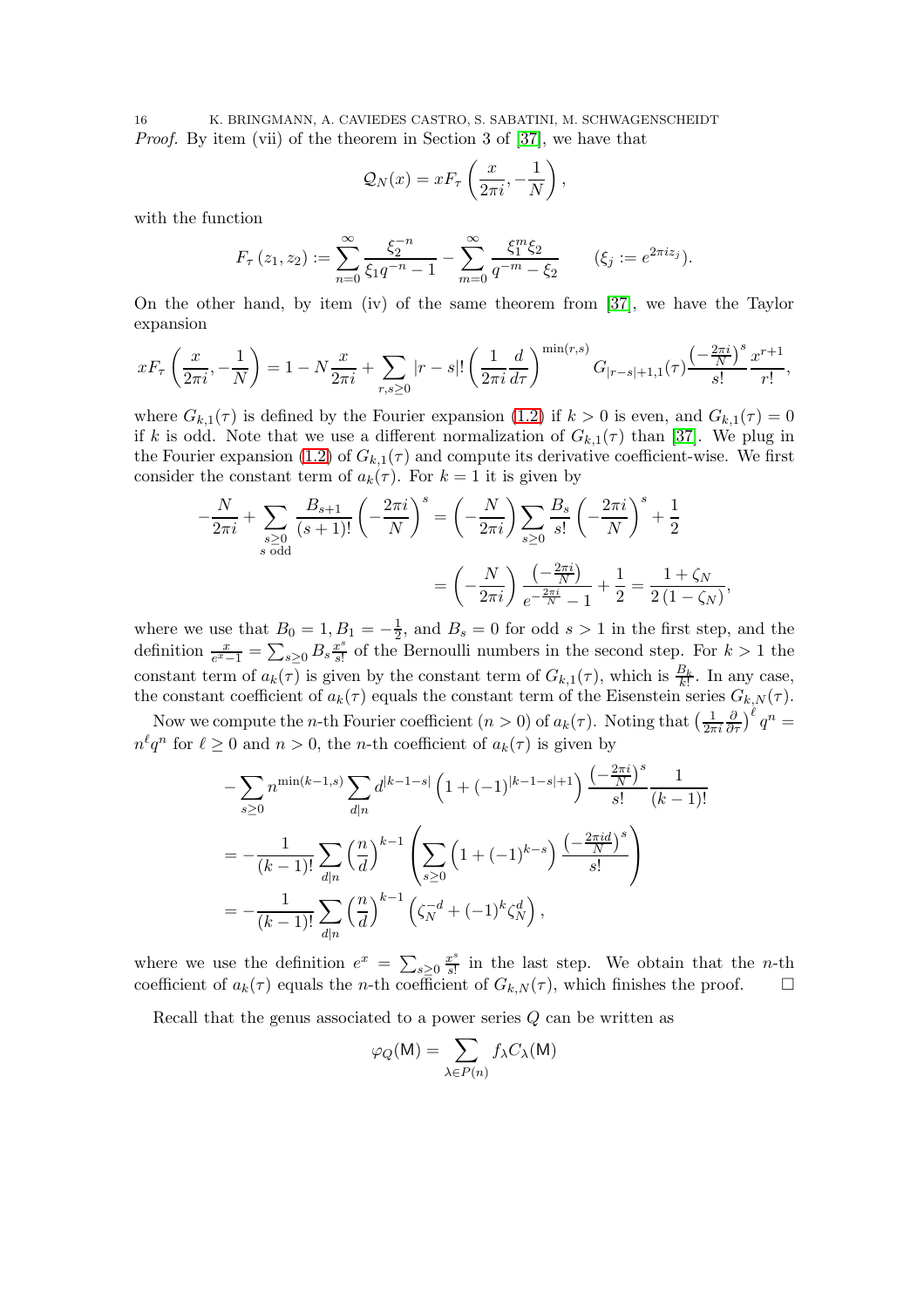with  $f_{\lambda} \in R_n$  and the Chern numbers  $C_{\lambda}(\mathsf{M}) \in \mathbb{Z}$ . In particular, for the elliptic genus, every  $f_{\lambda}$  is a modular form of weight n for  $\Gamma_1(N)$  and a polynomial in the Eisenstein series  $G_{k,N}$ . Thus we obtain the following important result.

**Proposition 2.9.** The elliptic genus  $\varphi_N(M)$  of an almost complex compact manifold of dimension  $2n$  is a modular form of weight n for  $\Gamma_1(N)$ .

Example 2.10 To emphasize the explicit nature of the construction of the elliptic genus, we computed the relevant modular forms  $f_{\lambda}$  (up to  $q^5$ ) for  $n=2$  and  $N \in \{2,3\}$ :

| $N \mid \lambda$ | $f_{\lambda}(\tau)$                                                                                                                                                                                                                                             |
|------------------|-----------------------------------------------------------------------------------------------------------------------------------------------------------------------------------------------------------------------------------------------------------------|
|                  |                                                                                                                                                                                                                                                                 |
|                  |                                                                                                                                                                                                                                                                 |
|                  |                                                                                                                                                                                                                                                                 |
|                  | $\begin{array}{ c c } \hline 2&[2] & -\frac{1}{6}-4q-4q^2-16q^3-4q^4-24q^5+\dots\\ [1,1] & \frac{1}{12}+2q+2q^2+q^3+2q^4+12q^5+\dots\\ [2] & \frac{1}{4}-3q-9q^2-3q^3-21q^4-18q^5+\dots\\ [1,1] & \frac{1}{12}+q+3q^2+q^3+7q^4+6q^5+\dots \\\hline \end{array}$ |

For example, the elliptic genus of level  $N = 2$  of an almost complex compact manifold M of dimension four with Chern numbers  $C_{[2]}(\mathsf{M}), C_{[1,1]}(\mathsf{M}) \in \mathbb{Z}$  is given by

$$
\varphi_N(\mathsf{M}) = f_{[2]}C_{[2]}(\mathsf{M}) + f_{[1,1]}C_{[1,1]}(\mathsf{M})
$$

with

$$
f_{[2]}(\tau) = -\frac{1}{6} - 4q - 4q^2 - 16q^3 - 4q^4 - 24q^5 + \dots, \quad f_{[1,1]}(\tau) = \frac{1}{12} + 2q + 2q^2 + q^3 + 2q^4 + 12q^5 + \dots,
$$

<span id="page-16-0"></span>which are modular forms of weight two for  $\Gamma_1(2)$ .

2.6. The values of the elliptic genus at the cusps. In this subsection we discuss an important result which roughly states that the values at the cusps of the elliptic genus  $\varphi_N(M)$  of level N of an almost complex manifold M are given by certain other interesting genera of M.

Let w be a primitive N-division point of  $\mathbb{C}/(\mathbb{Z}\tau+\mathbb{Z})$ , that is,  $Nw \in \mathbb{Z}\tau+\mathbb{Z}$  and N is the minimal positive integer with this property. We can write it in the form  $w = \frac{k}{\lambda}$  $\frac{k}{N}\tau+\frac{\ell}{N}$ N with  $k, \ell \in \mathbb{Z}$ . Since w is primitive, we may assume that  $gcd(k, \ell) = 1$ . To every such *N*-division point  $w = \frac{k}{N}$  $\frac{k}{N}\tau + \frac{\ell}{N}$  we associate the cusp  $\frac{a}{k}$  of  $\Gamma_1(N)$ , where  $a \in \mathbb{Z}$  is chosen (existence follows by Bezout) such that  $a\ell - bk = 1$  for some  $b \in \mathbb{Z}$ . One can check that the  $\Gamma_1(N)$ -class of the cusp  $\frac{a}{k}$  is uniquely determined by this condition, independently of the particular choices of  $a, b, k, \ell$  that we make above. However, we remark that a cusp can be represented by several different N-division points w. For example, the cusp  $\infty = \frac{1}{0}$ 0 is represented by the N-division point  $\frac{1}{N}$ , but also by  $-\frac{1}{N}$  $\frac{1}{N}$ .

For a primitive N-division point  $w = \frac{k}{N}$  $\frac{k}{N}\tau + \frac{\ell}{N}$  we consider the normalized power series

<span id="page-16-1"></span>
$$
\mathcal{Q}_{N,(k,\ell)}(x) := e^{-\frac{kx}{N}} \frac{x}{2\pi i} \vartheta'(\tau;0) \frac{\vartheta\left(\tau; \frac{x}{2\pi i} - w\right)}{\vartheta\left(\tau; \frac{x}{2\pi i}\right) \vartheta\left(\tau; -w\right)}\tag{2.17}
$$

$$
=x\frac{e^{-\frac{kx}{N}\left(1-e^{-x}\zeta_N^{\ell}q^{\frac{k}{N}}\right)}}{(1-e^{-x})\left(1-\zeta_N^{\ell}q^{\frac{k}{N}}\right)}\prod_{n=1}^{\infty}\frac{\left(1-e^{-x}\zeta_N^{\ell}q^{n+\frac{k}{N}}\right)\left(1-e^{x}\zeta_N^{-\ell}q^{n-\frac{k}{N}}\right)(1-q^n)^2}{(1-e^{-x}q^n)\left(1-e^{x}q^n\right)\left(1-\zeta_N^{\ell}q^{n+\frac{k}{N}}\right)\left(1-\zeta_N^{-\ell}q^{n-\frac{k}{N}}\right)},
$$

where we are using the product expansions [\(2.14\)](#page-14-1) and [\(2.15\)](#page-14-0). We let  $\varphi_{N,(k,\ell)}$  be the associated genus. Using the transformation rules [\(2.13\)](#page-14-3) we see that  $\mathcal{Q}_{N,(k,\ell)}(x)$  and  $\varphi_{N,(k,\ell)}$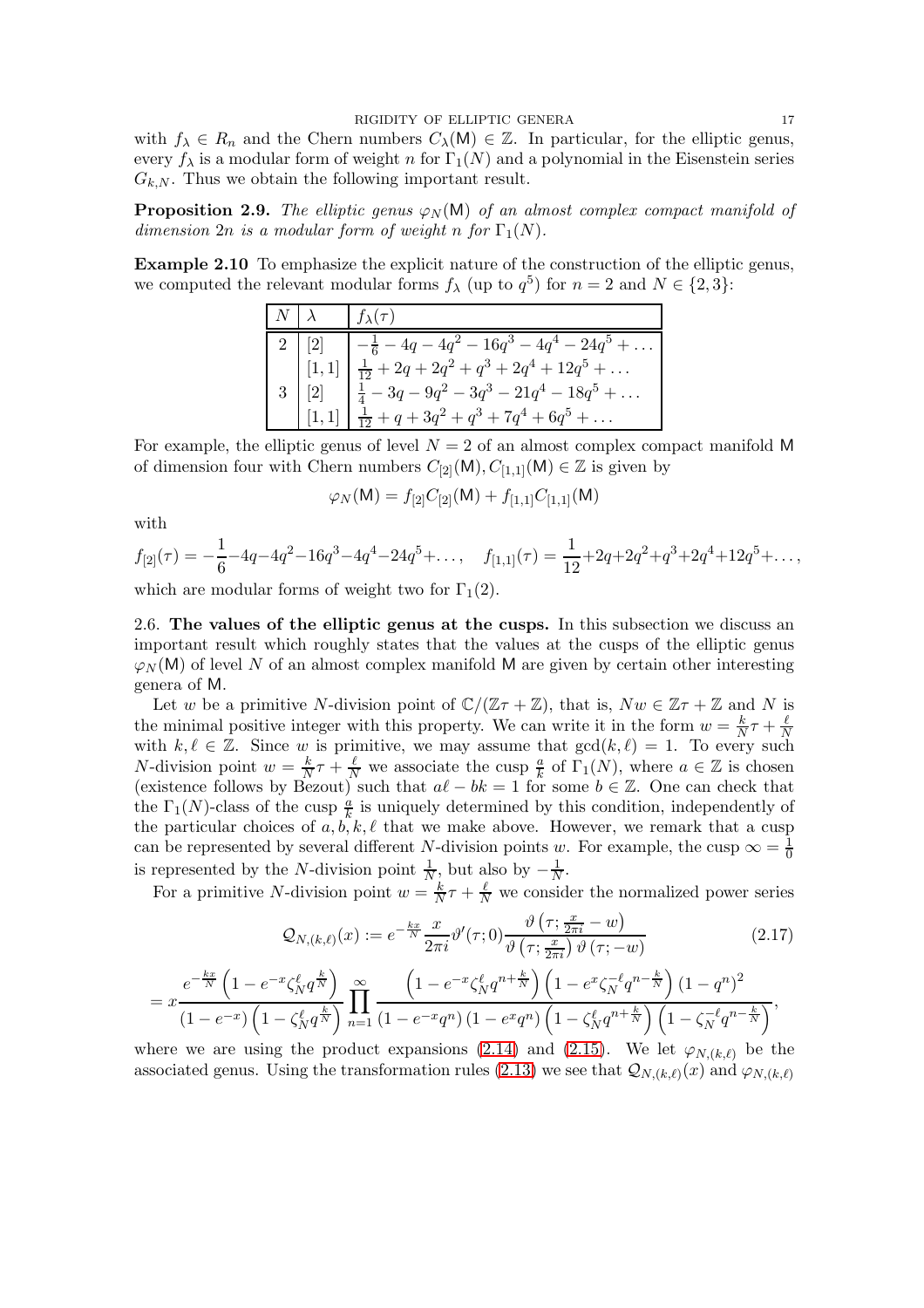18 K. BRINGMANN, A. CAVIEDES CASTRO, S. SABATINI, M. SCHWAGENSCHEIDT only depend on k and  $\ell \pmod{N}$ , that is, they only depend on the N-division point w. Note that for  $w = \frac{1}{N}$  we recover the elliptic genus of level N, e.g.,

$$
\mathcal{Q}_N(x) = \mathcal{Q}_{N,(0,1)}(x), \qquad \varphi_N = \varphi_{N,(0,1)}.
$$

It follows from Theorem 6.4 in Appendix I of [\[22\]](#page-40-1) that for every matrix  $A = \begin{pmatrix} a & b \\ k & \ell \end{pmatrix} \in SL_2(\mathbb{Z})$ we have the relation

<span id="page-17-3"></span>
$$
\varphi_N(\mathsf{M})|_n A = \varphi_{N,(0,1)A}(\mathsf{M}) = \varphi_{N,(k,\ell)}(\mathsf{M})
$$
\n(2.18)

with the weight n slash operator defined in Section [2.3.](#page-10-0) Equivalently, this means that the expansion of the elliptic genus  $\varphi_N(M)$  at the cusp  $\frac{a}{k}$  (represented by some primitive *N*-division point  $w = \frac{k}{N}$  $\frac{k}{N}\tau+\frac{\ell}{N}$  $\frac{\ell}{N}$ ) is given by the genus  $\varphi_{N,(k,\ell)}(\mathsf{M})$ . This fact can be used to prove the following result about the values of the elliptic genus at the cusps.

<span id="page-17-1"></span>**Theorem 2.11** ([\[22\]](#page-40-1), Theorem on page 100). Let  $(M, J)$  be a compact almost complex manifold with first Chern class  $c_1 \in H^2(\mathsf{M}; \mathbb{Z})$  and index  $\mathbf{k}_0$ . Let N be a positive integer dividing  $\mathbf{k_0}$ . If one represents a cusp  $\frac{a}{k}$  of  $\Gamma_1(N)$  by a primitive N-division point  $\frac{k}{N}\tau + \frac{\ell}{N}$  $\frac{\ell}{N}$ , with  $0 \leq k < N$  and  $0 \leq \ell < N$ , then the value of  $\varphi_N(\mathsf{M})$  in this cusp equals

$$
\operatorname{Ind}\left(L^{k}\right), \quad \text{if} \quad k > 0,
$$

where L is the line bundle with  $N \cdot c_1(L) = -c_1$ , and

$$
\frac{\chi_y(M)}{(1+y)^n}, \quad \text{if} \quad k=0 \quad \text{and} \quad y=-e^{\frac{2\pi i \ell}{N}}, \quad \text{with} \quad \gcd(\ell, N)=1.
$$

<span id="page-17-0"></span>2.7. The elliptic genus as the index of a virtual vector bundle. We first set notation and recall some facts about the Chern characters of wedge and symmetric products of vector bundles (see  $[22,$  Subsection 1.5]). Let E be a complex vector bundle of rank n over a differentiable manifold M. Then  $E$  formally splits as a sum of line bundles  $E = L_1 \oplus \ldots \oplus L_n$  with  $x_j = c_1(L_j)$ . Let  $E^*$  be the dual bundle,  $\wedge^k E$  (resp.  $S^k E$ ) the  $k$ -th exterior (resp. symmetric) power of  $E$ . If we write

<span id="page-17-2"></span>
$$
\wedge_t E := \sum_{j=0}^{\infty} (\wedge^j E) t^j \text{ and } \wedge_t E^* := \sum_{j=0}^{\infty} (\wedge^j E^*) t^j,
$$

then

$$
\operatorname{ch}(\wedge_t E) = \prod_{j=1}^n (1 + t e^{x_j}), \ \operatorname{ch}(\wedge_t E^*) = \prod_{j=1}^n (1 + t e^{-x_j}) \ \text{and} \tag{2.19}
$$

$$
\operatorname{ch}(\wedge_t (E \otimes \mathbb{C})) = \prod_{j=1}^n ((1 + t e^{x_j})(1 + t e^{-x_j})).
$$

Analogously, if we set

$$
S_t E := \sum_{j=0}^{\infty} (S^j E) t^j
$$
 and  $S_t E^* := \sum_{j=0}^{\infty} (S^j E^*) t^j$ ,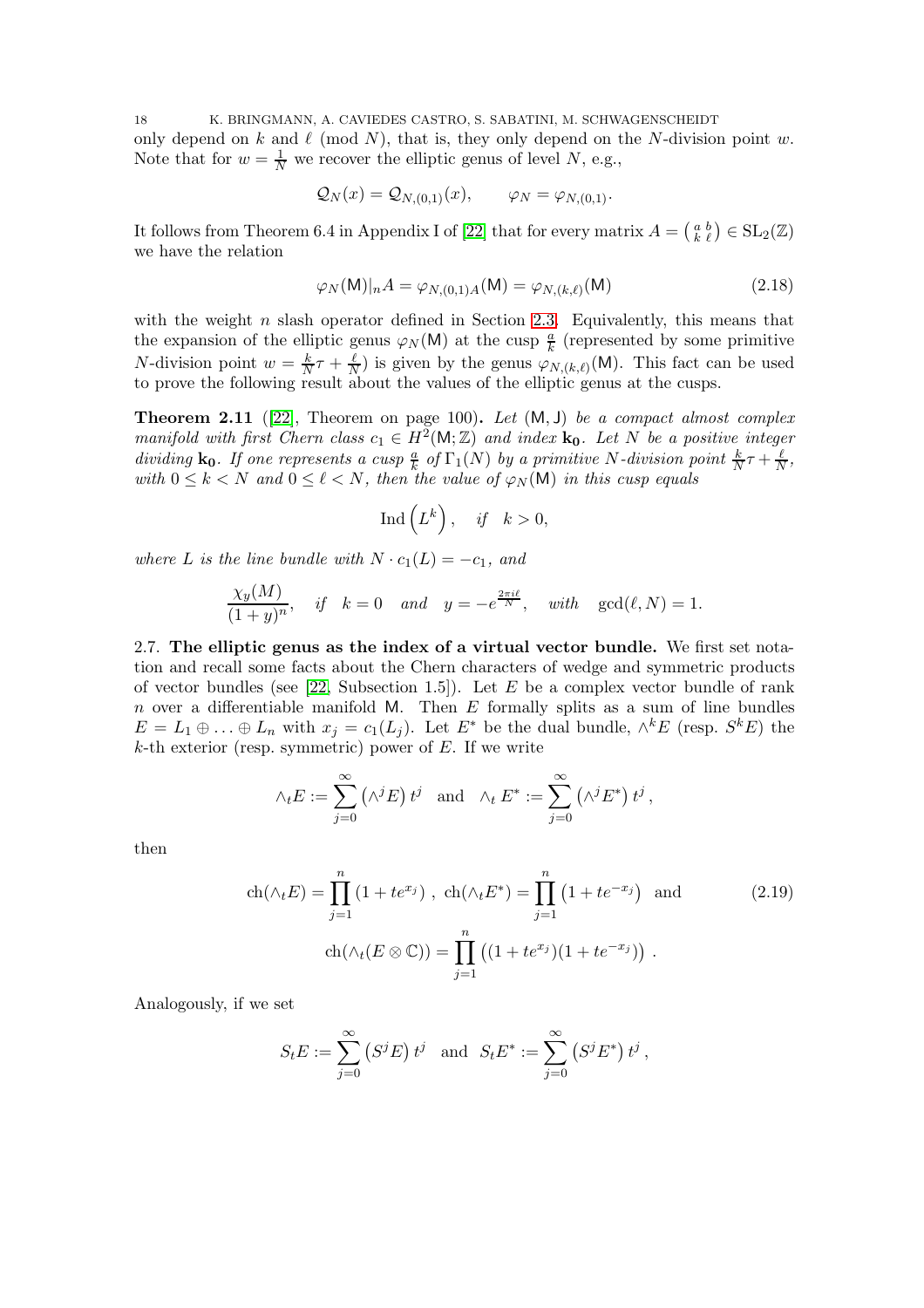then

<span id="page-18-1"></span>
$$
\operatorname{ch}(S_t E) = \prod_{j=1}^n \frac{1}{1 - te^{x_j}} , \ \operatorname{ch}(S_t E^*) = \prod_{j=1}^n \frac{1}{1 - te^{-x_j}} \text{ and } \tag{2.20}
$$
\n
$$
\operatorname{ch}(S_t (E \otimes \mathbb{C})) = \prod_{j=1}^n \frac{1}{(1 - te^{x_j})(1 - te^{-x_j})}.
$$

Let  $(M^{2n}, J)$  be an almost complex manifold, with formal decomposition of its tangent bundle  $T := TM = E_1 \oplus \ldots \oplus E_n$  as sum of line bundles and formal variables  $x_j := c_1(E_j)$ . Let N be a positive integer that divides the index  $\mathbf{k}_0$  of  $(M, J)$  and let  $k, \ell$  be two integers such that  $\frac{k}{N}\tau + \frac{\ell}{N}$  $\frac{\ell}{N}$  is a primitive N-division point of  $\mathbb{C}/(\mathbb{Z}\tau+\mathbb{Z})$  with  $\tau \in \mathbb{H}$ . Recall that the elliptic genus  $\varphi_{N,(k,\ell)}$  is defined to be the genus belonging to the power series of  $\mathcal{Q}_{N,(k,\ell)}$ , see equation [\(2.17\)](#page-16-1). Formally

$$
\varphi_{N,(k,\ell)}(\mathsf{M}) = \int_{\mathsf{M}} \mathcal{Q}_{N,(k,\ell)}(x_1) \cdot \ldots \cdot \mathcal{Q}_{N,(k,\ell)}(x_n)
$$
\n
$$
= m(q)^n \int_{\mathsf{M}} \widetilde{\mathcal{Q}}_{N,(k,\ell)}(x_1) \cdot \ldots \cdot \widetilde{\mathcal{Q}}_{N,(k,\ell)}(x_n) = m(q)^n \widetilde{\varphi}_{N,(k,\ell)}(\mathsf{M}),
$$
\n(2.21)

where

<span id="page-18-3"></span>
$$
m(q) := \frac{1}{\left(1 - \zeta_N^{\ell} q^{\frac{k}{N}}\right)} \prod_{r=1}^{\infty} \frac{\left(1 - q^r\right)^2}{\left(1 - \zeta_N^{\ell} q^{r + \frac{k}{N}}\right) \left(1 - \zeta_N^{-\ell} q^{r - \frac{k}{N}}\right)}
$$

and  $\widetilde{\mathcal{Q}}_{N,(k,\ell)}(x) \,:=\, \frac{\mathcal{Q}_{N,(k,\ell)}(x)}{m(q)}$  $\overline{m(q)}$ . The function  $\widetilde{\varphi}_{N,(k,\ell)}(\mathsf{M})$  is called the normalized elliptic genus of M of level N. It is holomorphic on  $\mathbb H$  and transforms like a modular form of weight zero, but it has terms of negative index in the Fourier expansions at some cusps. We write  $\widetilde{\varphi}_{N,(k,\ell)}(M)(q^N)$  for the normalized elliptic genus with q replaced by  $q^N$ . It has the advantage that in its Fourier expansion only integral powers of  $q$  appear.

The Atiyah-Singer Theorem, together with [\(2.19\)](#page-17-2), [\(2.20\)](#page-18-1), and [\(2.17\)](#page-16-1), imply that  $\widetilde{\varphi}_{N,(k,\ell)}(\mathsf{M})$  can be regarded as the topological index of an infinite tensor product, namely

<span id="page-18-0"></span>
$$
\widetilde{\varphi}_{N,(k,\ell)}(\mathsf{M}) = \mathrm{Ind}\left(L^k \otimes R_{N,(k,\ell)}(q)\right) \tag{2.22}
$$

where  $R_{N,(k,l)}(q)$  is the virtual bundle

<span id="page-18-2"></span>
$$
R_{N,(k,\ell)}(q) = \left(\wedge_{-\zeta_N^{\ell}q^{\frac{k}{N}}}T^* \otimes \bigotimes_{r=1}^{\infty}\wedge_{-\zeta_N^{\ell}q^{r+\frac{k}{N}}}T^* \otimes \wedge_{-\zeta_N^{-\ell}q^{r-\frac{k}{N}}}T \otimes S_{q^r}T^* \otimes S_{q^r}T\right) \quad (2.23)
$$

with Chern character equals to

$$
\text{ch}\left(R_{N,(k,\ell)}(q)\right) = \prod_{j=1}^{n} \left( \left(1 - e^{-x_j} \zeta_N^{\ell} q^{\frac{k}{N}}\right) \prod_{r=1}^{\infty} \frac{\left(1 - e^{-x_j} \zeta_N^{\ell} q^{r + \frac{k}{N}}\right) \left(1 - e^{x_j} \zeta_N^{-\ell} q^{r - \frac{k}{N}}\right)}{\left(1 - e^{-x_j} q^r\right)\left(1 - e^{x_j} q^r\right)} \right)
$$

and L is the line bundle with Chern class equals to  $c_1(L) = -\frac{c_1}{N}$ . We remark that in the statement corresponding to [\(2.22\)](#page-18-0) in [\[22\]](#page-40-1), Appendix III, equation (16) on page 176, there are some minor typos which we fixed here.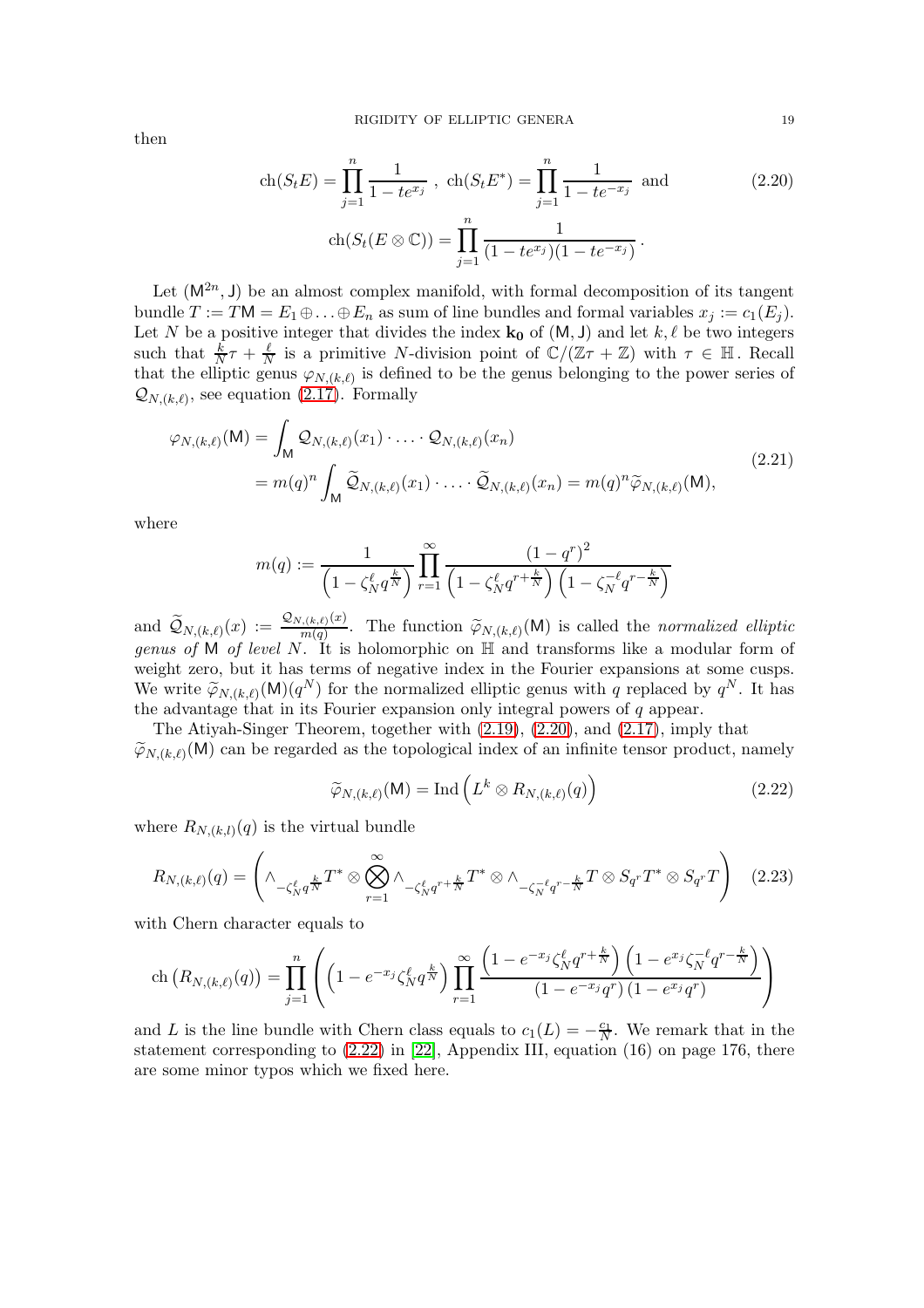20 K. BRINGMANN, A. CAVIEDES CASTRO, S. SABATINI, M. SCHWAGENSCHEIDT

Remark 2.12 Conceptually, the elliptic genera of level N can be interpreted as the equivariant Hirzebruch  $\chi_y$ -genus (evaluated at a N-root of unity) of the free loop space  $\mathcal{L}$ M. On the loop space  $\mathcal{L}$ M, there is a canonical  $S^1$ -action having M, the space of constant loops, as its fixed point set. The tangent space  $T_P(\mathcal{L}M)$  at a constant loop  $P \in M$  is the loop space  $\mathcal{L}(T_P M)$ . Any loop in  $\mathcal{L}(T_P M)$  admits a Fourier expansion with coefficients in  $T_P$ M and as a consequence we obtain the following weight decomposition

$$
T_P(\mathcal{L}M) \cong \mathcal{L}(T_P M) = T_P M \oplus \sum_{r \in \mathbb{N}} q^r(T_P M \otimes \mathbb{C}),
$$

where  $S^1$  acts on the r-th summand with weight  $r \in \mathbb{N}$ . Here q denotes a formal variable that keeps track of the circle action on each summand. If we apply the equivariant Atiyah-Singer index theorem formally for the canonical circle action on  $\mathcal{L}M$  to compute the equivariant genus associated to

$$
\frac{x}{1 - e^{-x}}(1 + ye^{-x}) \quad \text{with} \quad y = -\zeta_N,
$$

we obtain the heuristic formula

$$
\int_{\mathsf{M}} \prod_{j=1}^{n} x_j \cdot \left( \prod_{r=-\infty}^{\infty} \frac{1 - e^{-x_j} \zeta_N q^r}{1 - e^{-x_j} q^r} \right)
$$
\n
$$
= \int_{\mathsf{M}} \prod_{j=1}^{n} x_j \cdot \left( \frac{1 - e^{-x_j} \zeta_N}{1 - e^{-x_j}} \prod_{r=1}^{\infty} \frac{(1 - e^{-x_j} \zeta_N q^r)(1 - e^{x_j} \zeta_N^{-1} q^r) \zeta_N}{(1 - e^{-x_j} q^r)(1 - e^{x_j} q^r)} \right)
$$

which (up to the formal factor  $\sqrt[n]{\sum_{r=1}^{\infty}}$   $\frac{1}{n}$ ) coincides with the normalized elliptic genus  $\widetilde{\varphi}_{N,(0,1)}(\mathsf{M})(q)$  when  $q = e^{2\pi i \tau}$  with  $\tau \in \mathbb{H}$ .

If  $N = 2$ , then we obtain the equivariant signature of the loop space as initially described by Witten for spin manifolds in the context of quantum field theory [\[35,](#page-40-15) [36\]](#page-40-0). We refer the reader to [\[22,](#page-40-1) Section 7.4] for a more detailed treatment of elliptic genera as the  $\chi_y$  genus of the loop space of a manifold, where the convergence of the heuristic formula is more carefully treated.

<span id="page-19-0"></span>2.8. The type of the action. In this subsection we recall what the type of the action of  $(M, J, S^1)$  is and prove how it is related to the index of  $(M, J)$  (see [\[22,](#page-40-1) Appendix III, Sections 6 and 8.

<span id="page-19-1"></span>**Definition 2.4.** [\[22,](#page-40-1) page 179] Given an integer N, the  $S^1$ -action on  $(M, J, S^1)$  is said to be *N*-balanced if for every  $P \in M^{S^1}$  the residue class of  $w_1(P) + \cdots + w_n(P)$  (mod *N*) does not depend on P. Given an N-balanced action, the common residue class of  $w_1(P) + \cdots + w_n(P)$ modulo N is called the type of the action.

In order to understand the geometric meaning of the previous definitions we need to recall notions about the first Chern class of (M, J), its equivariant extension and the index of  $(M, J)$ . Let  $c_1 \in H^2(M; \mathbb{Z})$  be the first Chern class of the tangent bundle of  $(M, J)$  and  $c_1^{S^1} \in H^2_{S^1}(M; \mathbb{Z})$  the equivariant first Chern class of  $(M, J, S^1)$ . We recall that, given a fixed point P and the restriction map  $r_P: H^2_{S^1}(\mathsf{M}; \mathbb{Z}) \to H^2_{S^1}(\{P\}; \mathbb{Z})$ , there exists  $x \in H_{S^1}^2(\lbrace P \rbrace;\mathbb{Z})$  such that  $H_{S^1}^2(\lbrace P \rbrace;\mathbb{Z}) \simeq \mathbb{Z}[x]$  and

<span id="page-19-2"></span>
$$
r_P\left(c_1^{S^1}\right) = (w_1(P) + \dots + w_n(P))x.
$$
 (2.24)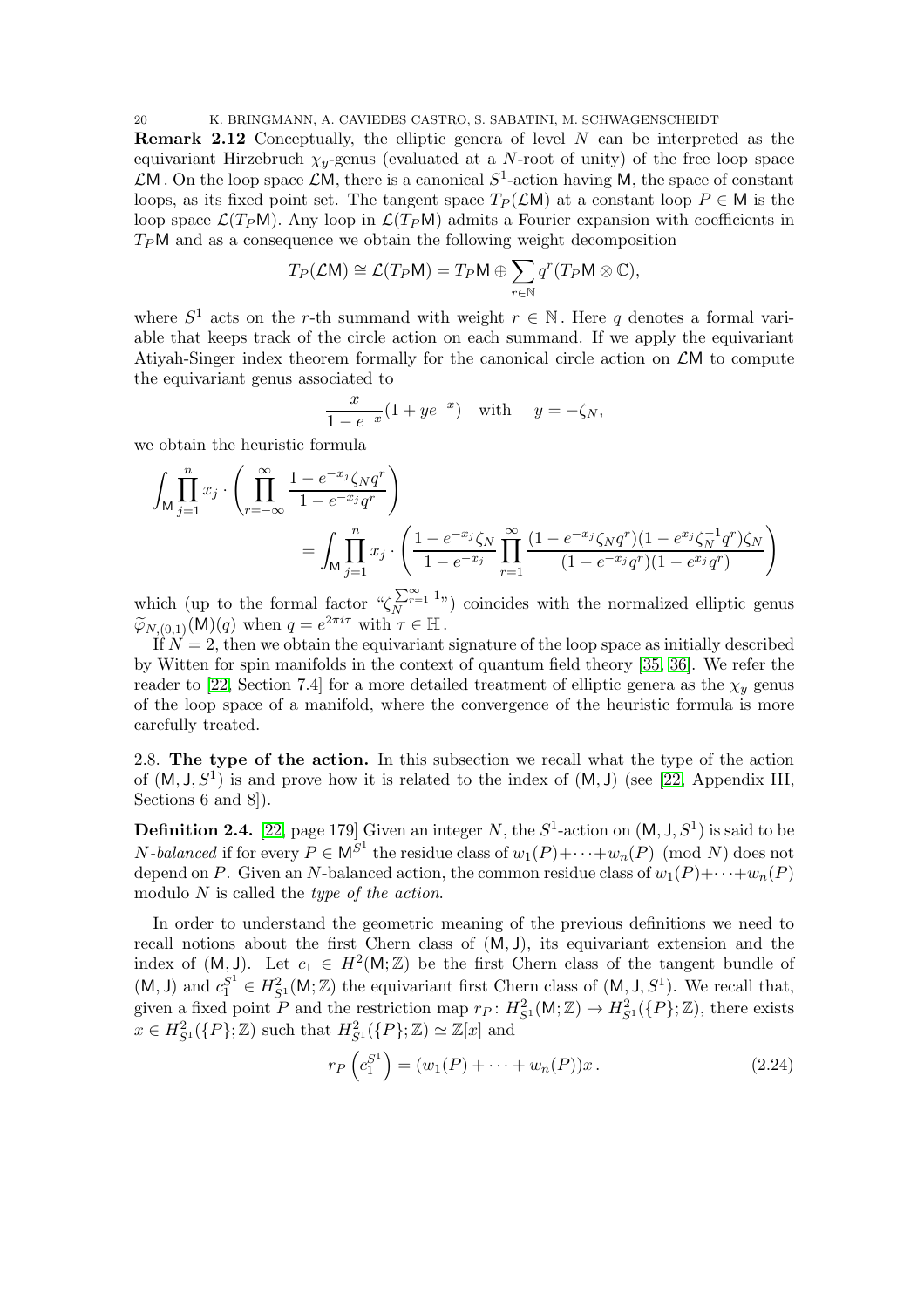Henceforth we simply denote the restriction of an equivariant cohomology class  $c \in \mathcal{L}$  $H_{S^1}^*(\mathsf{M};\mathbb{Z})$  to a fixed point P by  $c(P)$ .

Next we recall what the index of  $(M, J)$  is.

**Definition 2.5.** [\[30\]](#page-40-5) Given an almost complex manifold  $(M, J)$ , the *index* of  $(M, J)$  is the largest integer  $\mathbf{k}_0$  such that, modulo torsion elements,  $c_1 = \mathbf{k}_0 \eta$  for some nonzero  $\eta \in H^2(\mathsf{M};\mathbb{Z}).$ 

Therefore  $\mathbf{k}_0$  is zero exactly if  $c_1$  is torsion, and is otherwise the largest integer such that  $c_1/\mathbf{k_0} \in H^2(\mathsf{M};\mathbb{Z})$ .

# Remark 2.13

- (1) In [\[30\]](#page-40-5) the third author proved that, given a compact almost complex manifold of dimension  $2n$  endowed with a circle action that preserves  $J$  and with isolated fixed points, if the Todd genus of  $(M, J)$  is nonzero, then the index is bounded above by  $n+1$ .
- (2) If M is simply connected, then Hurewicz theorem asserts that  $\pi_2(M) \simeq H_2(M)$ . By the universal coefficient theorem, this implies that the group of homomorphisms  $\text{Hom}(\pi_2(M); \mathbb{Z}) \simeq \text{Hom}(H_2(M); \mathbb{Z})$  is isomorphic to  $H^2(M; \mathbb{Z})$ . It follows that for simply connected almost complex manifolds the index coincides with the non-negative integer D such that  $\langle c_1, \pi_2(M)\rangle = D\mathbb{Z}$ . If  $D \neq 0$ , then this positive integer is also known as the minimal Chern number of M (see [\[27,](#page-40-16) Definition 6.4.2]; observe that the existence of a symplectic structure in [\[27,](#page-40-16) Definition 6.4.2] is not needed).
- (3) If  $(M, \omega)$  is a compact symplectic manifold endowed with a Hamiltonian circle action with isolated fixed points (see Definition [2.1\)](#page-6-3), then it is simply connected and its Todd genus does not vanish. By part (2) of this remark it follows that for such manifolds the index coincides with the minimal Chern number (see also [\[30,](#page-40-5) Remark 3.4])

The next proposition, which is already known (see [\[22,](#page-40-1) Appendix III, Section 8] and [\[9,](#page-39-1) Section 9.), gives a relation between the index and the action. For the sake of completeness we include a proof here.

<span id="page-20-0"></span>**Proposition 2.14.** Let  $(M, J)$  be a compact almost complex manifold of dimension  $2n$ endowed with an  $S^1$ -action preserving J and let  $k_0$  be its index and N a positive integer dividing  $k_0$ . Then the  $S^1$ -action is N-balanced.

**Remark 2.15** Observe that if  $\mathbf{k_0} = 0$ , then the proposition says that the action is balanced for every  $N$ , hence the sum of the weights at each fixed point  $P$  is independent of P. Moreover, if the fixed point set is discrete, then Lemma 2.13 in [\[13\]](#page-39-13) gives that this sum is always zero.

Proof of Proposition [2.14.](#page-20-0) By  $(2.24)$  it is sufficient to prove that for all pairs of distinct fixed points  $P_1, P_2 \in M^{S^1}$ , one has

$$
\frac{c_1^{S^1}(P_1) - c_1^{S^1}(P_2)}{N \cdot x} \in \mathbb{Z}.
$$

First suppose that  $P_1$  and  $P_2$  belong to the same connected component  $\mathsf{M}_0$  of  $\mathsf{M}^{S^1}$ . Observe that the weights of the  $S^1$ -action at a fixed point  $s \in M_0$  on the component of TM tangent to  $M_0$  are zero, whereas those in the normal component to  $M_0$  in M do not depend on  $s \in \mathsf{M}_0$ . By [\(2.24\)](#page-19-2) it follows that  $c_1^{S^1}$  $S_1^{S^1}(P_1) = c_1^{S^1}$  $_{1}^{S^{1}}(P_{2}).$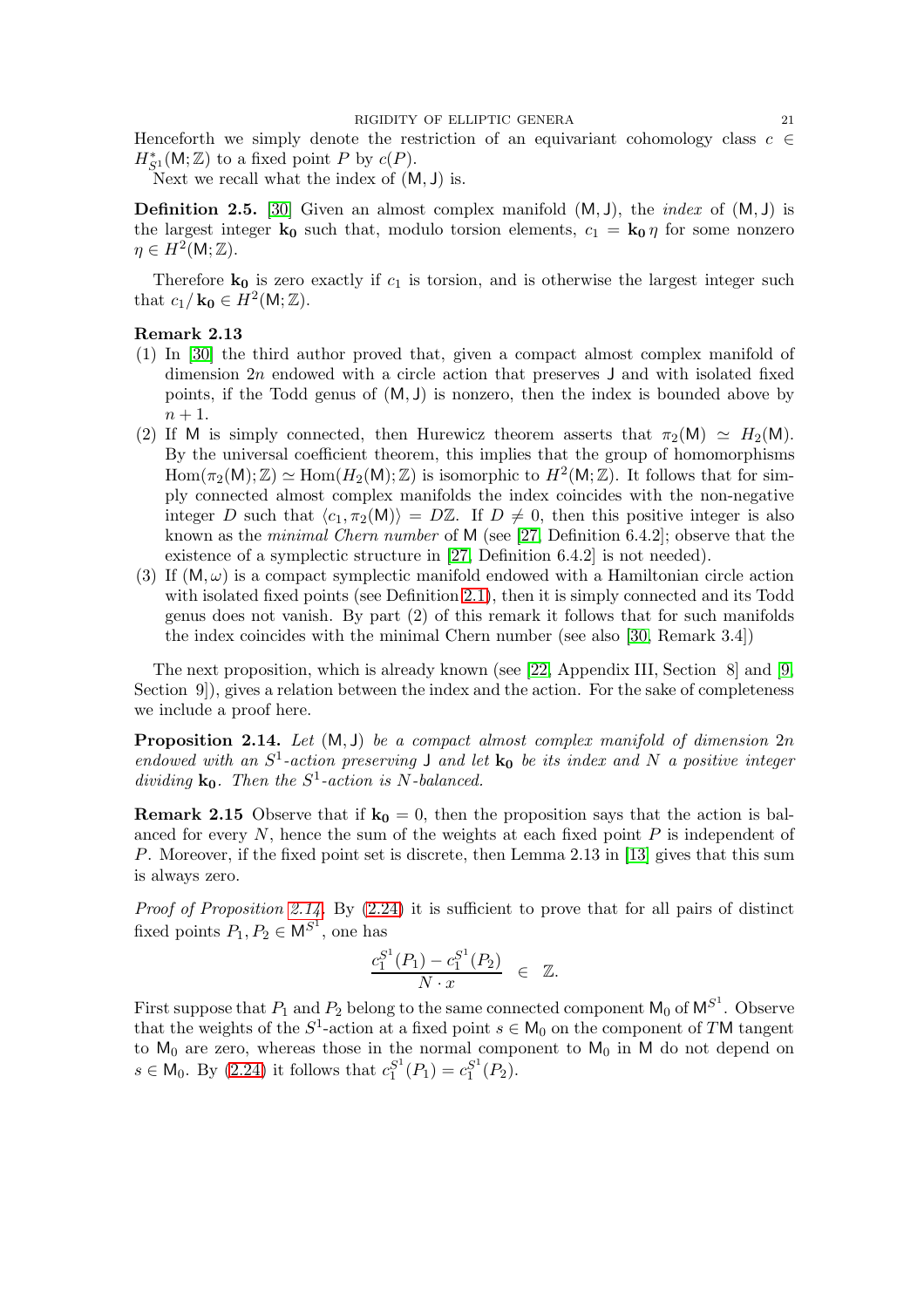22 K. BRINGMANN, A. CAVIEDES CASTRO, S. SABATINI, M. SCHWAGENSCHEIDT

Now suppose that  $P_1$  and  $P_2$  are fixed points belonging to different connected components of  $\mathsf{M}^{S^1}$ . Let  $\gamma: [0,1] \to \mathsf{M}$  be a continuous path such that  $\gamma(0) = P_1$ ,  $\gamma(1) = P_2$  and the image of the interval  $(0, 1)$  avoids other fixed points; this is possible since the normal bundle to a fixed component is always of positive even dimension. Rotating this path using the  $S^1$ -action one obtains a topological two-sphere S with fixed points given by  $P_1$ and  $P_2$ . Assume that the common stabilizer of the points of S is  $\mathbb{Z}_k$  (observe that k could be one, in which case the common stabilizer if trivial). Let  $\iota: S^2 \to M$  be an equivariant map from a smooth sphere  $S^2$ , where the action on  $S^2$  is given in cylindrical coordinates by  $S^1 \ni \lambda = e^{\iota \theta'} * (\theta, h) = (\theta + k\theta', h)$ , and such that the image is exactly S. Let  $Q_1$  and  $Q_2$ be the two fixed points on  $S^2$  with  $\iota(Q_j) = P_j$ ,  $j \in \{1, 2\}$ , and assume that the weight of the  $S^1$ -action on  $TS^2|_{Q_1}$  is k and that on  $TS^2|_{Q_2}$  is  $-k$ . If we pull-back the tangent bundle of M to  $S^2$ , then the weights of the  $S^1$ -action on  $\iota^*(T\mathsf{M})$  at the fixed point  $Q_j$  coincide with those at  $P_j \in \mathsf{M}$ , for  $j \in \{1, 2\}$ . Thus  $(2.24)$  implies that  $\iota^*(c_1^{S^1})$  $\binom{S^1}{1}(Q_j) = c_1^{S^1}$  $_1^{S^1}(P_j)$  and we have

<span id="page-21-1"></span>
$$
\mathbb{Z} \ni \int_{S} c_{1} = \int_{S^{2}} \iota^{*}(c_{1}) = \int_{S^{2}} \iota^{*}\left(c_{1}^{S^{1}}\right) = \frac{\iota^{*}\left(c_{1}^{S^{1}}\right)(Q_{1}) - \iota^{*}\left(c_{1}^{S^{1}}\right)(Q_{2})}{k x} = \frac{c_{1}^{S^{1}}(P_{1}) - c_{1}^{S^{1}}(P_{2})}{k x},
$$
\n(2.25)

where the second equality follows by degree reasons and the last equality from the localization formula [\(2.4\)](#page-8-2).

If  $k_0$  is zero, or equivalently if  $c_1$  is torsion, then the integral on the left-hand side is zero. Hence  $c_1^{S^1}$  $S_1^{1}(P_1) = c_1^{S^1}$  $I_1^{S^1}(P_2)$  for every pair of fixed points  $P_1$  and  $P_2$ , and the action is balanced for every N.

Otherwise, by the definition of  $\mathbf{k}_0$  and the assumption that N divides  $\mathbf{k}_0$ , we have that  $c_1 = N\eta$  for some non-zero  $\eta \in H^2(\mathsf{M}; \mathbb{Z})$ . From [\(2.25\)](#page-21-1) we have that

$$
\mathbb{Z}\ni\int_S\eta=\int_S\frac{c_1}{N}=\frac{c_1^{S^1}(P_1)-c_1^{S^1}(P_2)}{N\cdot k\,x}\,,
$$
 and the claim follows.  $\Box$ 

## Remark 2.16

- (1) In [\[13,](#page-39-13) Lemma 2.3] it was proved that if  $c_1$  is torsion or, equivalently, if  $\mathbf{k_0} = 0$ , and in addition the fixed points of the action are isolated, then the sum of the weights at each fixed point is indeed zero, and so is the type of the action.
- (2) Let  $\mathcal{M}_k$  be the closure of the set of points with stabilizer  $\mathbb{Z}_k$ . Then from the proof of the proposition it follows that, for all the fixed points in  $\mathcal{M}_k$ , the  $S^1$ -action is  $N \cdot k$ balanced on  $\mathcal{M}_k$ .

<span id="page-21-0"></span>2.9. The rigidity of the elliptic genus. Let  $(M, J, S^1)$  be an almost complex manifold endowed with a circle action compatible with the almost complex structure  $J$ . Let  $N$  be a positive integer that divides the index  $\mathbf{k}_0$  of  $(M, J)$ . In this subsection, we define what it means for the elliptic genus  $\varphi_N(M)$  of level N to be rigid, but first we recall what rigidity means for an equivariant bundle.

**Definition 2.6.** An  $S^1$ -equivariant bundle V is called *rigid* if its equivariant index  $\text{Ind}_{S^1}(V)$ is independent of t, hence it lies in  $\mathbb{Z} \subset \mathbb{Z}[t, t^{-1}]$ .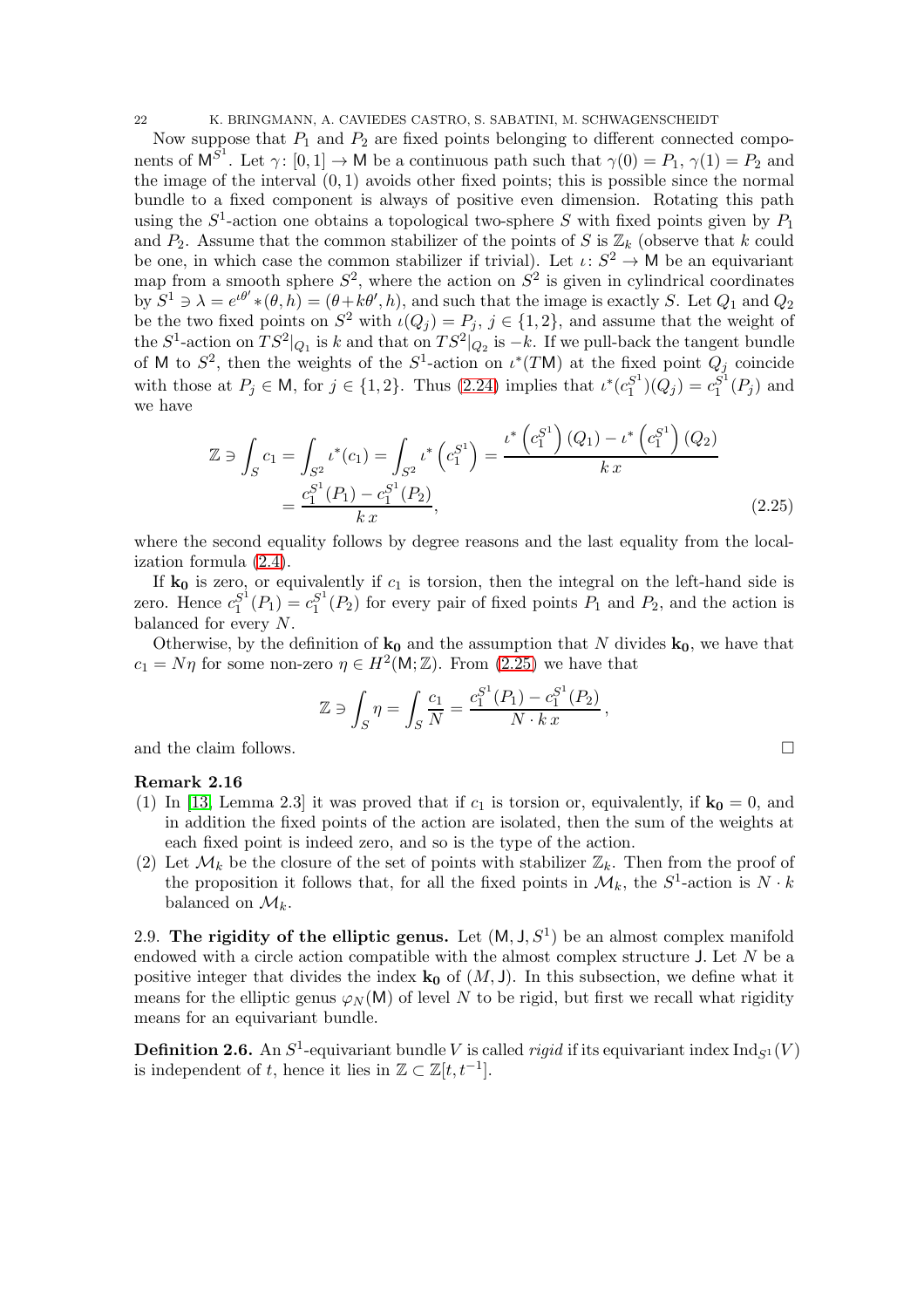Note that, since taking  $t = 1$  corresponds to taking the trivial  $S^1$ -representation, rigidity of an equivariant bundle V implies that

$$
Ind_{S^1}(V) = Ind_{S^1}(V)|_{t=1} = Ind(V).
$$

Now let  $R_{N,(0,1)}(q)$  be the virtual bundle already defined in equation [\(2.23\)](#page-18-2) for  $(k, l)$  =  $(0, 1)$  by

$$
R_{N,(0,1)}(q):=\left(\wedge_{-\zeta_{N}}T^{*}\otimes\bigotimes_{r=1}^{\infty}\wedge_{-\zeta_{N}q^{r}}T^{*}\otimes\wedge_{-\zeta_{N}^{-1}q^{r}}T\otimes S_{q^{r}}T^{*}\otimes S_{q^{r}}T\right)\,.
$$

We can write

$$
R_{N,(0,1)}(q) = \sum_{j\geq 0} R_j q^j
$$

for some finite dimensional virtual bundles  $R_j$  defined for every non-negative integer j. For instance

$$
R_0 = \wedge_{-\zeta_N} T^*
$$
, and  $R_1 = \wedge_{-\zeta_N} T^* \otimes ((1 - \zeta_N) T^* + (1 - \zeta_N^{-1}) T)$ .

Recall that the normalized elliptic genus  $\tilde{\varphi}_{N,(0,1)}$  of level N is defined as the index of the virtual bundle  $R_{N,(0,1)}(q)$  and the elliptic genus  $\varphi_N(\mathsf{M})$  of level N is defined by

$$
\varphi_N(\mathsf{M}) := \varphi_{N,(0,1)}(q) = m(q)^{\frac{\dim(\mathsf{M})}{2}} \tilde{\varphi}_{N,(0,1)} = m(q)^{\frac{\dim(\mathsf{M})}{2}} \sum_{j \geq 0} \mathrm{Ind}(R_j) q^j,
$$

where

$$
m(q) := \frac{1}{1 - \zeta_N} \prod_{r=1}^{\infty} \frac{\left(1 - q^r\right)^2}{\left(1 - \zeta_N q^r\right) \left(1 - \zeta_N^{-1} q^r\right)}.
$$

We define the equivariant elliptic genus  $\varphi_N(\mathsf{M},t)$  of level N as

$$
\varphi_N(\mathsf{M},t) := m(q)^{\frac{\dim(\mathsf{M})}{2}} \sum_{j\geq 0} \operatorname{Ind}_{S^1}(R_j) q^j.
$$

**Definition 2.7.** The equivariant elliptic genus  $\varphi_N(\mathsf{M}, t)$  of level N is rigid if the equivariant bundles  $R_i$  are rigid for every j.

Note that the rigidity of the equivariant elliptic genus  $\varphi_N(\mathsf{M},t)$  just means that

$$
\varphi_N(\mathsf{M},t) = \varphi_N(\mathsf{M},t)|_{t=1} = \varphi_N(\mathsf{M}).
$$

If  $N = 2$  and  $(M, J, S^1)$  is a spin manifold, then the rigidity of the equivariant elliptic genus  $\varphi_2(M,t)$  was conjectured by Witten [\[35,](#page-40-15) [36\]](#page-40-0) following theoretical physics ideas on the loop space of M. The rigidity of  $\varphi_2(M,t)$  was first proven by Taubes [\[33\]](#page-40-3) who made Witten's program rigorous and later by Bott and Taubes [\[9\]](#page-39-1) who simplified Taubes original approach using the language of equivariant index theory and equivariant cohomology. The following theorem due to Hirzebruch generalizes the Rigidity Theorem by Bott, Taubes and Witten to almost complex manifolds that are not necessarily spin.

<span id="page-22-0"></span>**Theorem 2.17** ([\[22\]](#page-40-1), theorem on page 181).

Let  $(M, J)$  be a compact almost complex manifold with index  $k_0$ . Suppose that  $(M, J)$  is endowed with an  $S^1$ -action preserving J. Then for every positive integer N dividing  $\mathbf{k}_0$ the elliptic genus  $\varphi_N(\mathsf{M},t)$  of level N is rigid, hence it equals the (non-equivariant) elliptic genus  $\varphi_N(\mathsf{M})$ . If the type of the action is not zero (mod N), then  $\varphi_N(\mathsf{M}) \equiv 0$ .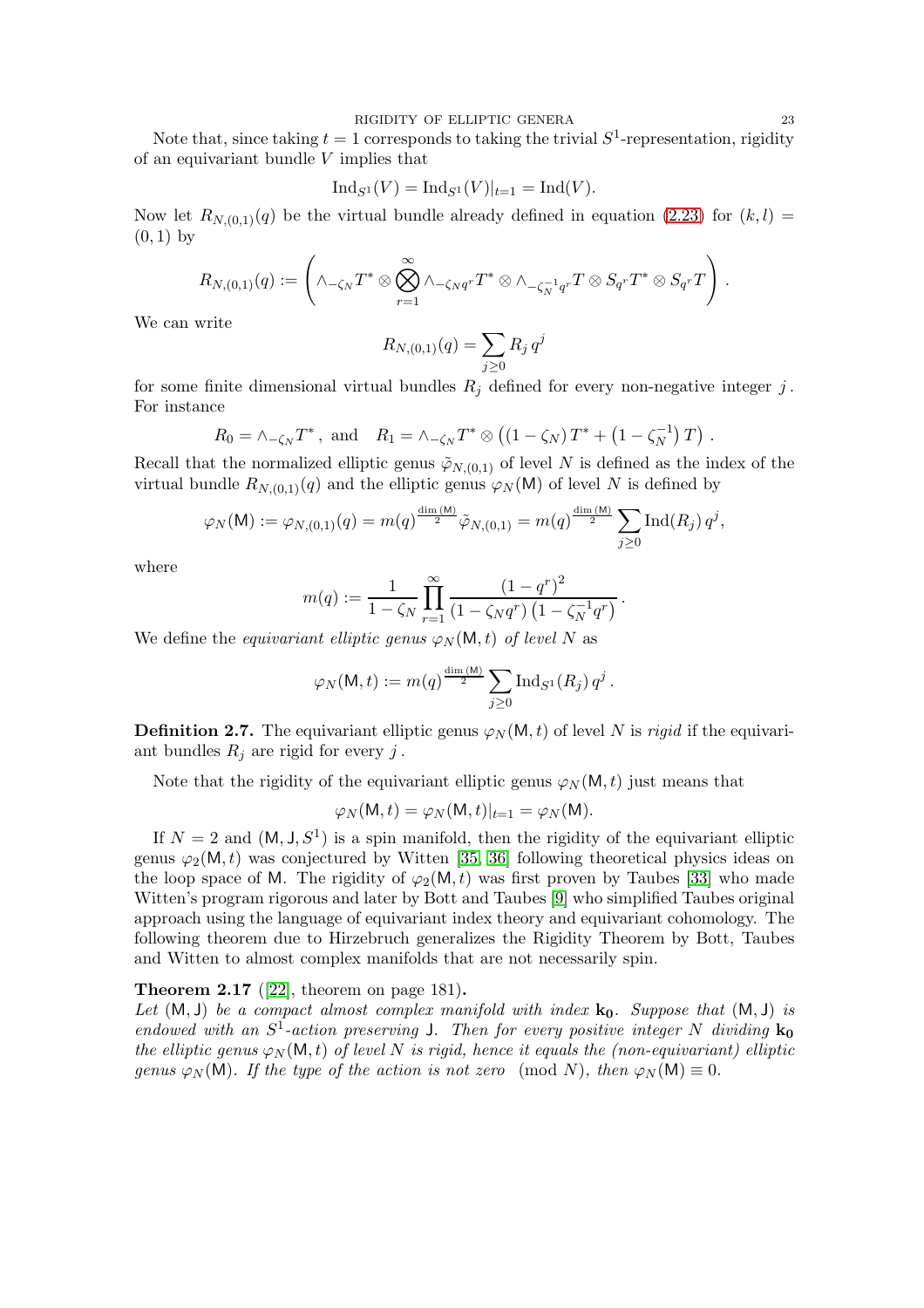# <span id="page-23-1"></span><span id="page-23-0"></span>24 K. BRINGMANN, A. CAVIEDES CASTRO, S. SABATINI, M. SCHWAGENSCHEIDT 3. From number theory to geometry

3.1. From the index to the Betti numbers: First consequences. The next result is an easy consequence of Theorem [2.17](#page-22-0) and identifies a category of manifolds for which certain elliptic genera always vanish.

<span id="page-23-2"></span>**Proposition 3.1.** Let  $(M, \omega, \psi)$  be a symplectic toric manifold with index  $\mathbf{k}_0$ . Then for every integer  $N \geq 2$  dividing  $\mathbf{k}_0$ , the elliptic genus  $\varphi_N(\mathsf{M})$  of level N vanishes identically.

*Proof.* Let N be an integer dividing the index  $k_0$ . By Theorem [2.17](#page-22-0) it is enough to find a subcircle  $S^1$  of the torus  $\mathbb T$  acting on M such that the type of the  $S^1$ -action is not zero (mod N). Let P be a fixed point of the  $\mathbb{T}$ -action on M, the latter being of dimension  $2n$ . Modulo a  $GL_n(\mathbb{Z})$ -transformation we can assume that the weights of the T action at P are the vectors in the standard basis  $x_1, \ldots, x_n$  of  $\mathfrak{t}^* \simeq (\mathbb{R}^n)^*$ , namely  $x_j(\xi_1,\ldots,\xi_n) = \xi_j$  for every  $j \in \{1,\ldots,n\}$  and every  $(\xi_1,\ldots,\xi_n) \in \mathfrak{t} \simeq \mathbb{R}^n$ . Any circle subgroup  $S^1$  of  $\mathbb T$  is determined by a vector  $\alpha = (\alpha_1, \ldots, \alpha_n)$ , where  $\alpha_j \in \mathbb Q$  for every j, and  $S^1 = \exp\{t \cdot (\alpha_1, \dots, \alpha_n) : t \in \mathbb{R}\}\subset \mathbb{T}$ . By rescaling the rational coordinates  $\alpha_j$ we can assume that they are indeed integral and that the vector  $\alpha$  is primitive in the lattice  $\ell^* \simeq (\mathbb{Z}^n)^*$ , namely that if  $\alpha = m \cdot \beta$  for some  $m \in \mathbb{Z}$  and  $\beta \in \ell^*$ , then  $m = \pm 1$ . If we restrict the  $\mathbb T$  action to that of the above circle, the weights at P of the induced  $S^1$ -action are given by  $x_j(\alpha) = \alpha_j$  for every  $j \in \{1, ..., n\}$ . Therefore, in order to prove the proposition, it is enough to find a primitive  $\alpha \in \ell^*$  such that  $\alpha_1 + \cdots + \alpha_n$  is not zero (mod N). This is easily seen to be always possible, as if the picked  $\alpha = (\alpha_1, \ldots, \alpha_n)$ satisfying  $\alpha_1 + \cdots + \alpha_n \equiv 0 \pmod{N}$ , it would be enough to replace it with  $(\alpha_1 + 1, \ldots, \alpha_n)$ , and if the latter were not primitive, dividing the coordinates by the common divisor would yield the desired primitive vector.

The next result is an application of Theorem [2.11.](#page-17-1)

<span id="page-23-3"></span>**Proposition 3.2.** Let  $(M, J)$  be a compact almost complex manifold with index  $\mathbf{k}_0$ . Suppose that for every integer  $N \geq 2$  dividing  $\mathbf{k}_0$ , the elliptic genus  $\varphi_N(\mathsf{M})$  of level N vanishes identically. Then

$$
\sum_{j=0}^{\mathbf{k_0}-1}(-y)^j \quad \text{divides} \quad \chi_y(\mathsf{M}).
$$

*Proof.* If  $k_0 = 1$  there is nothing to prove. Thus suppose that  $k_0 \geq 2$ . As

$$
(-1)^{k_0-1}\sum_{j=0}^{k_0-1}(-y)^j=\prod_{\ell=1}^{k_0-1}\left(y+e^{\frac{2\pi i\ell}{k_0}}\right),
$$

it is enough to prove that  $\chi_y(\mathsf{M}) = 0$  when  $y = -e^{\frac{2\pi i l}{\mathbf{k_0}}}$ , for all  $\ell \in \{1, \ldots, \mathbf{k_0} - 1\}$ .

If  $gcd(\ell, k_0) = 1$  then Theorem [2.11,](#page-17-1) together with the assumption that  $\varphi_{k_0}(M) = 0$ , imply that  $\chi_y(\mathsf{M}) = 0$  for  $y = -e^{\frac{2\pi i \ell}{\mathbf{k_0}}}$ .

If  $gcd(\ell, k_0) = a > 1$  then it is sufficient to observe that, for  $N := \frac{k_0}{a}$  and  $\ell' := \frac{\ell}{a}$ , one has  $e^{\frac{2\pi i \ell}{k_0}} = e^{\frac{2\pi i \ell}{N}}$ . Since by assumption  $\varphi_N(M)$  vanishes, Theorem [2.11](#page-17-1) gives that  $\chi_y(\mathsf{M}) = 0 \text{ for } y = -e^{\frac{2\pi i \ell}{N}} = -e^{\frac{2\pi i \ell}{\mathbf{k_0}}}.$ 

In Subsection [3.2,](#page-26-0) we specialize to the case in which the manifold is symplectic and is endowed with a Hamiltonian circle action with isolated fixed points to conclude that if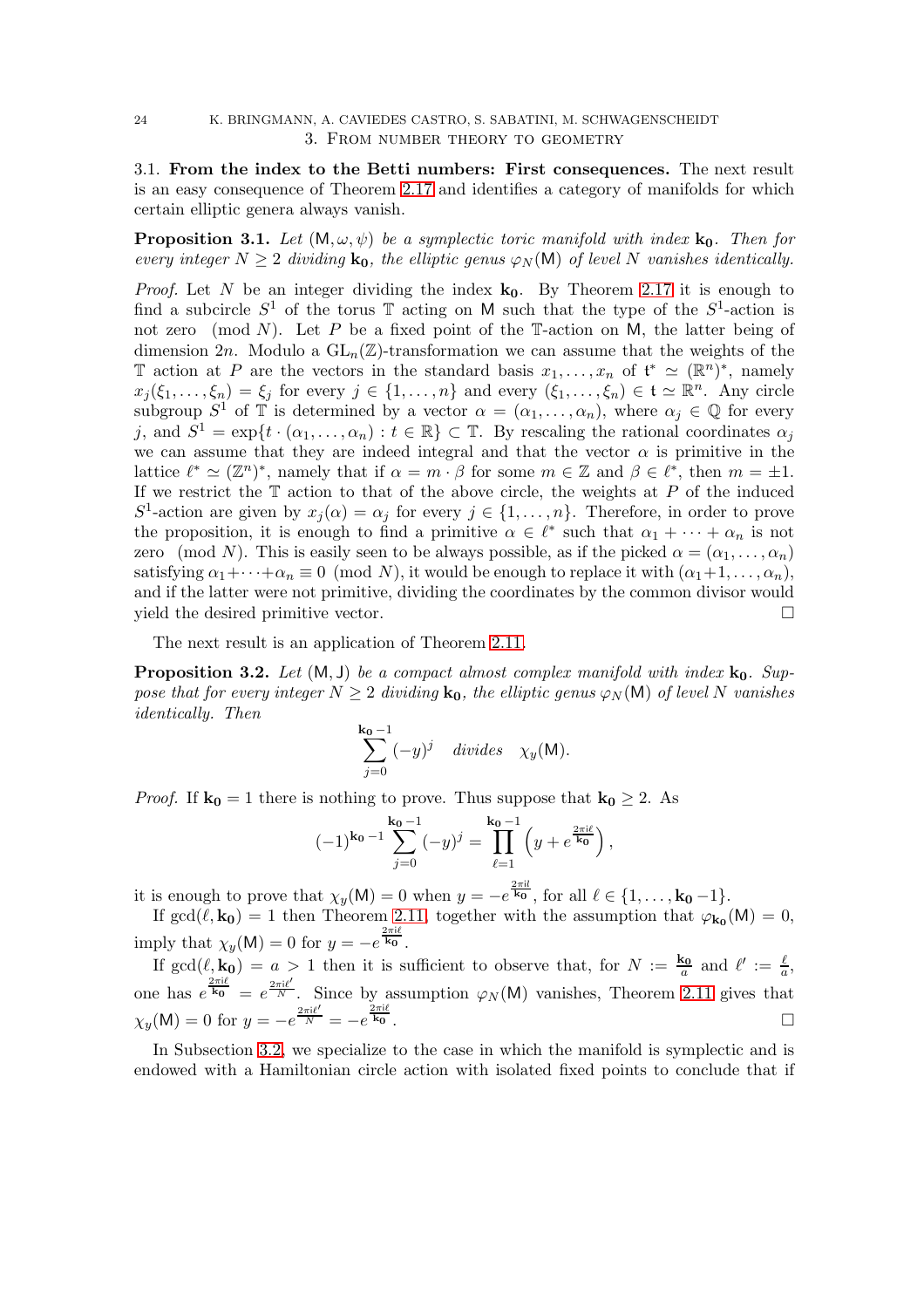RIGIDITY OF ELLIPTIC GENERA 25

index is maximal, namely  $\mathbf{k_0} = n + 1$ , it is sufficient to assume that the elliptic genus of level  $n+1$  vanishes to conclude that  $\chi(M) = \sum_{j=0}^{n} (-y)^{j}$ . We indeed prove that M is also homotopy equivalent to  $\mathbb{C}P^n$ .

We are now ready to prove Corollary [1.1.](#page-2-2)

Proof of Corollary [1.1.](#page-2-2) Combining Propositions [3.1](#page-23-2) and [3.2](#page-23-3) we obtain that for a symplectic toric manifold of index  $\mathbf{k_0}$ , the polynomial  $\sum_{j=0}^{\mathbf{k_0}-1}(-y)^j$  divides  $\chi_y(\mathsf{M})$ . For the claim [\(1.1\)](#page-2-1) of Corollary [1.1](#page-2-2) what is left to prove is that, for a symplectic toric manifold of dimension 2n, one has

<span id="page-24-0"></span>
$$
\chi_y(\mathsf{M}) = \sum_{j=0}^n b_{2j}(\mathsf{M})(-y)^j, \qquad (3.1)
$$

and then replacing  $-y$  with y yields the desired claim. This fact follows from two observations: the first is that, picking a circle subgroup  $S^1$  of the torus T acting on M such that the fixed points of the  $S^1$ -action are the same of those of the T action, gives  $\chi_y(\mathsf{M}) = \sum_{j=0}^n N_j(-y)^j$ , where  $N_j$  is the number of fixed points with j negative weights of the  $S^1$ -action (see for instance [\[22,](#page-40-1) Section 5.7] and [\[14,](#page-39-14) Section 3]); the second is that the number  $N_i$  is precisely  $b_{2i}(\mathsf{M})$ .

If  $\mathbf{k_0} = n+1$ , then, as we are assuming that M is connected,  $b_0(M) = 1$  and [\(1.1\)](#page-2-1) implies that  $\mathbf{b} = (1, 1, \ldots, 1)$ . Since, as observed above,  $N_i = b_{2i}(\mathsf{M})$  for every j, we have that the total number of fixed points is  $\sum_j N_j = \sum_j b_{2j} (M) = n + 1$ . On a symplectic toric manifold the number of fixed points corresponds exactly to the vertices of the Delzant polytope  $\psi(M)$ , which is of dimension n. However the only Delzant polytope of dimension n with  $n+1$  vertices is  $-\text{up to } GL_m(\mathbb{Z})$ -transformations– the smooth simplex of dimension n. By Delzant's Theorem [\[11\]](#page-39-6) we obtain the desired claim.

If  $\mathbf{k_0} = n$ , then [\(1.1\)](#page-2-1) tells us that the polynomial  $\sum_{j=0}^{n-1} (-y)^j$  divides  $\chi_y(\mathsf{M})$ , i.e.

$$
\chi_y(\mathsf{M}) = (\ell(-y) + m) \sum_{j=0}^{n-1} (-y)^j.
$$

for some  $\ell, m \in \mathbb{Z}$ . Since  $b_0(M) = b_{2n}(M) = 1$ , we obtain that  $\ell = m = 1$  and hence

$$
\chi_y(\mathsf{M}) = (-y+1) \sum_{j=0}^{n-1} (-y)^j = 1 + 2(-y) + \dots + 2(-y)^{n-1} + (-y)^n.
$$

From [\(3.1\)](#page-24-0) it follows that  ${\bf b} = (1, 2, ..., 2, 1)$ .

If  $k_0 = n - 1$ , then we obtain as before that

$$
\chi_y(\mathsf{M}) = (\ell(-y)^2 + m(-y) + r) \sum_{j=0}^{n-2} (-y)^j
$$

for some  $\ell, m, r \in \mathbb{Z}$ , and from [\(3.1\)](#page-24-0) and the fact that  $b_0(\mathsf{M}) = b_{2n}(\mathsf{M}) = 1$  we infer  $\ell = r = 1$ . By multiplying out the above expression, we obtain the stated vector **b** of Betti numbers.

If  $\mathbf{k_0} = n - 2$ , we proceed as before and obtain

$$
\chi_y(\mathsf{M}) = (\ell(-y)^3 + m(-y)^2 + r(-y) + s) \sum_{j=0}^{n-3} (-y)^j,
$$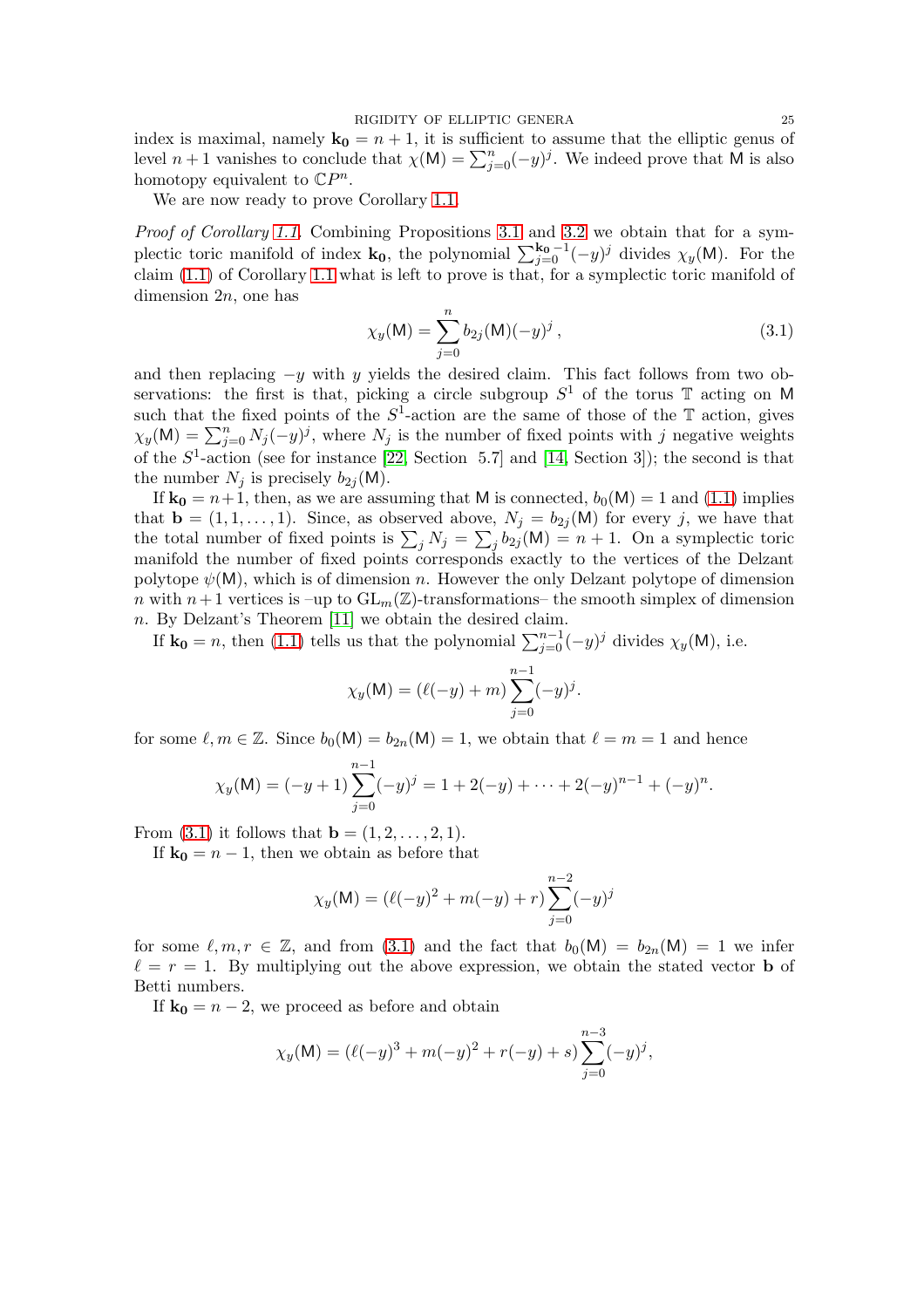26 K. BRINGMANN, A. CAVIEDES CASTRO, S. SABATINI, M. SCHWAGENSCHEIDT for some  $\ell, m, r, s \in \mathbb{Z}$ . Since  $b_0(M) = b_{2n}(M) = 1$ , [\(3.1\)](#page-24-0) implies that  $\ell = s = 1$ . Hence we get

$$
\chi_y(\mathsf{M}) = (-y)^n + (1+m)(-y)^{n-1} + (1+m+r)(-y)^{n-2} + (2+m+r)(-y)^{n-3} + \dots
$$
  
 
$$
\dots + (2+m+r)(-y)^3 + (1+m+r)(-y)^2 + (1+r)(-y) + 1.
$$

The symmetry  $b_2(M) = b_{2n-2}(M)$  further yields  $m = r$  and the desired vector **b** of Betti numbers. Finally, replacing the variable y with  $-y$  finishes the proof.  $□$ 

<span id="page-25-0"></span>3.1.1. An application to smooth reflexive polytopes. We would like to give a straightforward application of Corollary [1.1](#page-2-2) to smooth (or Delzant) reflexive polytopes. In Definition [2.3](#page-7-1) it is recalled what smooth (or Delzant) polytopes are. A particularly interesting subclass of such combinatorial objects is given by smooth reflexive polytopes.

**Definition 3.1.** An *n*-dimensional polytope  $\Delta$  is called *reflexive* if all its vertices belong to  $\mathbb{Z}^n \subset \mathbb{R}^n$ , it contains zero in its interior, and such that

$$
\Delta = \bigcap_{j=1}^{k} \{x \in \mathbb{R}^n : \langle x, \nu_j \rangle \le 1\},\
$$

where the  $\nu_j \in \mathbb{Z}^n$  are the primitive outward normal vectors to the hyperplanes defining the facets, for  $j \in \{1, \ldots, k\}$ . A *smooth reflexive* polytope is a polytope that is at the same time smooth (or Delzant) and reflexive.

The importance of the smoothness condition relies in the fact that, via the Delzant Theorem, many combinatorial features of  $\Delta$  have a topological counterpart in the corresponding manifold. Hence it is often the case that one can use the topology of the manifold to derive combinatorial properties of the associated polytope. For instance let f be the f-vector of  $\Delta$ , namely  $\mathbf{f} = (f_0, \ldots, f_n)$ , where  $f_j$  is the number of faces of  $\Delta$  of dimension j. Then the h-vector of  $\Delta$  is defined to be  $\mathbf{h} = (h_0, \ldots, h_n)$ , where

$$
h_j = \sum_{r=0}^j (-1)^{j-r} \binom{n-r}{n-j} f_{n-r} \text{ for all } j \in \{0, \dots, n\}.
$$

The following result is a first instance of the combinatorial–topological correspondence mentioned above; for a proof see for instance [\[12,](#page-39-3) Lemma 3.8] and the references therein.

.

**Lemma 3.3.** Let  $(M, \omega, \psi)$  be a symplectic toric manifold of dimension 2n and  $\Delta = \psi(M)$ . Then the h-vector of  $\Delta$  is exactly the vector of even Betti numbers of M, namely  $h_i =$  $b_{2i}(\mathsf{M})$  for every  $j \in \{0, \ldots, n\}.$ 

Given a smooth polytope  $\Delta$  and the corresponding symplectic toric manifold  $(M, \omega, \psi)$ , with  $\psi(\mathsf{M}) = \Delta$ , the reflexivity condition on  $\Delta$  corresponds exactly to the so-called mono-tonicity<sup>[3](#page-25-1)</sup> of M, namely  $c_1 = [\omega]$  (see for instance [\[12,](#page-39-3) Proposition 3.10]). This allows one to translate even more properties of M into those of  $\Delta$ , as the following lemma illustrates.

<span id="page-25-1"></span> $3$ The monotonicity condition is sometimes also referred to as the *symplectic Fano condition*, and more generally it means  $c_1 = \lambda[\omega]$  for some  $\lambda \in \mathbb{R}$ . However one can prove (see for instance [\[12,](#page-39-3) Lemma 5.2]) that if  $(M, \omega)$  admits a Hamiltonian action, then  $\lambda$  must be positive. Hence for symplectic toric manifolds satisfying  $c_1 = \lambda[\omega]$  one can rescale the symplectic form to obtain  $c_1 = [\omega]$ .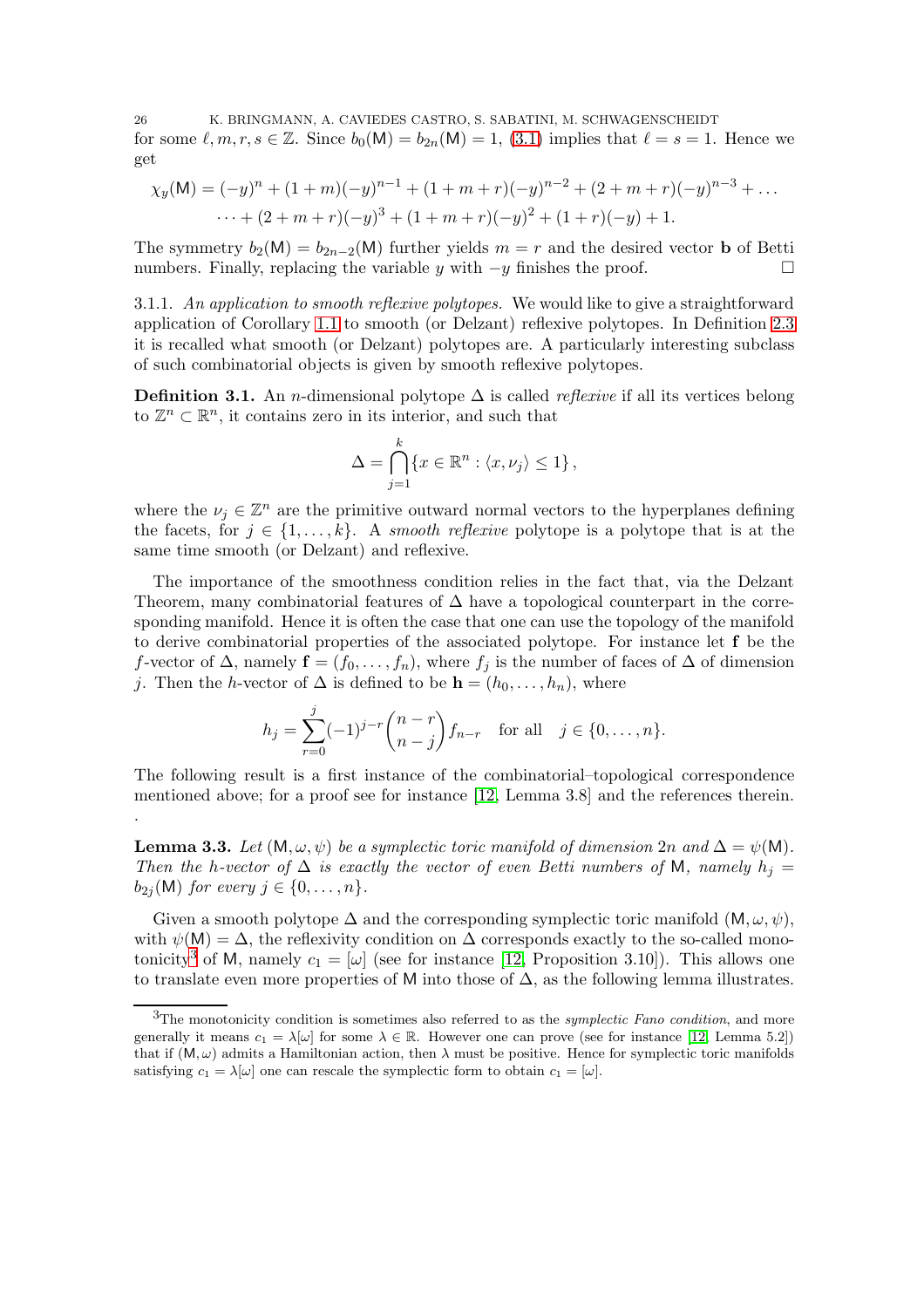RIGIDITY OF ELLIPTIC GENERA 27

Before stating it, we recall that given a rational segment  $e = (v_1, v_2)$  between two points  $v_1, v_2$  in  $\mathbb{R}^n$ , namely

<span id="page-26-3"></span>
$$
v_2 - v_1 = l(e)w \quad \text{for some } l(e) \in \mathbb{R}^+ \text{ and } w \in \mathbb{Z}^n,
$$
 (3.2)

its affine length is the positive number  $l(e)$  defined by the above displayed equation if w is the unique primitive vector in  $\mathbb{Z}^n$  satisfying [\(3.2\)](#page-26-3). We recall that given a symplectic toric manifold  $(M, \omega, \psi)$ , the edges of  $\psi(M)$  correspond, via the moment map, to symplectic spheres in M. As the set of these spheres generate  $H_2(M;\mathbb{Z})$ , the monotonicity condition  $c_1 = [\omega]$  has this important consequence (see [\[12,](#page-39-3) Proposition 5.4])

**Lemma 3.4.** Let  $\Delta$  be a smooth reflexive polytope and  $(M, \omega, \psi)$  the corresponding monotone symplectic toric manifold of index  $\mathbf{k}_0$ . Then we have

$$
\mathbf{k_0} = \gcd\{l(e) : e \in E\},\
$$

where E is the set of edges of  $\Delta$ .

Roughly speaking, for a monotone symplectic toric manifold the index becomes "visible" in the associated polytope. These two of known lemmas, together with the Delzant correspondence and Corollary [1.1,](#page-2-2) are all of the necessary ingredients for the proof of the following.

<span id="page-26-1"></span>Corollary 3.5. Let  $\Delta$  be a smooth reflexive polytope of dimension n with h-vector  $\mathbf{h} =$  $(h_0, \ldots, h_n)$ . Define  $k_0$  to be the great common divisor of the affine lengths of its edges. Then

$$
\sum_{j=0}^{\mathbf{k_0}-1} y^j \quad divides \quad \sum_{j=0}^n h_j y^j.
$$

Note that Corollary [3.5](#page-26-1) is a combinatorial result concerning reflexive polytope. However its proof requires essentially two deep facts: the topological–combinatorial correspondence between monotone symplectic toric manifolds and smooth reflexive polytopes, and the rigidity theorem of elliptic genera, which is the key ingredient for the proof of Corollary [1.1.](#page-2-2) Thus the following natural question arises:

<span id="page-26-0"></span>Question 3.6 Is there a different, possibly entirely combinatorial proof of Corollary [3.5?](#page-26-1)

3.2. From the index to the Betti numbers: A closer look. In this subsection we prove Theorem [1.2.](#page-3-1) Before specializing to the case in which the index is maximal, we introduce some polynomials, together with their properties, that generalize the Hilbert polynomial of an almost complex manifold.

Let  $(M^{2n}, J)$  be a compact almost complex manifold of dimension  $2n$  with non-zero first Chern class c<sub>1</sub>. Let N be a non-zero integer dividing c<sub>1</sub>, namely  $\frac{c_1}{N} \in H^2(\mathsf{M}; \mathbb{Z})$ . Let  $K = \wedge^n T^*$  and  $L = K^{\frac{1}{N}}$ , hence  $c_1(L) = -\frac{c_1}{N}$ . The *Hilbert polynomial* of  $(M, J)$  (see for instance [\[30\]](#page-40-5)) is the polynomial H whose values at an integer  $k$  are given by

$$
H(k) := \text{Ind}\left(L^k\right).
$$

Similarly, for every integer k and  $m > 0$ , we define

<span id="page-26-2"></span>
$$
H_m(k) := \text{Ind}\left(L^k \otimes \wedge^m T^*\right). \tag{3.3}
$$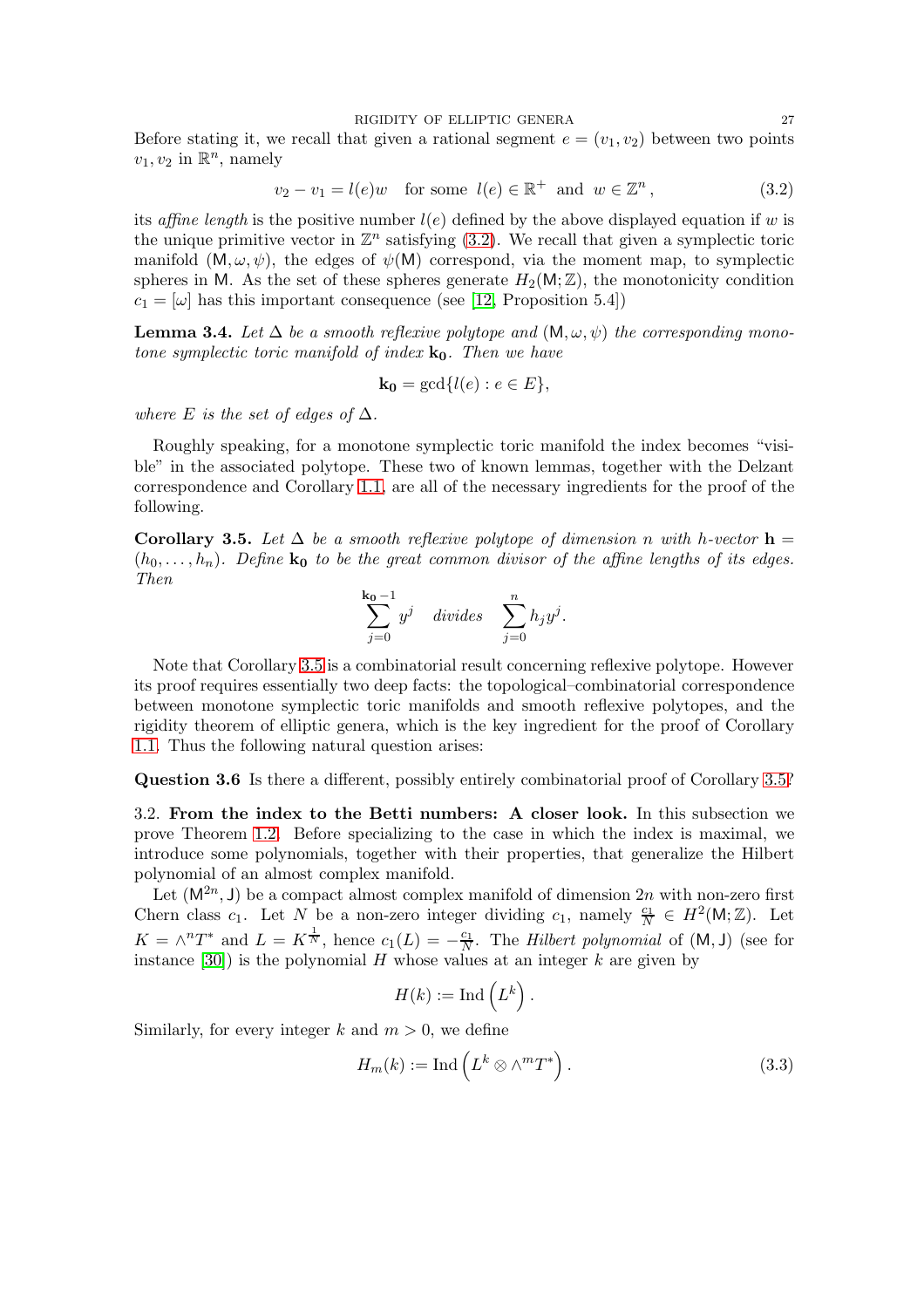28 K. BRINGMANN, A. CAVIEDES CASTRO, S. SABATINI, M. SCHWAGENSCHEIDT By the Atiyah-Singer Theorem it is easy to see that  $H_m(k)$  depends on k in a polynomial way, and the polynomial  $H_m(x)$ , with  $x \in \mathbb{C}$  is defined to be the unique polynomial whose values at an integer  $k$  are given by  $(3.3)$ .

The following proposition is a generalization of [\[30,](#page-40-5) Proposition 4.1 (2)].

<span id="page-27-0"></span>**Proposition 3.7.** Let  $(M^{2n}, J, S^1)$  be a compact almost complex manifold which is acted on by a circle  $S^1$  which preserves **J** and with discrete fixed point set  $M^{S^1}$ . Assume that the first Chern class  $c_1$  is non-zero. Let N be a non-zero integer and L the line bundle  $(\wedge^n T^*)^{\frac{1}{N}}$ . Then for every integer k and  $0 \leq m \leq n$ 

<span id="page-27-1"></span>
$$
\operatorname{Ind}\left(L^k \otimes \wedge^m T^*\right) = (-1)^n \operatorname{Ind}\left(L^{-k} \otimes \wedge^{n-m} T^*\right) = (-1)^n \operatorname{Ind}\left(L^{N-k} \otimes \wedge^m T\right). \tag{3.4}
$$

Hence for every  $x \in \mathbb{C}$  we obtain

<span id="page-27-3"></span>
$$
H_m(x) = (-1)^n H_{n-m}(-x).
$$
\n(3.5)

Proof. In order to prove  $(3.4)$  we use an equivariant extension of the bundles involved. Indeed,  $[20, \text{ Lemma } 3.2]$  implies that the line bundle L has an equivariant extension, which is called  $L_{S^1}$ . The exterior powers of the tangent and cotangent bundles naturally inherit an  $S^1$ -action from that on M.

As  $c_1 = -N \cdot c_1(L)$ , the equivariant extensions of the Chern classes satisfy  $c_1^{S^1}$  =  $-N \cdot c_1^{S^1}$  $S^1(L_{S^1}) + a x$  for some  $a \in \mathbb{Z}$ , where x is the degree two generator of  $H_{S^1}^*(pt; \mathbb{Z})$ . We want to prove that, for the sake of this proof, the constant  $a$  can be set to zero. Indeed first of all observe that the equivariant extension  $L_{S^1}$  is not unique, as  $L_{S^1} \otimes L_b$  is another such extension, where  $L_b$  is the trivial line bundle endowed with fiber-wise action given by  $\lambda \cdot z = \lambda^b z$ , for  $b \in \mathbb{Z}$ . At the level of Chern classes this means that, after choosing an equivariant extension  $L_{S^1}$  with Chern class  $c_1^{S^1}$  $_{1}^{S^{1}}(L_{S^{1}})$ , the Chern classes of all the other possible equivariant extensions are given by  $c_1^{S^1}$  $_{1}^{S^{1}}(L_{S^{1}})+b\,x$ , with  $b\in\mathbb{Z}$ . Therefore

<span id="page-27-2"></span>
$$
c_1^{S^1} = -N\left(c_1^{S^1}(L_{S^1}) + bx\right) + ax.\tag{3.6}
$$

By precomposing the  $S^1$ -action with the map from  $S^1$  to  $S^1$  that sends  $\lambda$  to  $\lambda^N$  we obtain a new action where all the weights at the fixed points get multiplied by  $N$ . Restricting [\(3.6\)](#page-27-2) to the fixed points, we obtain  $\sum_{j=1}^{n} w_j(P)x = -N(c_1^{S^1})$  $\binom{S^1}{1}(L_{S^1})_{|P} + bx + ax$ , where now a is divisible by N. Hence we can choose a different equivariant extension of  $L_{S^1}$  with  $b = \frac{a}{N}$  $\frac{a}{N}$ . Observe that the operations of choosing a different equivariant extension and of lifting the action change the equivariant index, but not the non equivariant one. Thus in what follows we can assume that

<span id="page-27-4"></span>
$$
\sum_{j=1}^{n} w_j(P) x = -N \cdot c_1^{S^1}(L_{S^1})|_P.
$$
\n(3.7)

Denote the sum of the weights  $w_1(P) + \ldots + w_n(P)$  at a fixed point P by  $W(P)$ . Then the localization theorem in equivariant K-theory [\(2.8\)](#page-9-0) implies that the equivariant index is equal to

$$
\mathrm{Ind}_{S^1}\left(L^k \otimes \wedge^m T^*\right) = \sum_{P \in \mathsf{M}^{S^1}} \frac{t^{-k\frac{W(P)}{N}} e_m\left(t^{-w_1(P)}, \dots, t^{-w_n(P)}\right)}{\prod_{j=1}^n \left(1 - t^{-w_j(P)}\right)},
$$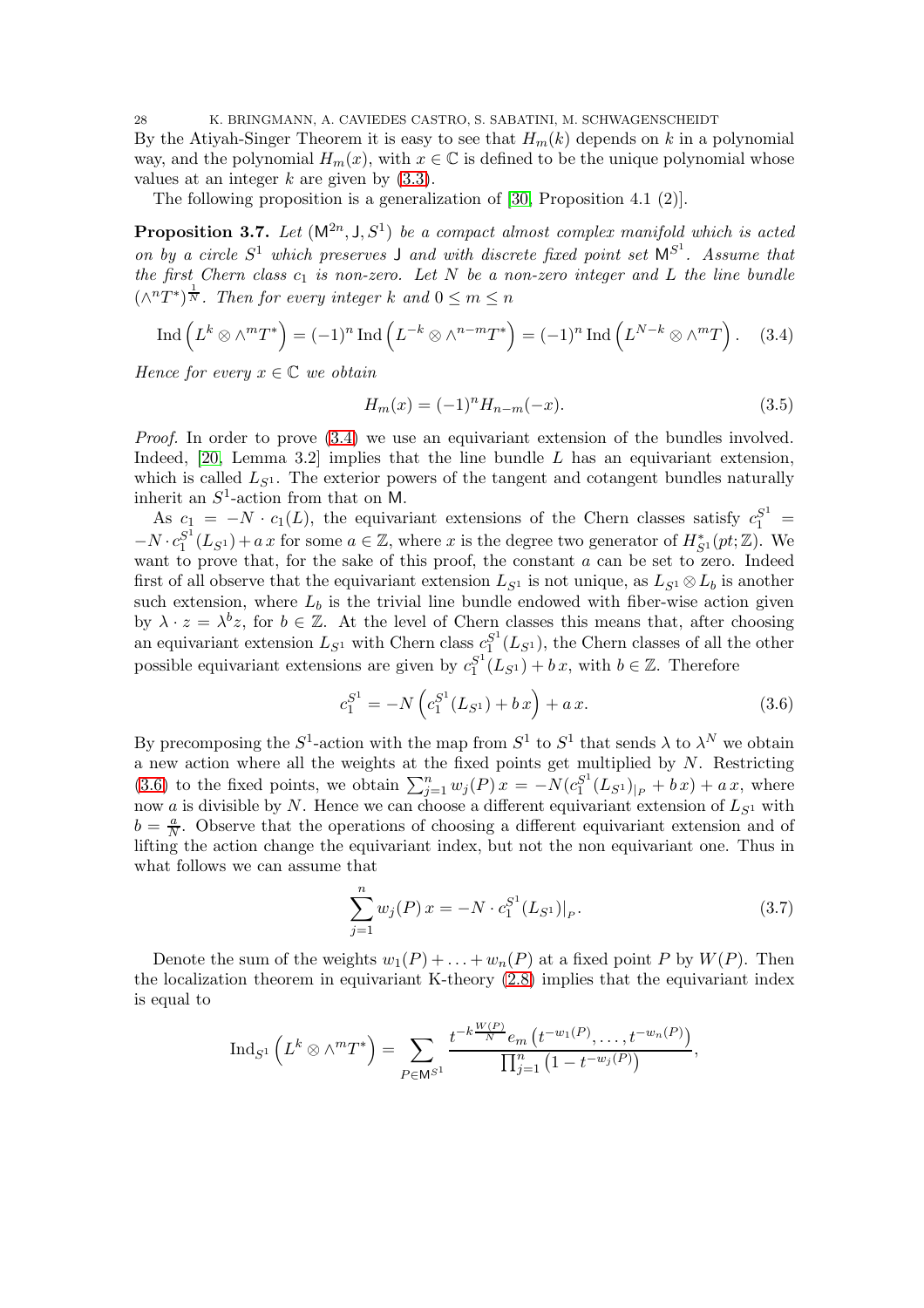RIGIDITY OF ELLIPTIC GENERA 29

where  $e_j$  denotes the j-th elementary symmetric polynomial in *n*-variables. Let  $\widetilde{S}^1$  denote the circle  $S^1$  with reversed orientation. Then  $\tilde{S}^1$  acts on M with weights at each fixed point P given by  $-w_1(P), \ldots, -w_n(P)$ . Hence

$$
\operatorname{Ind}_{\widetilde{S}^{1}}\left(L^{k}\otimes\wedge^{m}T^{*}\right) = \sum_{P\in\mathsf{M}^{S^{1}}} \frac{t^{k\frac{W(P)}{N}}e_{m}\left(t^{w_{1}(P)},\ldots,t^{w_{n}(P)}\right)}{\prod_{j=1}^{n}\left(1-t^{w_{j}(P)}\right)}
$$
\n
$$
= (-1)^{n} \sum_{P\in\mathsf{M}^{S^{1}}} \frac{t^{k\frac{W(P)}{N}}e_{m}\left(t^{w_{1}(P)},\ldots,t^{w_{n}(P)}\right)}{t^{W(P)}\prod_{j=1}^{n}\left(1-t^{-w_{j}(P)}\right)}
$$
\n
$$
= (-1)^{n} \sum_{P\in\mathsf{M}^{S^{1}}} \frac{t^{(k-N)\frac{W(P)}{N}}e_{m}\left(t^{w_{1}(P)},\ldots,t^{w_{n}(P)}\right)}{\prod_{j=1}^{n}\left(1-t^{-w_{j}(P)}\right)} \qquad (3.8)
$$
\n
$$
= (-1)^{n} \operatorname{Ind}_{S^{1}}\left(L^{N-k}\otimes\wedge^{m}T\right).
$$

Moreover, noting that  $t^{-W(P)}e_m(t^{w_1(P)},..., t^{w_n(P)}) = e_{n-m}(t^{-w_1(P)},..., t^{-w_n(P)})$  the expression in [\(3.8\)](#page-28-1) also equals

$$
(-1)^n \sum_{P \in \mathsf{M}^{S^1}} \frac{t^{k \frac{W(P)}{N}} e_{n-m} (t^{-w_1(P)}, \dots, t^{-w_n(P)})}{\prod_{j=1}^n (1 - t^{-w_j(P)})} = (-1)^n \operatorname{Ind}_{S^1} \left( L^{-k} \otimes \wedge^{n-m} T^* \right).
$$

As observed in  $(2.9)$  the equalities in  $(3.4)$  are obtained by forgetting the circle actions, namely by taking  $t \to 1$ .

*i*. From the definition of  $H_m(x)$  and [\(3.4\)](#page-27-1) it follows that  $H_m(k) = (-1)^n H_{n-m}(-k)$ for every integer k. This implies [\(3.5\)](#page-27-3), as the polynomial  $H_m(x) - (-1)^n H_{n-m}(-x)$  has infinitely many zeros.

As an example we compute these polynomials for the complex projective space.

<span id="page-28-0"></span>**Proposition 3.8.** The Hilbert polynomial  $H_m(x)$  of the projective space  $\mathbb{CP}^n$  is given by

$$
H_m(x) = \frac{(-1)^n}{m!(n-m)!}(x-1)\cdot \ldots \cdot (x-(n-m)) \cdot (x+1) \cdot \ldots \cdot (x+m).
$$

In particular,

$$
H_m(0) = \operatorname{Ind}(\wedge^m T^*) = (-1)^m
$$

and

$$
\chi_y = 1 - y + y^2 + \ldots + (-1)^n y^n.
$$

*Proof.* Consider the  $S^1$ -action on  $\mathbb{CP}^n$  given by

$$
\lambda \cdot [z_0 : z_1 : \ldots : z_n] = [z_0 : \lambda^{w_1} z_1 : \ldots : \lambda^{w_n} z_n],
$$

where  $w_1, \ldots, w_n$  are distinct, non-zero integers.

This  $S^1$ -action is the restriction to a circle of the standard toric action of the ndimensional torus  $T^n$  on  $\mathbb{CP}^n$ . The circle action has  $P_0 := \{[1:0:\ldots:0], P_1 := [0:$  $1 : \ldots : 0], \ldots, P_n := [0 : 0 : \ldots : 1]$  as a set of fixed points. The weights of the circle action are given at  $P_0$  by  $\{w_k\}_{k=1}^n$  and at  $P_j$  by  $\{-w_j+(1-\delta_{jk})w_k\}_{k=1}^n$  for  $j \in \{1,\ldots,n\}$ .

Let L be the line bundle such that  $c_1(L) = -\frac{c_1}{n+1}$ . We argue as in the proof of Proposition [3.7](#page-27-0) and consider an equivariant extension of  $L$  satisfying  $(3.7)$ . Thus in this case it is easy

<span id="page-28-1"></span>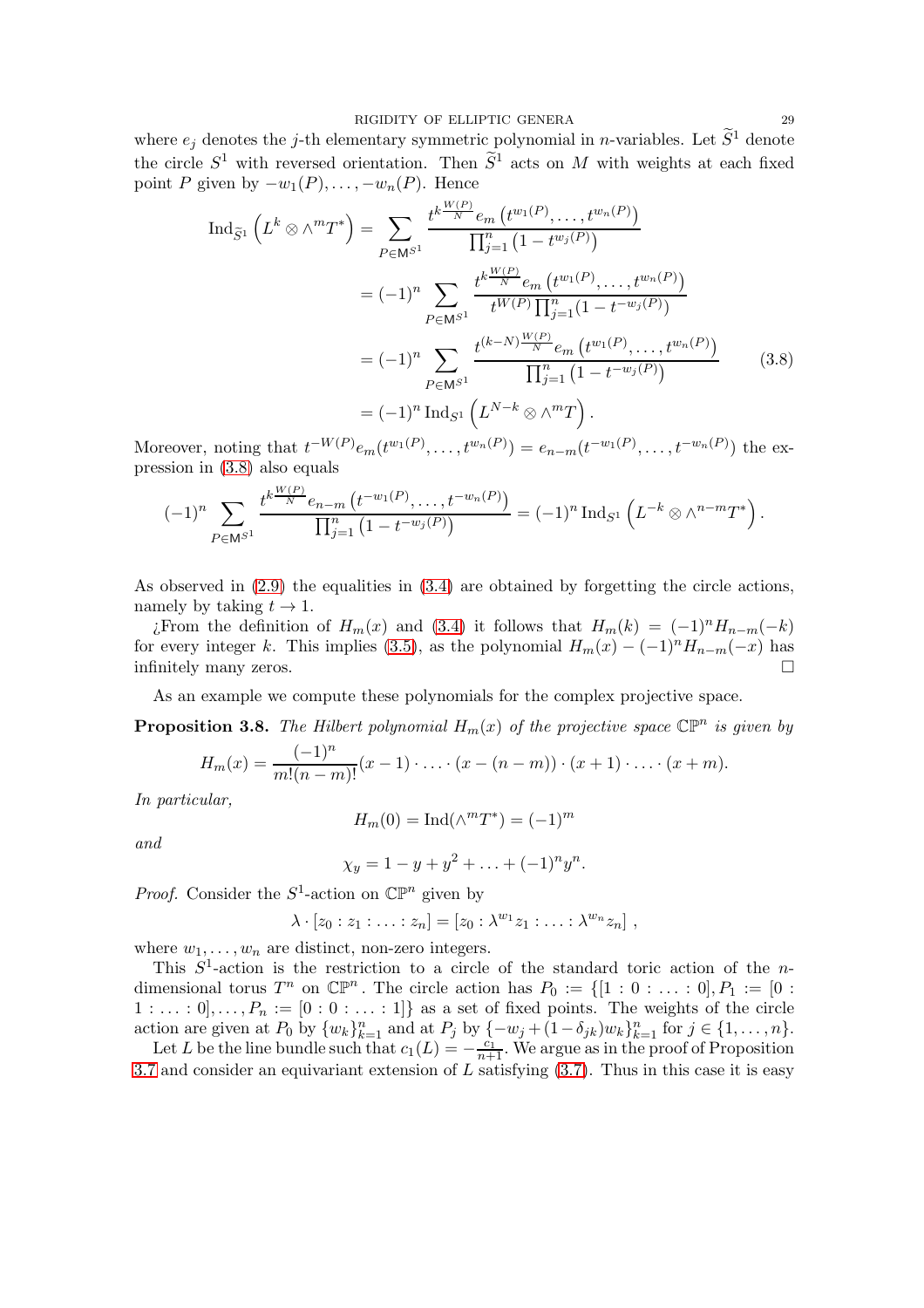30 K. BRINGMANN, A. CAVIEDES CASTRO, S. SABATINI, M. SCHWAGENSCHEIDT to check that  $L_{S_1}^k(P_0) = t^{-k\frac{w_1 + ... + w_n}{n+1}}$  and  $L_{S_1}^k(P_j) = t^{-k\frac{w_1 + ... + w_n}{n+1}} t^{kw_j}$ , for all  $j \in \{1, ..., n\}$ . Since the integers  $w_1, \ldots, w_n$  can be chosen arbitrarily as long as they are all distinct and non-zero (as otherwise the action would not have isolated fixed points) we choose them such that  $w_1 + \cdots + w_n = 0$ . Then the localization formula for the computation of the index yields

$$
\mathrm{Ind}_{S^1}\left(L_{S^1}^k \otimes \wedge^m T^*\right) = \frac{e_m(t^{-w_1}, \dots, t^{-w_n})}{\prod_{j=1}^n (1 - t^{-w_j})} + \sum_{j=1}^n \frac{t^{kw_j} e_m(t^{w_j - w_1}, \dots, t^{w_j}, \dots, t^{w_j - w_n})}{(1 - t^{w_j}) \prod_{r=1, r \neq j}^n (1 - t^{w_j - w_r})}.
$$

Now we would like to express the equivariant index of  $L_{S^1}^k \otimes \wedge^m T^*$  in terms of the equivariant index of  $L_{S^1}^k$ , the latter given by the formula

$$
\mathrm{Ind}_{S^1}\left(L_{S^1}^k\right) = \frac{1}{\prod_{j=1}^n (1-t^{-w_j})} + \sum_{j=1}^n \frac{t^{kw_j}}{(1-t^{w_j})\prod_{r=1,r\neq j}^n (1-t^{w_j-w_r})}.
$$

¿From the identity below between elementary symmetric polynomials

$$
e_m(t^{w_j-w_1},\ldots,t^{w_j},\ldots,t^{w_j-w_n}) = t^{mw_j}e_m(t^{-w_1},\ldots,t^{-w_j},\ldots,t^{-w_n})
$$
  
+  $(-1)^{m+1}(1-t^{-w_j})\sum_{p=0}^{m-1}(-1)^pt^{w_j(p+1)}e_p(t^{-w_1},\ldots,t^{-w_j},\ldots,t^{-w_n}),$ 

it follows that

$$
\operatorname{Ind}_{S^1} \left( L_{S^1}^k \otimes \wedge^m T^* \right) = e_m(t^{-w_1}, \dots, t^{-w_n}) \operatorname{Ind}_{S^1} \left( L_{S^1}^{k+m} \right)
$$
  
+  $(-1)^{m+1} \sum_{p=0}^{m-1} (-1)^p e_p \left( t^{-w_1}, \dots, t^{-w_n} \right) \left( \operatorname{Ind}_{S^1} \left( L_{S^1}^{k+p+1} \right) - \operatorname{Ind}_{S^1} \left( L_{S^1}^{k+p} \right) \right).$ 

By taking  $t \to 1$ , we obtain the equality

$$
\operatorname{Ind}\left(L^k \otimes \wedge^m T^*\right)
$$
  
=  $\binom{n}{m} \operatorname{Ind}\left(L^{k+m}\right) + (-1)^{m+1} \sum_{p=0}^{m-1} (-1)^p \binom{n}{p} \left(\operatorname{Ind}\left(L^{k+p+1}\right) - \operatorname{Ind}\left(L^{k+p}\right)\right).$ 

Recall that the Hilbert polynomial  $H_0(x)$  of the projective space  $\mathbb{CP}^n$  is given by

$$
H_0(x) = \frac{(-1)^n}{n!}(x-1)\cdot \ldots \cdot (x-n).
$$

We claim that for all integers  $k \neq 0$  and all integers  $0 \leq m \leq n$ , the Hilbert polynomial  $H_0(x)$  satisfies the formula

<span id="page-29-0"></span>
$$
\binom{n}{m} \frac{m}{k} H_0(k+m) = (-1)^{m+1} \sum_{p=0}^{m-1} (-1)^p \binom{n}{p} n \frac{H_0(k+p+1)}{(k+p)}.
$$
 (3.9)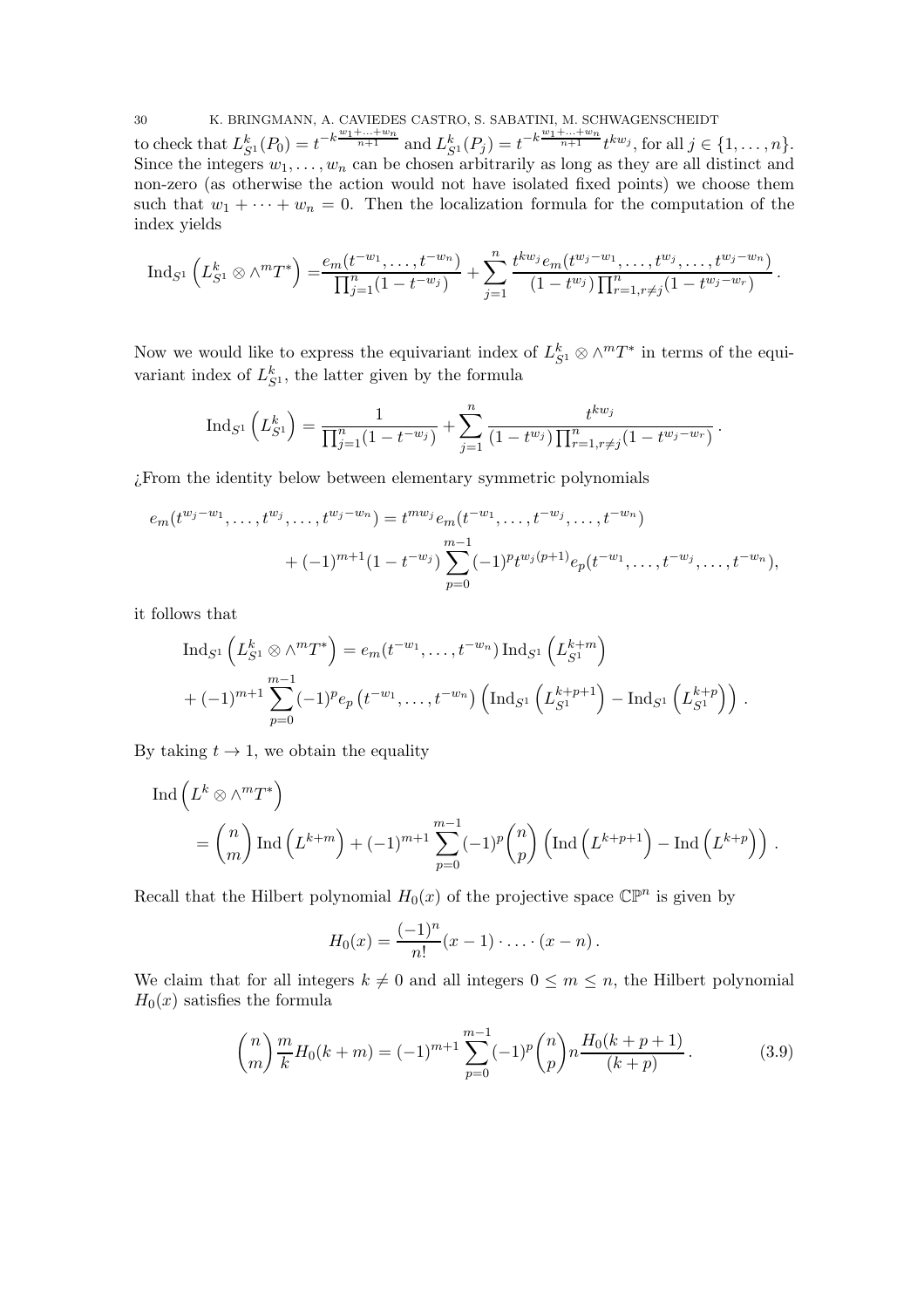#### RIGIDITY OF ELLIPTIC GENERA 31

The statement follows from the formula as it implies that

$$
\begin{split} \text{Ind}\left(L^{k} \otimes \wedge^{m} T^{*}\right) \\ &= \binom{n}{m} H_{0}(k+m) + (-1)^{m+1} \sum_{p=0}^{m-1} (-1)^{p} \binom{n}{p} \left(H_{0}(k+p+1) - H_{0}(k+p)\right) \\ &= \binom{n}{m} H_{0}(k+m) + (-1)^{m+1} \sum_{p=0}^{m-1} (-1)^{p} \binom{n}{p} n \frac{H_{0}(k+p+1)}{(k+p)} \\ &= \binom{n}{m} H_{0}(k+m) + \frac{m}{k} \binom{n}{m} H_{0}(k+m) = \binom{n}{m} \frac{H_{0}(k+m)(k+m)}{k} \\ &= \frac{(-1)^{n}}{m!(n-m)!} (k-1) \cdot \ldots \cdot (k-(n-m))(k+1) \cdot \ldots (k+m) \,. \end{split}
$$

We conclude the proof by proving the claim for fixed k by induction on m. For  $m = 1$  the formula is true. We next show that both sides satisfy the same recursion as  $m \mapsto m + 1$ . Write  $h_L(m)$  and  $h_R(m)$  for the left-hand side and the right-hand side of the formula in [3.9,](#page-29-0) respectively. First, we have the recursion

$$
h_R(m+1) - h_R(m) = (-1)^m \binom{n}{m} n \frac{H_0(k+m+1)}{k+m}.
$$

Furthermore, we compute

$$
h_L(m+1) - h_L(m) = (-1)^m \binom{n}{m+1} \frac{m+1}{k} H_0(k+m+1) - (-1)^{m+1} \binom{n}{m} \frac{m}{k} H_0(k+m)
$$
  
=  $(-1)^m \binom{n}{m+1} \frac{m+1}{k} H_0(k+m+1) - (-1)^{m+1} \binom{n}{m} \frac{m}{k} \frac{H_0(k+m+1)}{k+m} (k+m-n)$   
=  $(-1)^m \binom{n}{m} n \frac{H_0(k+m+1)}{k+m}.$ 

Thus  $h_L(m)$  and  $h_R(m)$  satisfy the same recursion if  $m \mapsto m+1$ , hence the formula follows by induction and we finish the proof of the claim.

Remark 3.9 In the figure below, the black dots represent the position on the real line of the zeroes of the Hilbert polynomials  $H_m(x)$  for  $m \in \{0, 1, \ldots, n-1, n\}$ . At each stage, starting from  $m = 0$ , the zeroes of the polynomials are shifted one unit to the left but they intriguingly jump one more unit left when they reach the origin.

In order to introduce the second important property of the polynomials  $H_m$ , we first recall the following: For a compact almost complex manifold equipped with a circle action and isolated fixed points, it is well-known (see for instance [\[22,](#page-40-1) [26\]](#page-40-17)) that  $\text{Ind}(\wedge^m T^*)$  =  $(-1)^m N_m$ , where  $N_m$  denotes the number of fixed points with m negative weights. Since  $H_m(0)$  is by definition Ind( $\wedge^m T^*$ ), one has that

$$
\text{ffixed points} = \sum_{m=0}^{n} N_m = \sum_{m=0}^{n} (-1)^m H_m(0).
$$

The next proposition generalizes the above equation.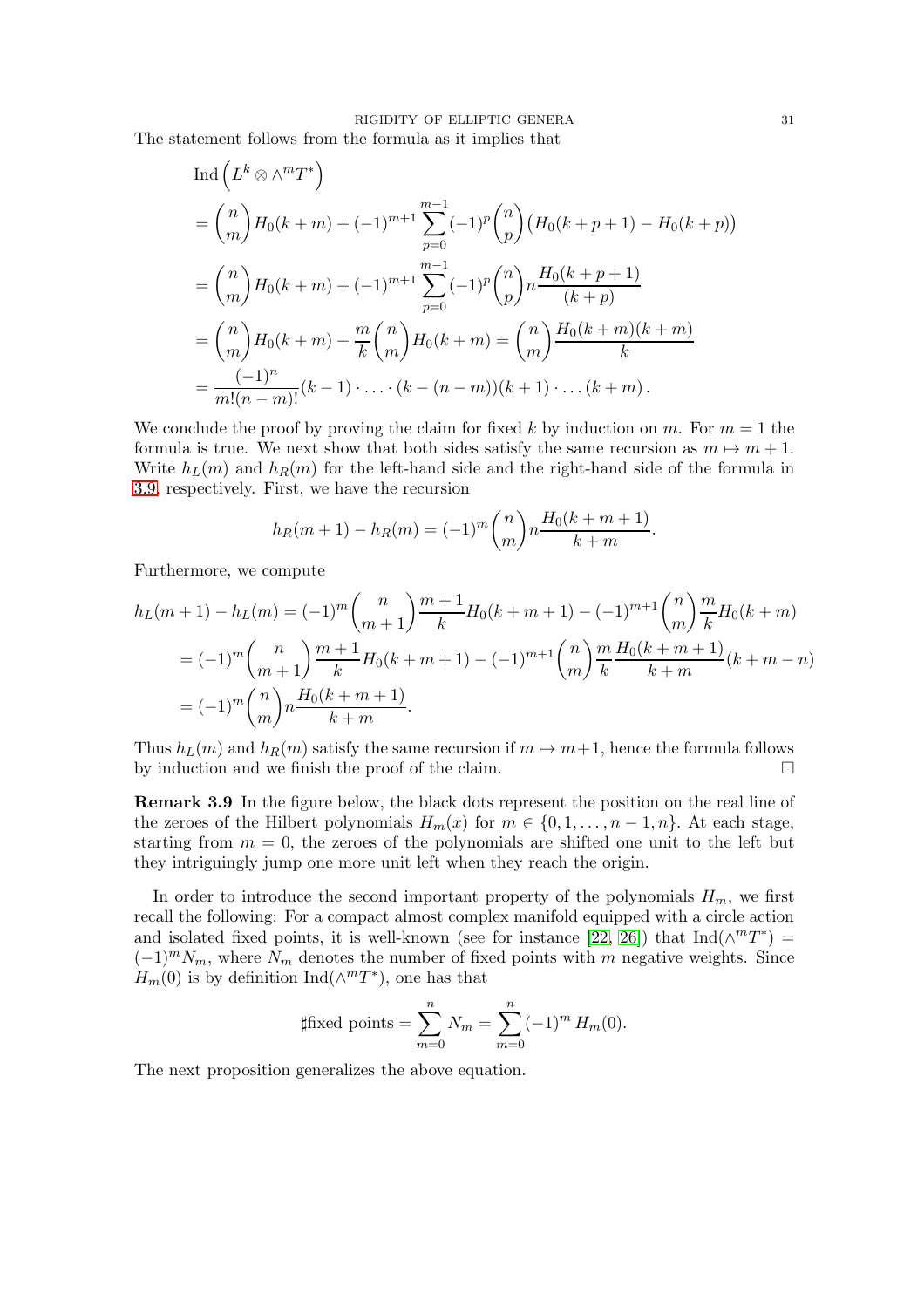



<span id="page-31-0"></span>**Proposition 3.10.** Let  $(M^{2n}, J, S^1)$  be a compact almost complex manifold which is acted on by a circle  $S^1$  which preserves **J** and with discrete fixed point set  $M^{S^1}$ . Then, for every  $x \in \mathbb{C}$ ,

$$
\text{#fixed points} = \sum_{m=0}^{n} (-1)^m H_m(x).
$$

Proof. Following the first part of the proof of Proposition [3.7,](#page-27-0) we consider an equivariant extension of the bundle L with respect to the new action of  $S^1$  such that the restriction of L to the fiber over a fixed point P is the representation  $t^{-\frac{w_1(P)+\cdots+w_n(P)}{N}}=t^{-\frac{W(P)}{N}}$ . Then, for every integer  $k$ , we have

$$
\sum_{P \in \mathbb{M}^{S^1}} t^{-k \frac{W(P)}{N}} = \sum_{P \in \mathbb{M}^{S^1}} \frac{t^{-k \frac{W(P)}{N}} \left(1 - t^{-w_1(P)}\right) \cdot \ldots \cdot \left(1 - t^{-w_n(P)}\right)}{\left(1 - t^{-w_1(P)}\right) \cdot \ldots \cdot \left(1 - t^{-w_n(P)}\right)}
$$
\n
$$
= \sum_{P \in \mathbb{M}^{S^1}} \frac{t^{-k \frac{W(P)}{N}} \sum_{m=0}^n (-1)^m e_m \left(t^{-w_1(P)}, \ldots, t^{-w_n(P)}\right)}{\left(1 - t^{-w_1(P)}\right) \cdot \ldots \cdot \left(1 - t^{-w_n(P)}\right)}
$$
\n
$$
= \sum_{m=0}^n (-1)^m \operatorname{Ind}_{S^1} \left(L^k \otimes \wedge^m T^*\right).
$$

By taking  $t \to 1$ , we obtain

$$
\text{#fixed points} = \sum_{m=0}^{n} (-1)^m \operatorname{Ind} \left( L^k \otimes \wedge^m T^* \right) = \sum_{m=0}^{n} (-1)^m H_m(k).
$$

As the result holds for every integer k, it holds for every x.  $\square$ 

We are now ready to specialize to the case in which the index is maximal. First of all we have the following

<span id="page-31-1"></span>**Lemma 3.11.** Let  $(M^{2n}, J, S^1)$  be a compact almost complex manifold which is acted on by a circle  $S^1$  which preserves **J** and with discrete fixed point set  $M^{S^1}$ . Let  $N_0$  be the number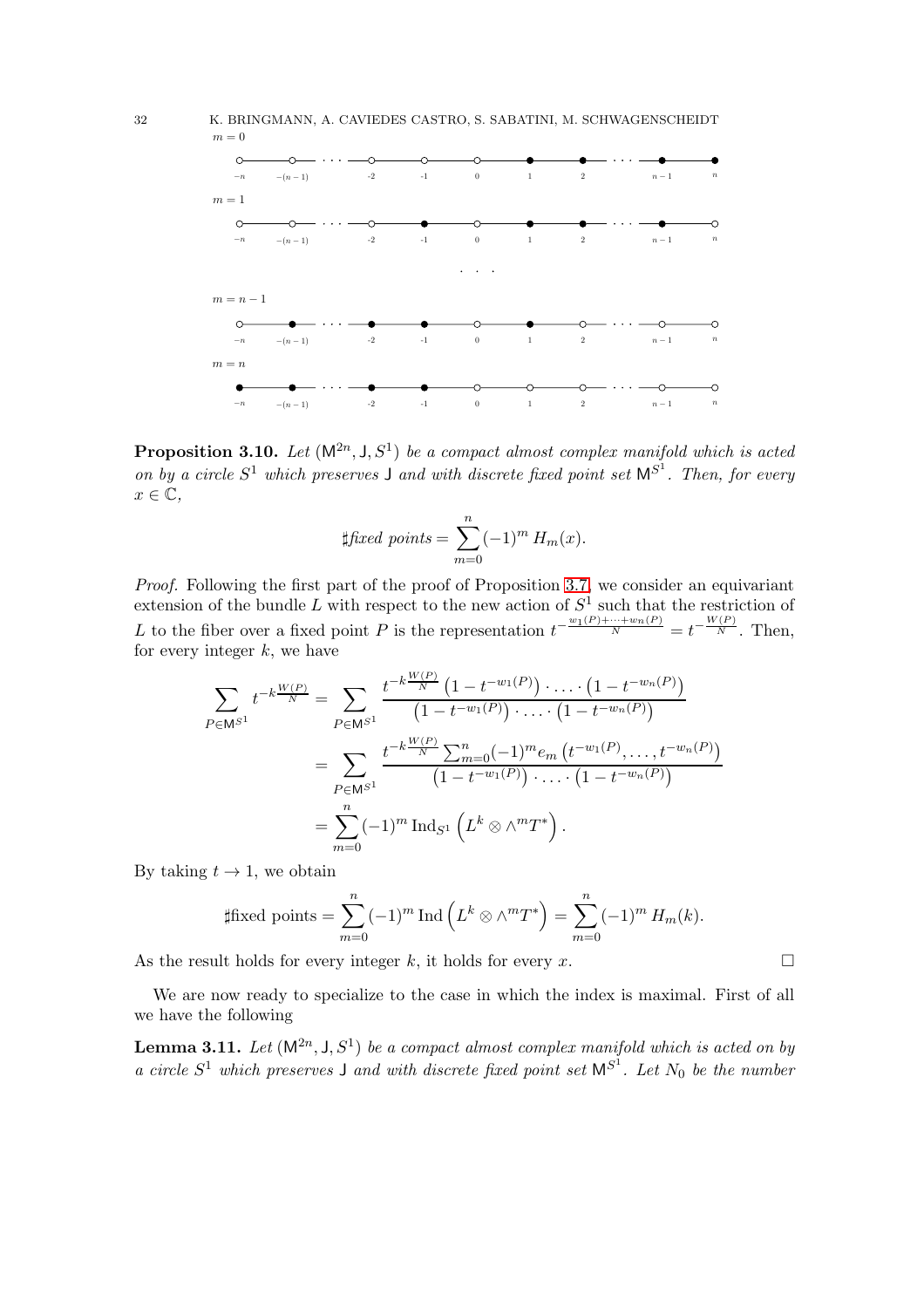of fixed points with no negative weights. Assume that the index  $\mathbf{k}_0$  is  $n+1$ . Then

$$
H_n(x) = (-1)^n \frac{N_0}{n!} (x+1) \cdot \ldots \cdot (x+n).
$$

*Proof.* From [\[30,](#page-40-5) Proposition 5.1] we know that the polynomial  $H_0$  is known in this case, and it is given by

$$
H_0(x) = (-1)^n \frac{N_0}{n!} (x - 1) \cdots (x - n).
$$

Note that the polynomial H(x) in [\[30\]](#page-40-5) is exactly  $H_0(-x)$ . Then equation [\(3.5\)](#page-27-3) gives the desired conclusion.

The next theorem is the key ingredient for the proof of Theorem [1.2.](#page-3-1)

<span id="page-32-0"></span>**Theorem 3.12.** Let  $(M, J, S^1)$  be a compact almost complex manifold of dimension  $2n$ which is acted on by a circle  $S^1$  which preserves I and with discrete fixed point set. Let  $N_0$ be the number of fixed points with 0 negative weights. Assume that the index  $\mathbf{k}_0$  is  $n + 1$ . If the elliptic genus  $\varphi_{n+1}(\mathsf{M})$  vanishes, then

$$
\sharp \text{fixed points} = N_0(n+1).
$$

In order to prove Theorem [3.12](#page-32-0) we need to analyze the first terms of the Fourier expansions of the elliptic genus of level  $N = n + 1$  at the cusps. First note that by [\(2.18\)](#page-17-3) the vanishing of the elliptic genus  $\varphi_N(M)$  implies its vanishing at all cusps, i.e., the vanishing of  $\varphi_{N,(k,\ell)}(\mathsf{M})$  for every primitive N-division point  $w=\frac{k}{N}$  $\frac{k}{N}\tau+\frac{\ell}{N}$  $\frac{\ell}{N}$ . In particular, we also have  $\widetilde{\varphi}_{N,(k,\ell)}(\mathsf{M})(q^N) = 0$  for the normalized elliptic genus defined in [\(2.21\)](#page-18-3). On the other hand, from [\(2.22\)](#page-18-0), it is easy to see that the first terms of  $\tilde{\varphi}_{N,(k,\ell)}(\mathsf{M})(q^N)$  in terms of powers of  $q$  are given by

$$
\widetilde{\varphi}_{N,(k,\ell)}(\mathsf{M})\left(q^N\right) = \mathrm{Ind}\left(L^k\right) - \mathrm{Ind}\left(L^k \otimes T^*\right) \zeta_N^{\ell} q^k + \ldots + (-1)^m \mathrm{Ind}\left(L^k \otimes \wedge^m T^*\right) \zeta_N^{\ell m} q^{km}
$$

$$
- \mathrm{Ind}\left(L^k \otimes T\right) \zeta_N^{-\ell} q^{N-k} + \ldots + (-1)^r \mathrm{Ind}\left(L^k \otimes \wedge^r T\right) \zeta_N^{-\ell r} q^{(N-k)r} + \ldots, \quad (3.10)
$$

where m and r are chosen so that km and  $(N-k)r < N$ , and what is left contains powers of q with exponent greater than  $\max\{km,(N-k)r\}$ . The next proposition analyses this expansion when  $N = n + 1$ .

<span id="page-32-2"></span>**Proposition 3.13.** Let  $(M, J)$  be a compact almost complex manifold of dimension  $2n$ , with  $n \geq 2$ . Assume that the index  $\mathbf{k}_0$  is  $n+1$ . If  $\varphi_{n+1}(\mathsf{M})=0$  then

<span id="page-32-1"></span>
$$
H_m(1) = \text{Ind}\left(L \otimes \wedge^m T^*\right) = 0
$$

for  $0 \leq m \leq n-1$ .

*Proof.* As explained above, the vanishing of  $\varphi_N(M)$  implies  $\widetilde{\varphi}_{N,(k,\ell)}(M)(q^N)$  for every primitive N-division point  $\frac{k}{N}\tau + \frac{\ell}{N}$ . When  $N = n+1$  and  $k = 1$  we can choose  $m = n-1, r = 1$ and obtain from [\(3.10\)](#page-32-1)

$$
0 = \widetilde{\varphi}_{n+1,(1,\ell)}(\mathsf{M}) (q^{n+1})
$$
  
= Ind(L) - Ind(L \otimes T^\*)\zeta\_{n+1}^{\ell}q^{1} + ... + (-1)^{n-1} Ind(L \otimes \wedge^{n-1} T^\*)\zeta\_{n+1}^{\ell(n-1)}q^{(n-1)}  
+ (-1)^{n} Ind(L \otimes \wedge^{n} T^\*)\zeta\_{n+1}^{ln}q^{n} - Ind(L \otimes T)\zeta\_{n+1}^{-\ell}q^{n} + \text{higher terms.}

Since for  $n \geq 2$  the exponents of q in the above expression are all distinct, we obtain the desired claim.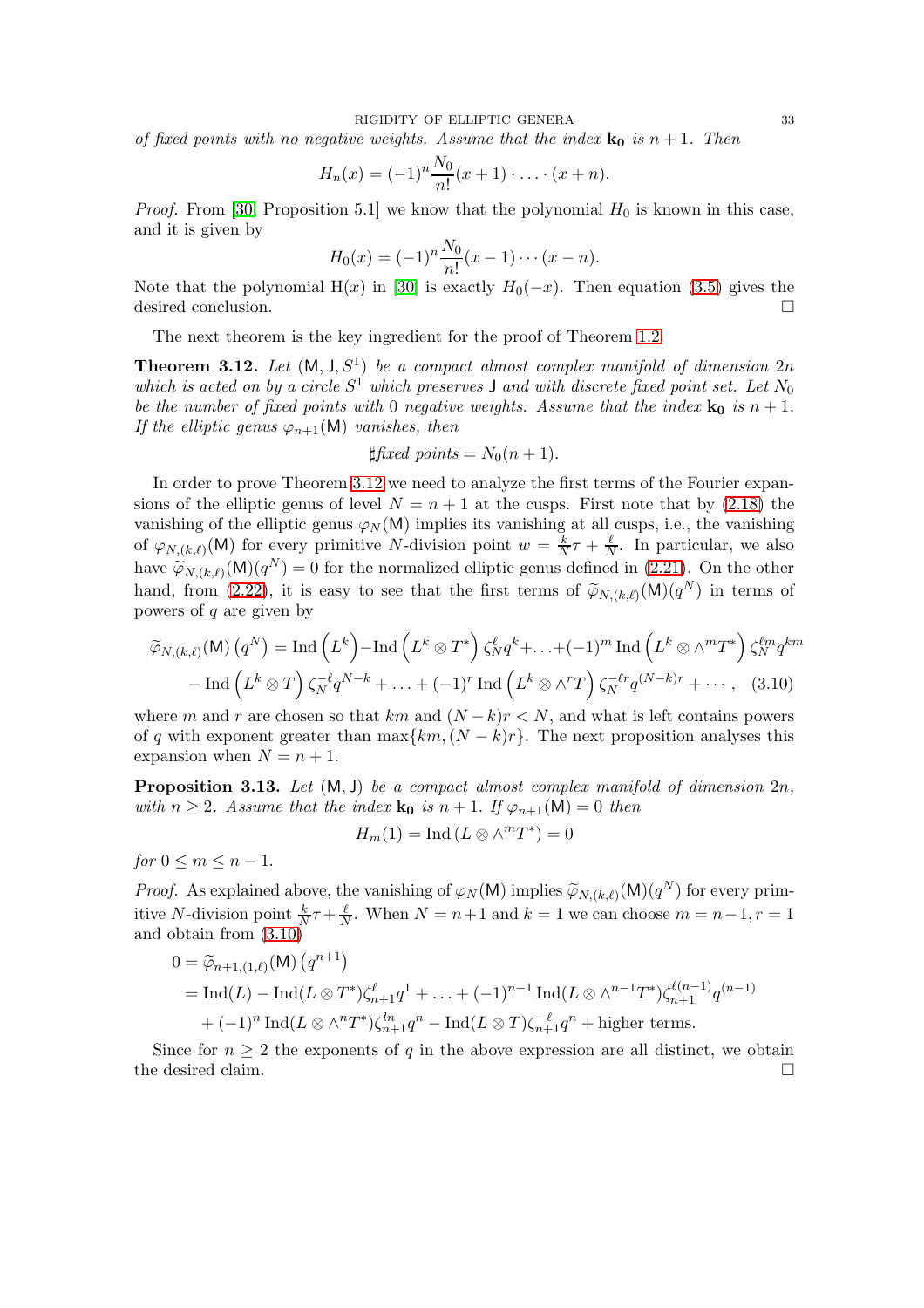34 K. BRINGMANN, A. CAVIEDES CASTRO, S. SABATINI, M. SCHWAGENSCHEIDT *Proof of Theorem [3.12.](#page-32-0)* Combining Proposition [3.10](#page-31-0) for  $x = 1$  and Proposition [3.13](#page-32-2) we

have that the number of fixed points is  $\sum_{m=0}^{n}(-1)^{m}H_{m}(1) = (-1)^{n}H_{n}(1)$  which, by Lemma [3.11,](#page-31-1) equals  $N_0(n + 1)$ .

The next theorem combines results already known in the literature, and is the second key ingredient for the proof of Theorem [1.2.](#page-3-1)

<span id="page-33-0"></span>**Theorem 3.14.** Let  $(M, \omega, \psi)$  be a compact, connected symplectic manifold of dimension 2n which is acted on by a circle in a Hamiltonian way and isolated fixed points. Let  $\chi(M)$ be its Euler characteristic and  $\mathbf{k}_0$  its index, and assume that  $\chi(\mathsf{M}) = \mathbf{k}_0 = n + 1$ . Then M is complex cobordant and homotopy equivalent to  $\mathbb{C}P^n$ .

Proof. The proof of this theorem combines results of Hattori [\[20\]](#page-40-6), Tolman [\[34\]](#page-40-7), and Charton [\[10\]](#page-39-4) in the following way.

Since we are assuming  $\chi(M) = n + 1$  and M is endowed with a Hamiltonian  $S^1$ -action with isolated fixed points, the Betti numbers satisfy  $b_{2i}(\mathsf{M}) = 1$  for all  $j \in \{0, \ldots, n\}$ . As in particular  $b_2(M) = 1$  we can rescale the symplectic form to be integral, namely  $[\omega] \in H^2(\mathsf{M}; \mathbb{Z})$  (or rather the image of this group in  $H^2(\mathsf{M}; \mathbb{R})$ ). Consider the prequantization line bundle L whose first Chern class is  $[\omega]$  and observe that it admits an equivariant extension  $\mathbb{L}_{S^1}$ . Indeed, since the action is Hamiltonian, the symplectic form can be completed to an equivariant symplectic form  $[\omega + \psi] \in H_{S^1}^2(\mathsf{M}; \mathbb{Z})$ , condition that implies the existence of  $\mathbb{L}_{S^1}$  (see [\[21,](#page-40-18) Theorem 1.1, Corollary 1.2]). The equivariance of the projection map  $\mathbb{L}_{S^1} \to \mathbb{M}$  implies that over a fixed point P the complex line  $\mathbb{L}_{S^1}(P)$ , the restriction of  $\mathbb{L}_{S^1}$  at P, inherits an  $S^1$ -action; moreover the weight of the  $S^1$ -representation is exactly given by  $\psi(P)$ . By [\[34,](#page-40-7) Proposition 3.4] we have that  $\psi(P) \neq \psi(Q)$  for all pairs of distinct fixed points P and Q. Finally, as  $\int_M c_1(L) = \int_M \omega^n \neq 0$ , L is quasi-ample in the sense of Hattori [\[20,](#page-40-6) Section 3]. Moreover, since  $H^2(M;\mathbb{Z})$  is a one-dimensional lattice and the index of M is  $n + 1$ , we can rescale further the symplectic form to satisfy  $c_1 = (n + 1)[\omega]$ , and hence the equivariant extensions to satisfy  $c_1^{S^1} = (n+1)[\omega + \psi] + a$  for some  $a \in \mathbb{Z}$ . Restricting the previous expression to the fixed points yields  $\sum_{j=1}^{n} w_j(P) = (n+1)\psi(P) + a$ for every  $P \in M^{S^1}$ . We can conclude that L satisfies what Hattori calls condition D (see [\[20,](#page-40-6) page 447]). In conclusion we can apply [\[20,](#page-40-6) Theorem 5.7], that asserts that the  $S^1$ -action at the fixed point set resembles that of the standard  $S^1$ -action on  $\mathbb{C}P^n$  (see the proof of Proposition [3.8\)](#page-28-0), namely, there exist integers  $w_1, \ldots, w_n$ , such that the weights at the  $n+1$  fixed points of the action on M are exactly those given by the standard linear action on  $\mathbb{C}P^n$ . Since all Chern numbers can be computed entirely from the weights at the fixed points (see  $(2.7)$ ), we deduce that all Chern numbers agree with those of  $\mathbb{C}P^n$ with standard complex structure. This, in turns, implies that M is complex cobordant to  $\mathbb{C}P^n$ .

To deduce the existence of a homotopy equivalence we apply results of Tolman [\[34\]](#page-40-7) and Charton [\[10\]](#page-39-4). First of all, [\[34,](#page-40-7) Corollary 3.19] asserts that for all  $j \in \{0, \ldots, n\}$ , the group  $H^{2j}(M;\mathbb{Z})$  is generated by  $c_1^j$  $\frac{1}{1}$  suitably rescaled, and the rescaling factor depends just on the weights at the fixed points. It follows that if the weights are standard –namely they agree with those of the standard action on  $\mathbb{C}P^{n-}$  then the cohomology ring is isomorphic to that of  $\mathbb{C}P^n$ . Given that the cohomology rings are isomorphic, the existence of the homotopy equivalence follows then from the results of Charton in [\[10\]](#page-39-4). Indeed by Morse theory M is homotopy equivalent to a CW complex with exactly one cell of dimension  $2i$ , for all  $j \in \{0, \ldots, n\}$ , and the conclusion then follows from [\[10,](#page-39-4) Theorem 5.2].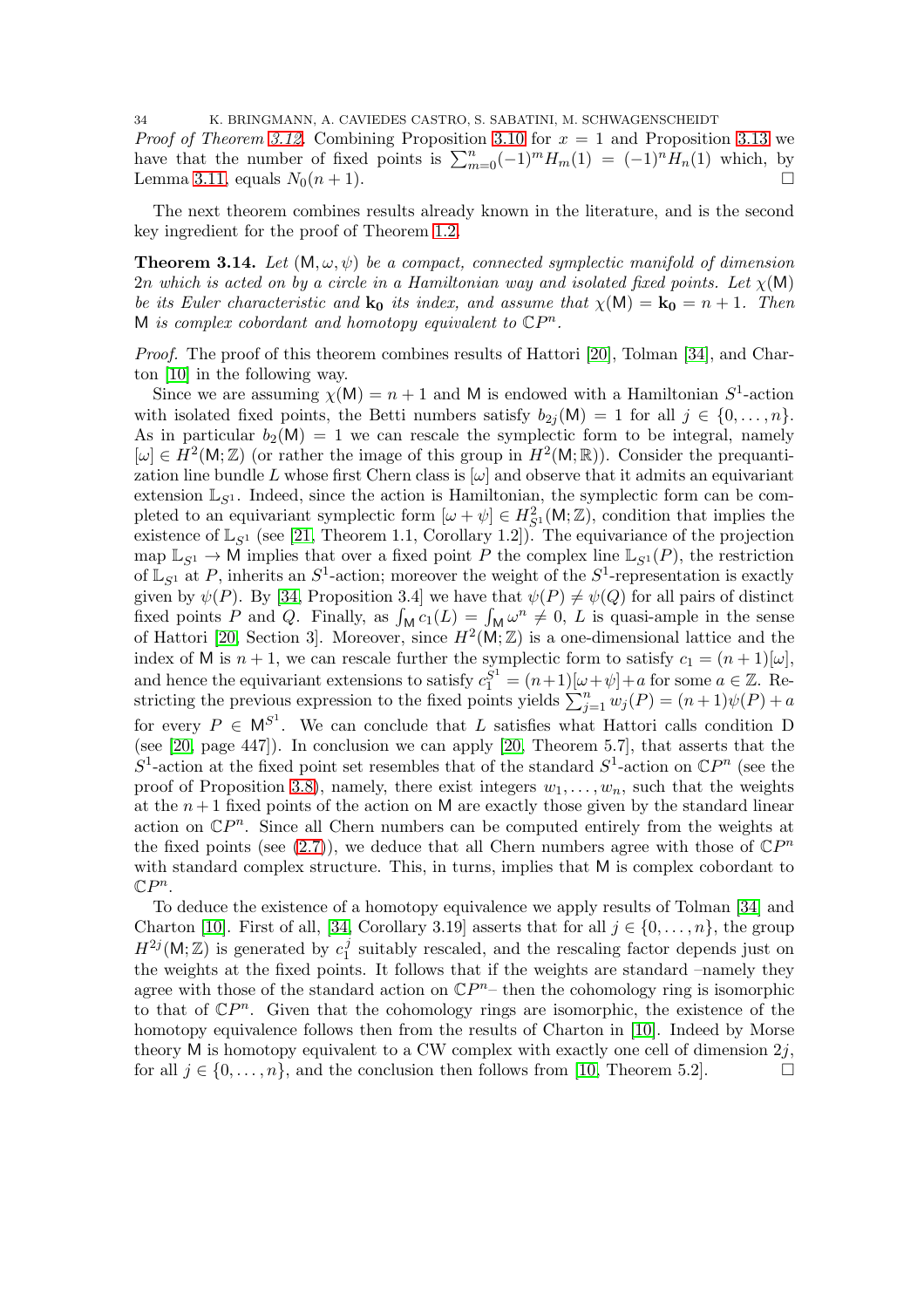We are now ready to give a proof of Theorem [1.2.](#page-3-1)

*Proof of Theorem [1.2.](#page-3-1)* If M is complex cobordant to  $\mathbb{C}P^n$ , then their elliptic genera are the same; indeed (elliptic) genera only depend on their generating function and the Chern numbers of the manifold which, for complex cobordant manifolds, are the same. However the elliptic genus of level  $n+1$  of  $\mathbb{C}P^n$  vanishes, as it is proved<sup>[4](#page-34-1)</sup> in [\[22\]](#page-40-1).

Conversely, suppose that  $(M, \omega, \psi)$  is a compact, connected symplectic manifold of dimension 2n and index  $\mathbf{k}_0 = n+1$  which is acted on effectively by a circle in a Hamiltonian way, with moment map  $\psi: M \to \mathbb{R}$  and isolated fixed points. Then M can be endowed with an almost complex structure J compatible with  $\omega$  and invariant under the  $S^1$ -action. Hence, if we assume that the elliptic genus of level  $n+1$  vanishes, then  $(M, J, S<sup>1</sup>)$  satisfies the hypotheses of Theorem [3.12.](#page-32-0) Since the action is Hamiltonian and the manifold connected, the number of fixed points with no negative weights is one. Hence the number of fixed points  $|M^{S^1}|$  is exactly  $n+1$ . However it is well-known that, if the action has discrete fixed point set, then the Euler characteristic  $\chi(M)$  is precisely  $|M^{S^1}|$ . Thus we can apply Theorem [3.14](#page-33-0) to conclude the proof.

Corollary 3.15. Under the same assumptions as Theorem [3.14,](#page-33-0) the m-th Hilbert polynomial  $H_m(x)$  of  $(M, \omega, \psi)$  is given by

$$
H_m(x) = \frac{(-1)^n}{m!(n-m)!}(x-1)\cdot \ldots \cdot (x-(n-m))\cdot (x+1)\cdot \ldots \cdot (x+m).
$$

*Proof.* As argued in the proof of Theorem [3.14,](#page-33-0) the complex projective space  $\mathbb{CP}^n$  and M have the same Chern numbers. The statement follows because the Hilbert polynomials of an almost complex manifold are totally determined by their Chern numbers.  $\Box$ 

## <span id="page-34-0"></span>4. From geometry to number theory: Relations of Eisenstein series

In this section we explain how the rigidity theorem for the elliptic genus of level  $N$ yields curious identities for products of Eisenstein series for  $\Gamma_1(N)$ . Thereby, we prove Theorem [1.3.](#page-4-1) As an example, we also give an infinite family of relations coming from the rigidity of  $\mathbb{C}P^n$ .

Let  $(M, J)$  be a compact, connected, almost complex manifold of dimension 2n whose first Chern class is divisible by N. Suppose that a circle  $S^1$  acts effectively on M, and that the fixed point set  $M^{S^1}$  is non-empty and discrete. Let  $w_1(P), \ldots, w_n(P) \in \mathbb{Z}$  denote the weights at a fixed point  $P \in M^{S^1}$ . Our assumption on the fixed point set of the  $S^1$ -action implies that all the weights are non-zero, compare to Section [2.1.](#page-6-1) We now come to the proof of Theorem [1.3.](#page-4-1)

Proof of Theorem [1.3.](#page-4-1) Consider the Laurent series

$$
F_N(x) := \frac{\mathcal{Q}_N(x)}{x},
$$

where  $\mathcal{Q}_N(x)$  is the power series defined in [\(2.16\)](#page-14-4) for the elliptic genus  $\varphi_N(\mathsf{M})$  of level N. The equivariant elliptic genus of level N associated to M is given for  $1 \neq t = e^{2\pi i z} \in S^1$  as

$$
\varphi_N(\mathsf{M},t)=\sum_{P\in\mathsf{M}^{S^1}}F_N\left(2\pi i w_1(P)z\right)\cdots F_N\left(2\pi i w_n(P)z\right),
$$

<span id="page-34-1"></span><sup>&</sup>lt;sup>4</sup>An alternative proof of this fact is given by Proposition [3.1,](#page-23-2) as  $\mathbb{C}P^n$  admits a toric action.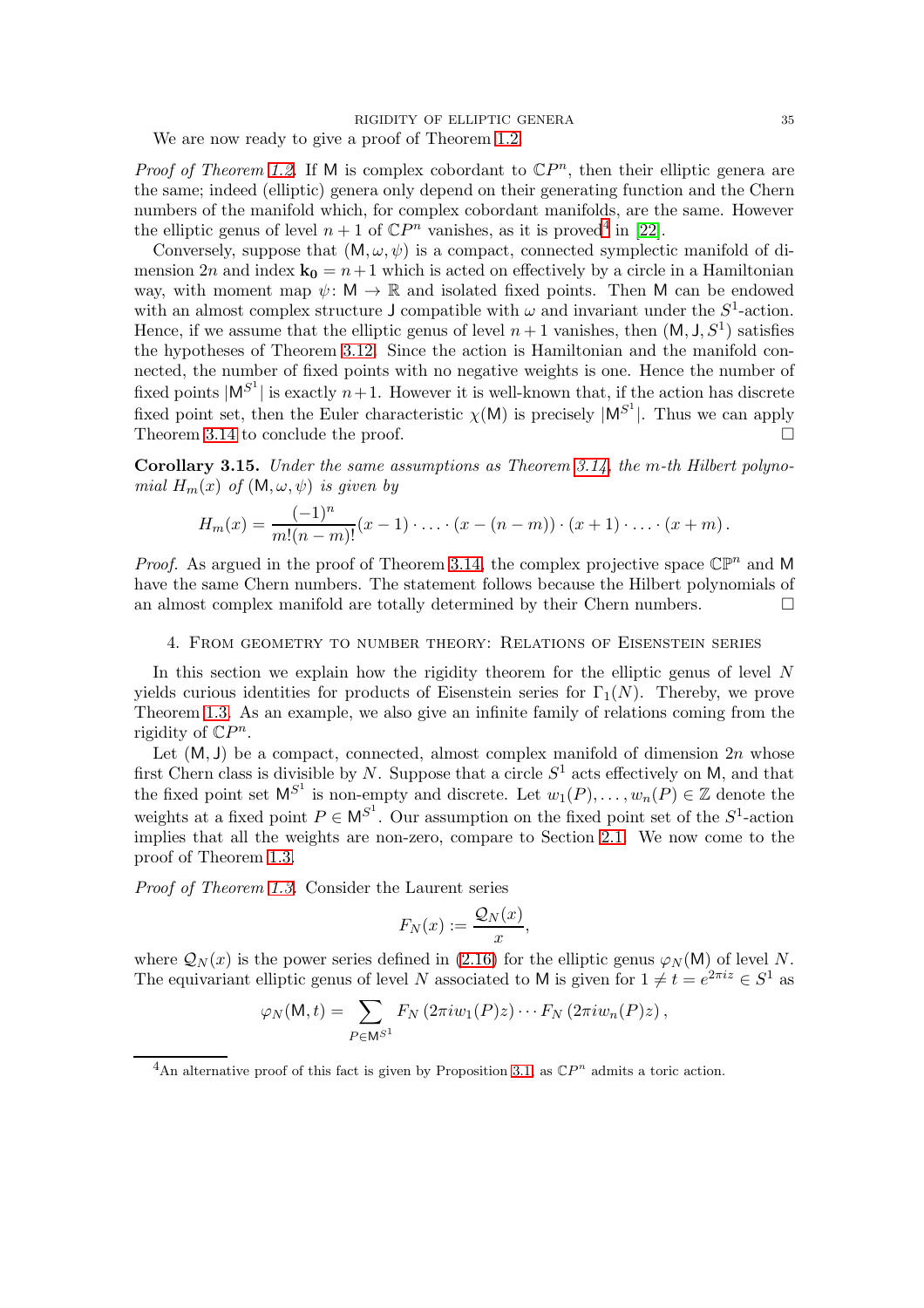36 K. BRINGMANN, A. CAVIEDES CASTRO, S. SABATINI, M. SCHWAGENSCHEIDT

compare to Section [2.9.](#page-21-0) The rigidity theorem, Theorem [2.17,](#page-22-0) asserts that  $\varphi_N(\mathsf{M},t)$  is actually independent of  $t \in S^1$ . In particular, this implies that the non-constant Taylor coefficients of  $\varphi_N(M, t)$  around  $z = 0$  vanish. A short computation shows that the Taylor coefficient at  $z^{k-n}$  is explicitly given by

$$
\sum_{I \in P_n(k)} G_{I,N}(\tau) \sum_{P \in \mathsf{M}^{S^1}} \frac{m_I(w_1(P), \dots, w_n(P))}{w_1(P) \cdots w_n(P)},\tag{4.1}
$$

where  $m<sub>I</sub>$  is the usual monomial symmetric polynomial. Here we also use Lemma [2.8](#page-14-5) which states that the coefficients  $a_k$  of  $\mathcal{Q}_N(x)$  are given by the Eisenstein series  $G_{k,N}$ . By the rigidity theorem, Theorem [2.17,](#page-22-0) the expression in [\(4.1\)](#page-35-1) vanishes for  $k > n$ , which finishes the proof of Theorem [1.3.](#page-4-1)

For every  $I \in P_n(k)$  the coefficient of  $G_{I,N}(\tau)$  has the following geometric interpretation. As  $m_I(x_1, \ldots, x_n)$  is symmetric in  $x_1, \ldots, x_n$ , there exists a polynomial  $Q_I(y_1, \ldots, y_n)$  such that

<span id="page-35-2"></span><span id="page-35-1"></span>
$$
Q_I(e_1,\ldots,e_n)=m_I,\t\t(4.2)
$$

where  $e_i(x_1, \ldots, x_n)$  is the elementary symmetric polynomial of degree j. By [\(2.5\)](#page-9-3) we obtain that for every fixed point  $P$ ,

$$
m_I(w_1(P),..., w_n(P))x^k = Q_I\left(c_1^{S^1}(P),..., c_n^{S^1}(P)\right),
$$

where x is the variable in  $(2.2)$ . Then, by the localization formula  $(2.4)$ , the coefficient of  $G_{I,N}(\tau)$  can be obtained from the integral on M of the equivariant cohomology class given by  $Q_I (c_1^{S^1})$  $j_1^{S^1}, \ldots, c_n^{S^1}) \in H^{2k}_{S^1}(\mathsf{M}; \mathbb{Z}),$  namely

$$
q_I(M) := \int_M Q_I \left( c_1^{S^1}, \dots, c_n^{S^1} \right)
$$
  
= 
$$
\sum_{P \in M^{S^1}} \frac{m_I \left( w_1(P), \dots, w_n(P) \right)}{w_1(P) \cdots w_n(P)} x^{k-n} \in H_{S^1}^{2(k-n)}(pt; \mathbb{Z}).
$$
 (4.3)

<span id="page-35-3"></span>In the next subsection we give alternative formulas to compute explicitly these coefficients when M is a coadjoint orbit.

<span id="page-35-0"></span>4.1. Formulas to compute the coefficients  $q_I$  for coadjoint orbits. In this subsection we give additional formulas to compute the coefficients  $q_I(M)$ , if M is a coadjoint orbit. Before doing so we need to recall a few standard facts, whose proofs are omitted here (for more details and proofs we refer the reader to [\[15\]](#page-39-15), [\[16,](#page-39-16) Section 4.2] [\[31,](#page-40-19) Section 6], [\[12,](#page-39-3) Section 5.3.1] and the references therein).

Let G be a compact simple Lie group with Lie algebra  $\mathfrak{g}$ . Choose a maximal torus  $\mathbb{T} \subset G$ , and denote by t its Lie algebra. We can embed  $\mathfrak{t}^*$  in  $\mathfrak{g}^*$  by means of a positive definite symmetric G-invariant linear form on  $\mathfrak{g}$ . Let  $P_0 \in \mathfrak{t}^*$  and consider the orbit of  $P_0$  in  $\mathfrak{g}^*$  under the coadjoint action,  $\mathcal{O}_{P_0} = G \cdot P_0$ . Then it is well-known that  $\mathcal{O}_{P_0}$  can be endowed with the so-called Kostant-Kirillov symplectic form  $\omega$ . The natural action of the maximal torus  $\mathbb{T}$  on  $\mathcal{O}_{P_0}$  is indeed Hamiltonian with moment map given by the composition of the inclusion  $\mathcal{O}_{P_0} \hookrightarrow \mathfrak{g}^*$  followed by the projection  $\mathfrak{g}^* \to \mathfrak{t}^*$ . Moreover the fixed point set is discrete. In order to describe the fixed point set data, which includes the weights, we need to introduce more terminology.

Let  $R \subset \mathfrak{t}^*$  be the set of roots,  $R^+$  a choice of positive roots and  $R_0 \subset R^+$  the simple roots. The Weyl group  $W$  of  $G$  is generated by the reflections through the hyperplanes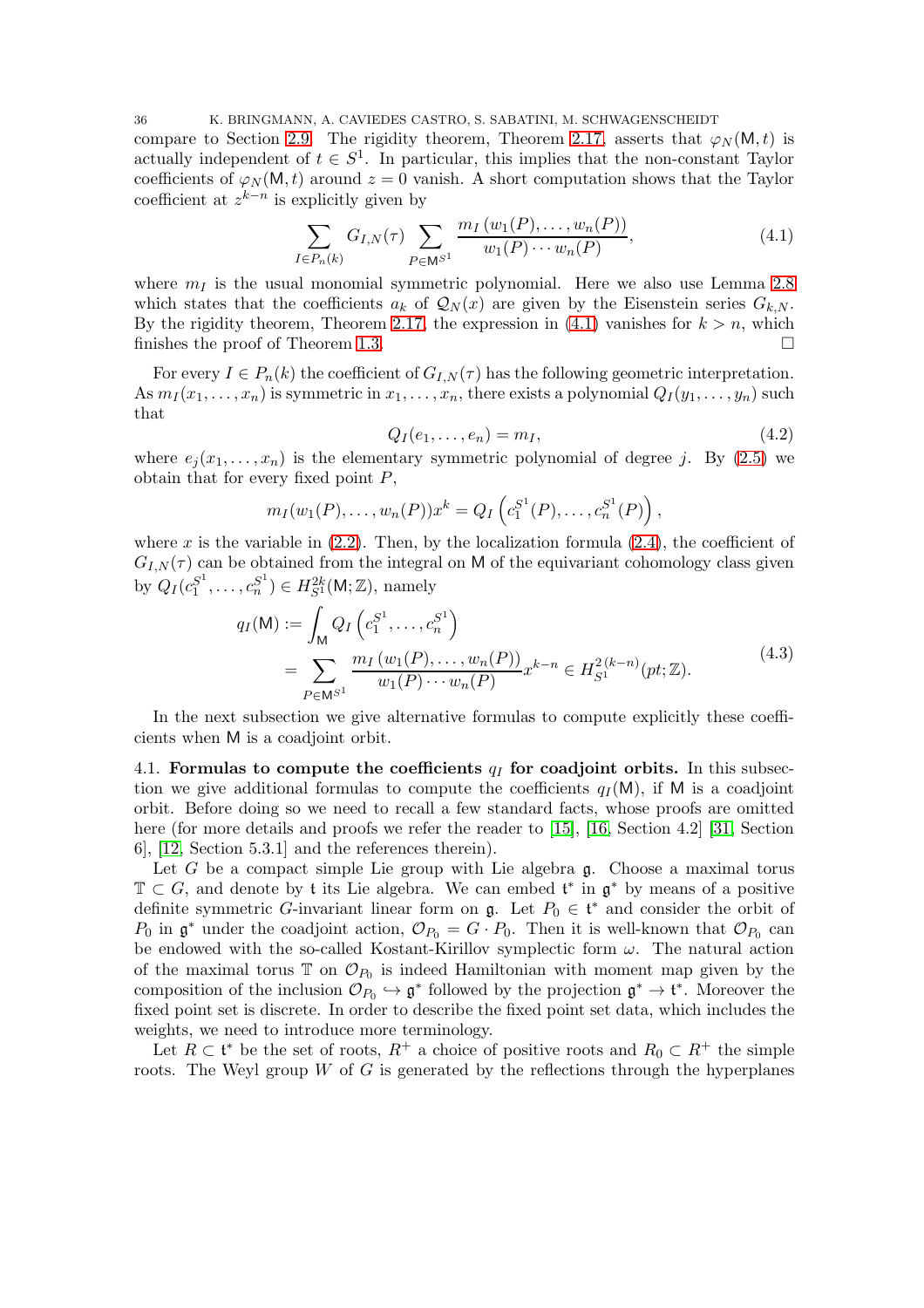orthogonal to the simple roots; we denote such reflections by  $s_{\alpha} : \mathfrak{t}^* \to \mathfrak{t}^*$ , with  $\alpha \in R_0$ , and the hyperplane orthogonal to  $\alpha$  by  $H_{\alpha}$ . Moreover, if  $P \in \mathfrak{t}^*$  and  $w \in W$ , we denote the point P "moved" by w with  $w(P)$ . Let J be a (possibly empty) subset of simple roots; denote by  $\langle J \rangle$  the set of positive roots that can be expressed as linear combinations of roots in J and by  $W_J$  the subgroup of the Weyl group generated by reflections  $s_\alpha$  with  $\alpha \in J$ . Suppose that the chosen point  $P_0 \in \mathfrak{t}^*$  above lies in the (possibly empty) intersection of hyperplanes  $\cap_{\alpha \in J} H_{\alpha}$  and is generic in this intersection, meaning that  $s_{\alpha}(P_0) \neq P_0$  for all  $\alpha \in R^+\backslash \langle J \rangle$ . Denote by  $W/W_J$  the set of right cosets, namely  $W/W_J := \{w W_J : w \in W\},$ and by  $[w]$  its elements. Then the following lemma holds (see in particular [\[12,](#page-39-3) Section 5.3.1])

<span id="page-36-1"></span>**Lemma 4.1.** The map  $W/W_J \to \mathfrak{t}^*$  assigning  $w(P_0)$  to  $[w]$  is well-defined and, if restricted to the image, defines a bijection between  $W/W_J$  and the fixed point set  $\mathcal{O}^{\mathbb{T}}_{P_0}.$  Moreover the set of weights at  $w(P_0)$  is given by  $w(R^+ \setminus \langle J \rangle) = \{w(\alpha) : \alpha \in R^+ \setminus \langle J \rangle\}.$ 

Note that the above lemma also implies that the (real) dimension of  $\mathcal{O}_{P_0}$  is  $2|R^+ \setminus \langle J \rangle|$ .

With Lemma [4.1](#page-36-1) it is in principle possible to compute the coefficients  $q_I(M)$ , if M is a coadjoint orbit. However there is an alternative formula that makes use of the divided difference operators, which is given in the proposition below. Before stating it we recall the following. Denote by  $\mathbb{S}(\mathfrak{t}^*)$  the symmetric algebra on  $\mathfrak{t}^*$ , which can be identified with the polynomials with complex coefficients in the variables  $x_1, \ldots, x_m$ , where  $\{x_1, \ldots, x_m\}$ is a Z-basis of the dual of the integral lattice of  $\mathfrak{t}^*$ . We extend the W-action on  $\mathfrak{t}^*$  to an action on the elements of  $\mathbb{S}(\mathfrak{t}^*)$  in the natural way. Let  $\alpha_1, \ldots, \alpha_m \in R_0$  be the simple roots and for every  $j \in \{1, ..., m\}$  define  $\partial_j : \mathbb{S}(\mathfrak{t}^*) \to \mathbb{S}(\mathfrak{t}^*)$  to be

$$
\partial_j P := \frac{P - s_j(P)}{\alpha_j} \,,
$$

where  $s_j$  is the simple reflection  $s_{\alpha_j}$ . This is called the *divided difference operator* associated to  $s_j := s_{\alpha_j}$ . Given  $w \in W$  and a reduced expression of w in terms of simple roots,  $w = s_{j_1} s_{j_2} \cdots s_{j_l}$ , we define  $\partial_w := \partial_{j_1} \circ \partial_{j_2} \circ \cdots \circ \partial_{j_l}$ . It is easy to see that such map does not depend on the reduced expression chosen for  $w$ , and is therefore called the *divided* difference operator associated to w.

We also recall that on the elements of the Weyl group there is a well-defined *length* function, namely given a reduced expression of w in terms of simple reflections  $s_{j_1} s_{j_2} \cdots s_{j_l}$ , the number of simple reflections involved is independent on the reduced expression chosen for w, is called the *length* of w and is denoted by  $l(w)$ . Moreover, given a right coset  $[w] = \{ww' : w' \in W_J\}$ , we recall that there is a unique element in [w] with minimal length –called *minimal coset representative*– and we can define  $l([w])$  as the length of that element. Finally, there is a unique equivalence class  $\overline{w}$  in  $W/W_J$  with maximal length, and this length coincides with  $|R^+ \setminus \langle J \rangle|$  (see [\[23,](#page-40-20) Sections 1.6–1.10]). Thus we have

$$
l([\overline{w}]) = |R^+ \setminus \langle J \rangle| = \frac{\dim (\mathcal{O}_{P_0})}{2} =: n.
$$

<span id="page-36-0"></span>**Proposition 4.2.** Let  $\mathcal{O}_{P_0}$  be a coadjoint orbit of a compact simple Lie group G, where  $P_0$  is a generic point in the intersection of hyperplanes  $\cap_{\alpha \in J} H_\alpha$  for some  $J \subset R_0$ . Let  $2n$ be the dimension of  $\mathcal{O}_{P_0}$ . Denote by  $[\overline{w}]$  the element with maximal length in  $W/W_J,$  where  $\overline{w}$  is a minimal coset representative. Then for every  $I \in P_n(k)$  we have that

$$
q_I(\mathcal{O}_{P_0}) = \partial_{\overline{w}} m_I (R^+ \setminus \langle J \rangle) ,
$$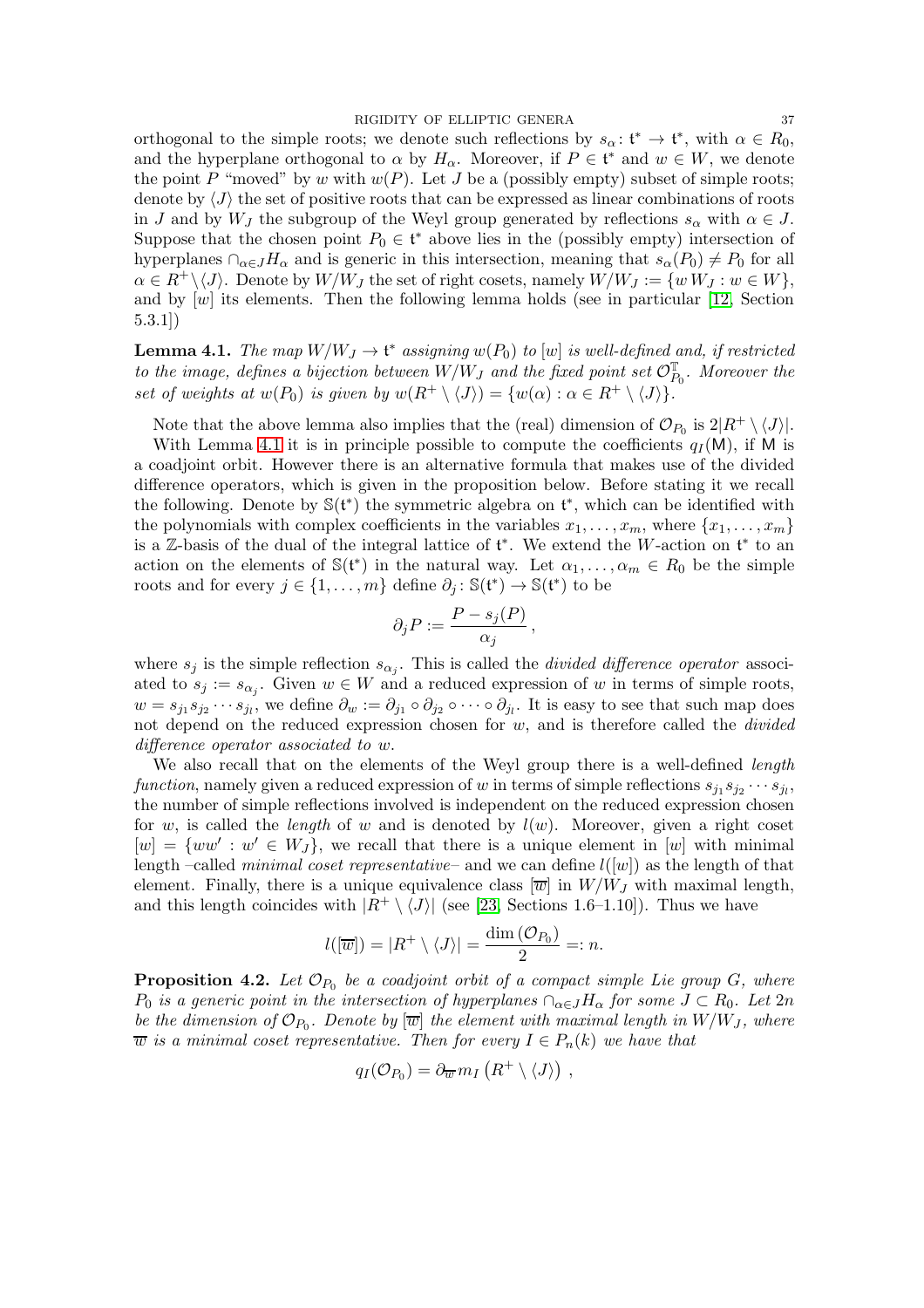38 K. BRINGMANN, A. CAVIEDES CASTRO, S. SABATINI, M. SCHWAGENSCHEIDT where  $m<sub>I</sub>$  is the monomial symmetric polynomial in the variables given by the roots in  $R^+ \setminus \langle J \rangle$ .

Proof. The proof of this fact makes use of the T-equivariant cohomology ring structure of  $\mathcal{O}_{P_0}$  and in particular of the so-called invariant classes and the equivariant Schubert classes (see [\[31,](#page-40-19) Section 6] and [\[16,](#page-39-16) Subsection 6.1]).

We begin with the case in which  $J = \emptyset$ . Then  $P_0$  is a generic point in  $\mathfrak{t}^*$  and the coadjoint orbit is also called generic. Let us recall what invariant classes are. Given a polynomial  $f \in \mathbb{S}(\mathfrak{t}^*)$  of degree P we want to produce an element of  $H^{2P}_{\mathbb{T}}(\mathcal{O}_{P_0})$ , called invariant class (associated to f), in the following way. Let  $c_f$  be the map from W to  $\mathcal{S}(t^*)$ defined by  $w \mapsto w(f)$ . Then it can be checked (see [\[16\]](#page-39-16)) that such a map belongs to the image of the pull-back in equivariant cohomology induced by the inclusion  $(\mathcal{O}_{P_0})^{\mathbb{T}} \hookrightarrow \mathcal{O}_{p_0}$ 

$$
H_{\mathbb{T}}^*(\mathcal{O}_{P_0};\mathbb{C}) \to H_{\mathbb{T}}^*\left(\left(\mathcal{O}_{P_0}\right)^{\mathbb{T}};\mathbb{C}\right) = \bigoplus_{P \in \left(\mathcal{O}_{P_0}\right)^{\mathbb{T}}} H_{\mathbb{T}}^*(pt;\mathbb{C}) = \bigoplus_{w \in W} \mathbb{S}\left(\mathfrak{t}^*\right).
$$

Abusing notation, we denote the corresponding element in  $H^*_{\mathbb{T}}(\mathcal{O}_{P_0};\mathbb{C})$  by  $c_f$  too. For instance, from [\(2.5\)](#page-9-3) and Lemma [4.1](#page-36-1) it is easy to see that the (restrictions to the fixed point set of) equivariant Chern classes are indeed invariant, and hence all classes of the form  $Q(c_1^{\mathbb{T}}, \ldots, c_n^{\mathbb{T}})$ , where Q is a polynomial. In particular the class  $Q_I(c_1^{\mathbb{T}}, \ldots, c_n^{\mathbb{T}})$  is an invariant class, where  $Q_I$  is the polynomial associated to  $m_I$  defined in [\(4.2\)](#page-35-2). By [\(4.3\)](#page-35-3) we need to find the integral of this class on  $\mathcal{O}_{P_0}$ . For this purpose we use the (special) expression of an invariant class in terms of equivariant Schubert classes. We first recall what the latter are. For every  $w \in W$ , the equivariant Schubert class at w, denoted by  $\tau_w$ , is characterized to be the unique equivariant cohomology class in  $H^{2l(w)}_{\mathbb{T}}$  $\mathbb{T}^{2\iota(w)}(\mathcal{O}_{P_0};\mathbb{C})$  satisfying (i)  $\tau_w(w) = \prod {\alpha \in R^+ : w^{-1}(\alpha) \in -R^+};$ 

(ii)  $\tau_w(w') = 0$  for all  $w' \in W \setminus \{w\}$  such that  $l(w') \leq l(w)$ .

It is well-known that the set of these classes forms a basis of  $H^*_{\mathbb{T}}(\mathcal{O}_{P_0};\mathbb{C})$  as a module over  $\mathbb{S}(\mathfrak{t}^*)$ . Thus for every class  $c \in H^*_{\mathbb{T}}(\mathcal{O}_{P_0};\mathbb{C})$  and every  $w \in W$  there exists a polynomial  $a_w \in \mathbb{S}(\mathfrak{t}^*)$  such that  $c = \sum_{w \in W} a_w \tau_w$ . The coefficients  $a_w$  have a special expression in the case in which c is an invariant class. Indeed, given  $f \in \mathbb{S}(\mathfrak{t}^*)$  and the corresponding invariant class  $c_f$ , Proposition 6.1 in [\[16\]](#page-39-16) asserts that  $a_w = (-1)^{l(w)} \partial_w f$ .

To conclude the proof of the proposition we note that  $\int_{\mathcal{O}_{P_0}} \tau_w = 0$  unless w is the longest element  $\overline{w}$  in W, in which case the localization formula in equivariant cohomology gives that  $\int_{\mathcal{O}_{P_0}} \tau_{\overline{w}} = (-1)^{l(\overline{w})}$ . (This is because the set of weights  $\{\alpha \in R^+ : \overline{w}^{-1}(\alpha) \in -R^+\}$ coincides with minus the isotropy weights at  $\overline{w}$ , and the restriction of the class  $\tau_{\overline{w}}$  at the elements of  $W \setminus {\overline{w}}$  is zero.) Hence, since the invariant class  $Q_I(c_1^{\mathbb{T}}, \ldots, c_n^{\mathbb{T}})$  at  $P_0$  is given by  $m_I(R^+)$ , equation [\(4.3\)](#page-35-3) gives

$$
q_I(\mathcal{O}_{P_0}) = \int_{\mathcal{O}_{P_0}} Q_I\left(c_1^{\mathbb{T}}, \ldots, c_n^{\mathbb{T}}\right) = \sum_{w \in W} (-1)^{l(w)} \partial_w m_I(R^+) \int_{\mathcal{O}_{P_0}} \tau_w = \partial_{\overline{w}} m_I(R^+).
$$

We only hint at the proof of this proposition in the case in which  $P_0$  is not generic: for partial coadjoint orbits, equivariant Schubert classes are also defined and mutatis mutandis satisfy properties (i) and (ii) above. Moreover [\[16,](#page-39-16) Proposition 6.1] admits a generalization to partial coadjoint orbits, and the claim follows similarly.

# <span id="page-37-0"></span>Example 4.3

(1) For  $SU(n + 1)$  the root system is of type  $A_n$  and a choice of simple roots is given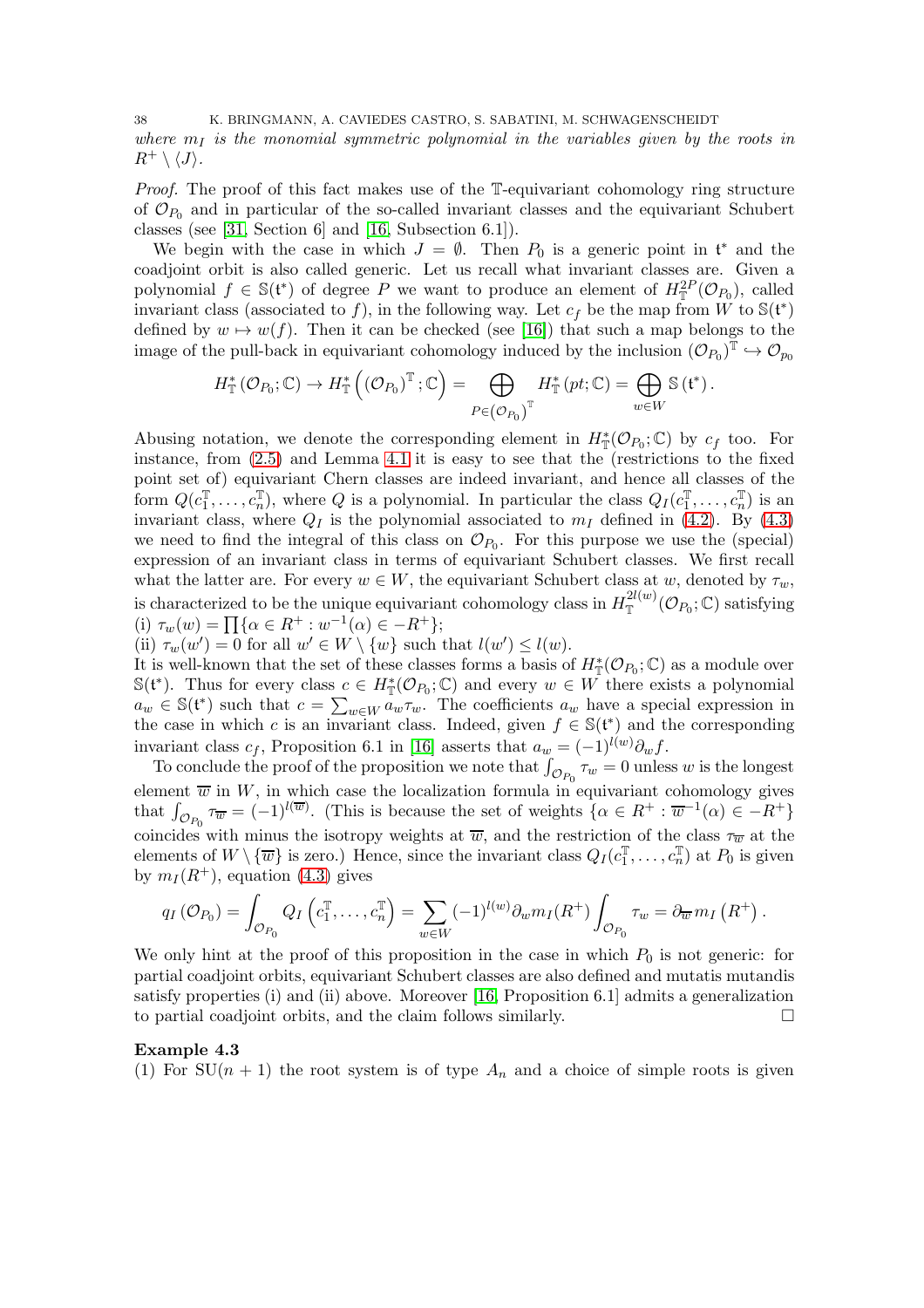RIGIDITY OF ELLIPTIC GENERA 39 by  $R_0 = \{x_1 - x_2, x_2 - x_3, \ldots, x_n - x_{n+1}\}.$  If  $J = R_0 \setminus \{x_1 - x_2\}$  it is well-known that the corresponding coadjoint orbit is  $\mathbb{C}P^n$ . In this case the longest equivalence class in W/WJ has minimal coset representative given by  $s_n s_{n-1} \cdots s_1$ , where  $s_j := s_{x_j-x_{j+1}}$  for all  $j \in \{1, \ldots, n\}$ ; moreover  $R^+ \setminus \langle J \rangle = \{x_1 - x_2, x_1 - x_3, \ldots, x_1 - x_n\}$ . Hence for every partition  $I \in P_n(k)$  Proposition [4.2](#page-36-0) gives

$$
q_I(\mathbb{C}P^n) = \partial_n \partial_{n-1} \cdots \partial_1 m_I(x_1 - x_2, x_1 - x_3, \ldots, x_1 - x_n).
$$

(2) For  $SO(2n + 1)$  the roots system is of type  $B_n$  and a choice of simple roots is given by  $R_0 = \{x_1 - x_2, \ldots, x_{n-1} - x_n\} \cup \{x_n\}.$  If  $J = R_0 \setminus \{x_1 - x_2\}$  it is well-known that the corresponding coadjoing orbit is  $\text{Gr}_2^+(\mathbb{R}^{2n+1})$ , the Grassmannian of oriented two planes in  $\mathbb{R}^{2n+1}$ . This is a symplectic manifold of dimension  $2(2n-1)$ . Let  $s_j$  be  $s_{x_j-x_{j+1}}$  for all  $j \in \{1, \ldots, n-1\}$  and  $s_n := s_{x_n}$ . Then the longest equivalence class in  $W/W_J$  has minimal coset representative given by  $s_1 \cdots s_{n-1} s_n s_{n-1} \cdots s_1$  and  $R^+ \setminus \langle J \rangle = \{x_1 - x_2, \ldots, x_1$  $x_n, x_1+x_2, \ldots, x_1+x_n, x_1$ . Then Proposition [4.2](#page-36-0) gives in this case that for every partition  $I \in P_{2n-1}(k)$ 

$$
q_I\left(\mathrm{Gr}_2^+\left(\mathbb{R}^{2n+1}\right)\right) = \partial_1 \cdots \partial_{n-1} \partial_n \partial_{n-1} \cdots \partial_1 m_I(x_1 - x_2, \ldots, x_1 - x_n, x_1 + x_2, \ldots, x_1 + x_n, x_1).
$$

<span id="page-38-0"></span>4.2. Explicit computation of relations among Eisenstein series. In this subsection we show that the manifold  $\mathbb{C}P^n$  and the vanishing of its elliptic genus  $\varphi_N(\mathbb{C}P^n,t)$ , for every  $N \mid (n+1)$ , can be used to derive explicit relations among Eisenstein series for every  $n \geq 1$ .

<span id="page-38-1"></span>**Proposition 4.4.** For  $N \geq 2$  dividing  $(n + 1)$  and  $k \geq n$  we have

$$
(-1)^{n+k+1} \sum_{\substack{0 \le j_1, \dots, j_n \le k \\ j_1 + \dots + j_n = k}} G_{j_1, N} \cdots G_{j_n, N} = \sum_{\ell=0}^{n-1} {k-\ell-1 \choose n-\ell-1} G_{k-\ell, N} \sum_{\substack{0 \le j_1, \dots, j_n \le \ell \\ j_1 + \dots + j_n = \ell}} G_{j_1, N} \cdots G_{j_n, N}.
$$

*Proof.* As mentioned above, we want to use the vanishing of the elliptic genus  $\varphi_N(\mathbb{C}P^n,t)$ , for every  $N \ge 2$  dividing  $(n+1)$  (for the vanishing statement see [\[22\]](#page-40-1) and Proposition [3.1,](#page-23-2) since  $\mathbb{C}P^n$  can be endowed with a toric action), to derive the above relations. In order to compute the coefficients  $q_I(\mathbb{C}P^n)$  we have two possibilities: one is to use directly the localization formula  $(4.3)$ , and another one is to use Proposition  $4.2$  (see Example  $4.3$  (1)). In this proposition, we first used the localization formula and a trick involving a residue calculation to guess what the coefficients are. After guessing them, we found a number theoretical proof of the above identity which is given below. Note that, however, the use of the rigidity theorem, and in particular of Theorem [1.3,](#page-4-1) plays the essential role of finding what the right coefficients in the identity are.

By definition, the power series for the elliptic genus of level  $N$  is given by

$$
Q_N(x) = x\eta^3 \frac{\vartheta\left(\frac{x}{2\pi i} - \frac{1}{N}\right)}{\vartheta\left(\frac{x}{2\pi i}\right)\vartheta\left(-\frac{1}{N}\right)} = \sum_{j=0}^{\infty} a_j x^j,
$$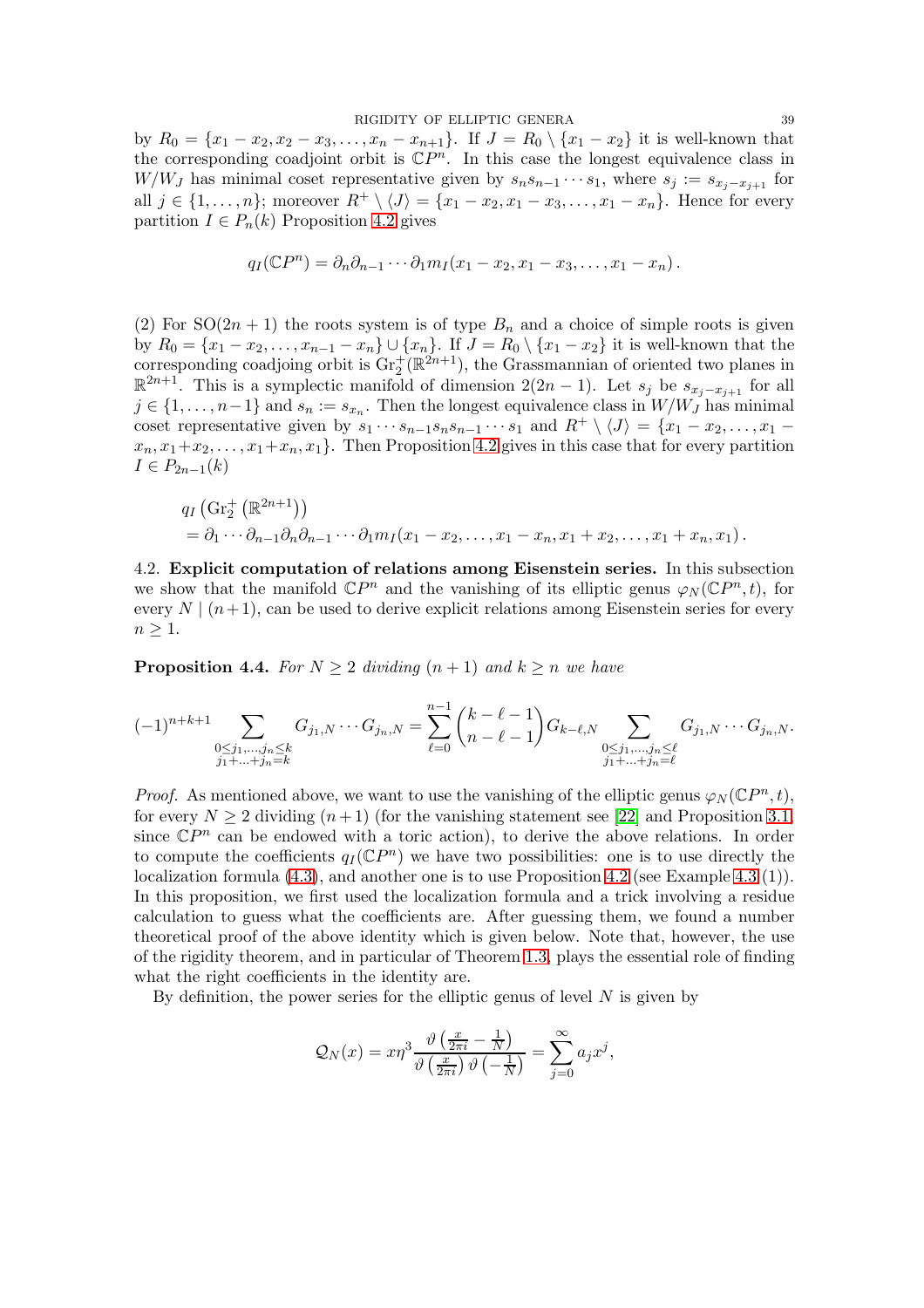40 K. BRINGMANN, A. CAVIEDES CASTRO, S. SABATINI, M. SCHWAGENSCHEIDT where we omit the  $\tau$ -variable for brevity. Recall that  $a_j = G_{j,N}$  is an Eisenstein series by Lemma [2.8.](#page-14-5) For  $k \geq n$  we define the power series

$$
P_{n,k}(x) = \frac{1}{(k-n)!} x^{k-n+1} \frac{d^{k-n}}{dx^{k-n}} \frac{\mathcal{Q}_N(x)}{x} = (-1)^{k+n} + \sum_{j=k-n+1}^{\infty} \binom{j-1}{k-n} a_j x^j.
$$

Then the formula in the proposition is equivalent to showing that the coefficient at  $x^k$  of the power series  $P_{n,k}(x) \mathcal{Q}_N(x)^n$  vanishes. We have

$$
(k-n)!P_{n,k}(x)\mathcal{Q}_N(x)^n = x^{k+1}\left(\frac{d^{k-n}}{dx^{k-n}}\frac{\mathcal{Q}_N(x)}{x}\right)\left(\eta^3\frac{\vartheta\left(\frac{x}{2\pi i} - \frac{1}{N}\right)}{\vartheta\left(\frac{x}{2\pi i}\right)\vartheta\left(-\frac{1}{N}\right)}\right)^n
$$

and thus it suffices to show that the residue at  $x = 0$  of the function

$$
\left(\frac{d^{k-n}}{dx^{k-n}}\frac{\vartheta\left(x-\frac{1}{N}\right)}{\vartheta\left(x\right)}\right)\left(\frac{\vartheta\left(x-\frac{1}{N}\right)}{\vartheta\left(x\right)}\right)^n
$$

vanishes. Using the elliptic transformation behavior [\(2.13\)](#page-14-3) it is easy to check that the above function is invariant under the lattice  $\mathbb{Z} \tau + \mathbb{Z}$  if  $N \mid (n+1)$ . Hence the sum of its residues in a fundamental domain for  $\mathbb{C}/(\mathbb{Z}\tau+\mathbb{Z})$  vanishes. But the function also has a unique pole at  $x = 0$ , hence its residue there has to vanish. This completes the proof.  $\Box$ 

The fact that the above proposition has a simple proof seems to correspond to the fact that  $\mathbb{C}P^n$  is very symmetric. However, the rigidity of the elliptic genus yields many more relations of Eisenstein series which do not seem to have such simple proofs.

## <span id="page-39-0"></span>**REFERENCES**

- <span id="page-39-9"></span><span id="page-39-5"></span>[1] M. Atiyah, *Convexity and commuting Hamiltonians*, Bull. London Math. Soc. 14 (1982), 1–15.
- <span id="page-39-7"></span>[2] M. Atiyah, K-theory, Advanced Book Classics, Addison-Wesley, Reading, MA (1989).
- <span id="page-39-2"></span>[3] M. Atiyah and R. Bott, *The moment map and equivariant cohomology*, Topology 23 (1984), 1–28.
- [4] M. Atiyah and F. Hirzebruch, Spin manifolds and group actions, Essay in Topology and Related Subjects, Springer-Verlag, Berlin (1970) 18–28.
- <span id="page-39-11"></span><span id="page-39-10"></span>[5] M. Atiyah and G. Segal, *The index of elliptic operators II*, Ann. Math. **87** (1968), 531–545.
- <span id="page-39-12"></span>[6] M. Atiyah and I. Singer, *The index of elliptic operators I*, Ann. Math. 87 (1968), 484–530
- <span id="page-39-8"></span>[7] M. Atiyah and I. Singer, *The index of elliptic operators III*, Ann. Math. **87** (1968), 564–604.
- [8] N. Berline and M. Vergne, Classes caractéristiques équivariantes, formule de localisation en cohomologie équivariante, C.R. Acad. Sci. Paris 295 (1982) 539-541.
- <span id="page-39-1"></span>[9] R. Bott and C. Taubes, On the rigidity theorems of Witten, Journal of the American Mathematical Society 2 (1989), 137–186.
- <span id="page-39-4"></span>[10] I. Charton, *Hamiltonian*  $S^1$ -spaces with large equivariant pseudoindex. To appear on Journal of Geometry and Physics. arXiv:1903.03668v2.
- <span id="page-39-6"></span>[11] T. Delzant, Hamiltoniens périodiques et images convexes de l'application moment, Bull. Soc. Math. France 116 (1988), 315–339.
- <span id="page-39-3"></span>[12] L. Godinho, F. von Heymann, S. Sabatini, 12, 24 and beyond, Advances in Mathematics 319 (2017), 472–521.
- <span id="page-39-13"></span>[13] L. Godinho, A. Pelayo, and S. Sabatini, Fermat and the number of fixed points of periodic flows, Communications in Number Theory and Physics 9 (2015), 643–687.
- <span id="page-39-14"></span>[14] L. Godinho and S. Sabatini, New tools for classifying Hamiltonian circle actions with isolated fixed points, Foundations of Computational Mathematics 14 (2014), 791–860 .
- <span id="page-39-15"></span>[15] V. Guillemin, T. Holm, and C. Zara, A GKM description of the equivariant cohomology ring of a homogeneous space., J. Algebr. Comb. 23 (2006), 21–41.
- <span id="page-39-16"></span>[16] V. Guillemin, S. Sabatini, and C. Zara, Cohomology of GKM fiber bundles, J. Algebr. Comb. 35 (2012), 19–59.